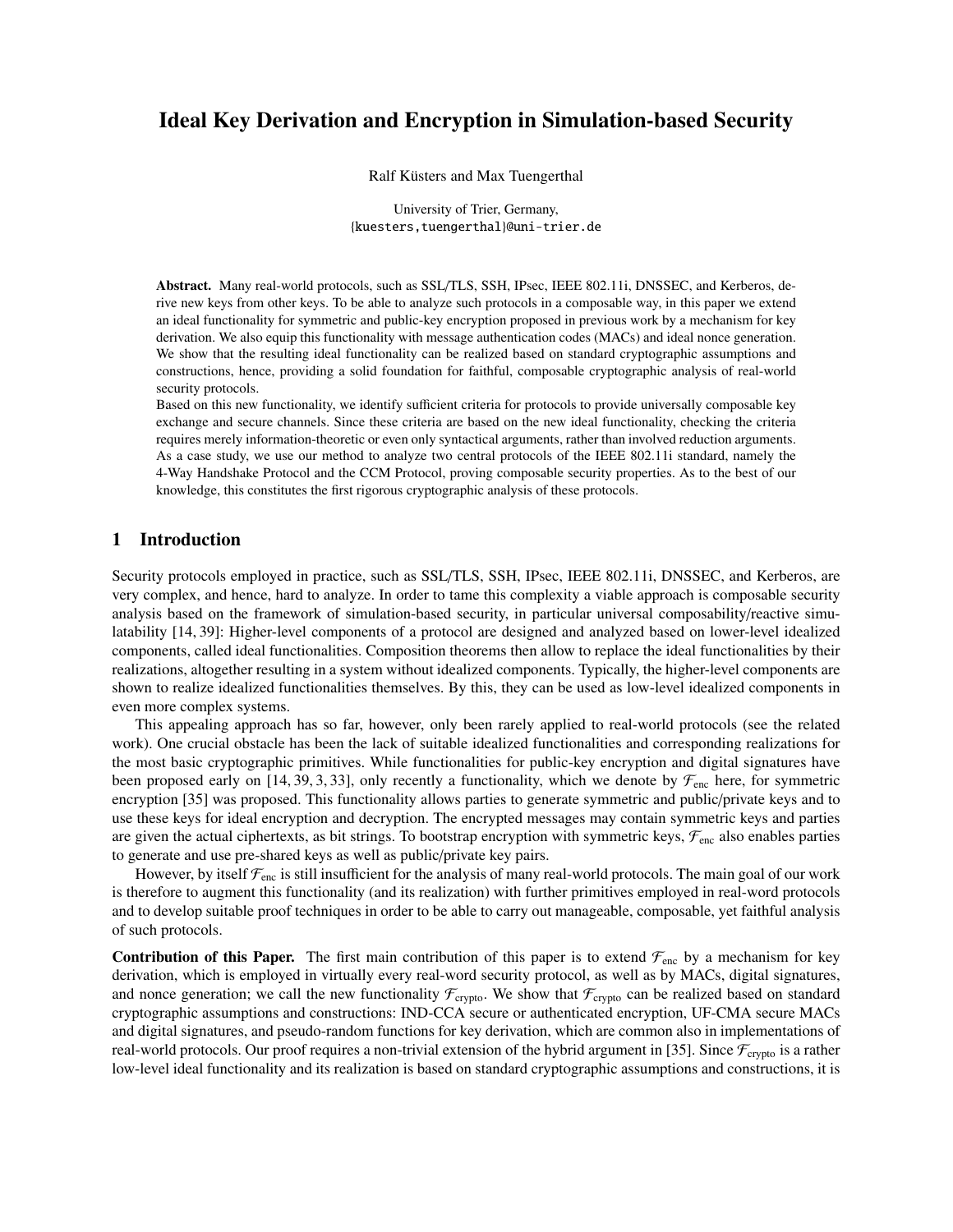widely applicable (see below and [35, 34]) and allows for a precise modeling of real-word security protocols, including precise modeling of message formats on the bit level.

The second main contribution of our paper are criteria for protocols to provide universally composable key exchange and secure channels. These criteria are based on our ideal functionality  $\mathcal{F}_{\text{crypto}}$ , and therefore, can be checked merely using information-theoretic arguments, rather than much more involved and harder to manage reduction proofs; often even purely syntactical arguments suffice, without reasoning about probabilities. Indeed, the use of  $\mathcal{F}_{\text{crvnto}}$ tremendously simplifies proofs in the context of real-world security protocols, as demonstrated by our case study (see below), and in other contexts (see, e.g., [35, 34]). Without  $\mathcal{F}_{\text{crypto}}$ , such proofs quickly become unmanageable.

The third main contribution of this paper is a case study in which we analyze central components of the wireless networking protocol WPA2, which implements the standard IEEE 802.11i [29, 28]. More precisely, we analyze the preshared key mode of WPA2 (WPA2-PSK), which includes the 4-Way Handshake protocol (4WHS) for key exchange and the CCM Protocol (CCMP) for secure channels. Based on  $\mathcal{F}_{\text{crypto}}$  and our criteria, we show that 4WHS realizes a universally composable key exchange functionality and that 4WHS with CCMP realizes a universally composable secure channel functionality; we note that 4WHS with TKIP (instead of CCMP) has recently been shown to be insecure [42, 38]. Since we use standard cryptographic assumptions and constructions, our modeling of WPA2-PSK, including the message formats, is quite close to the actual protocol. As to the best of our knowledge, this constitutes the first rigorous cryptographic analysis of these protocols. The framework presented in this paper would also allow us to analyze other real-world security protocols in a similar way, including several modes of Kerberos, SSL/TLS, DNSSEC, and EAP.

Structure of this Paper. In Section 2, we first recall the model for simulation-based security that we use. The functionality  $\mathcal{F}_{\text{crypto}}$  and its realization are presented in Section 3. The criteria for secure key exchange and secure channel protocols are established in Section 4. Our case study is presented in Section 5. We conclude with related work in Section 6. Further details and proofs are provided in the appendix.

### 2 Simulation-based Security

In this section, we briefly recall the IITM model for simulation-based security (see [32] for details). In this model, security notions and composition theorems are formalized based on a relatively simple, but expressive general computational model in which IITMs (inexhaustible interactive Turing machines) and systems of IITMs are defined. While being in the spirit of Canetti's UC model [16], the IITM model has several advantages over the UC model and avoids some technical problems, as demonstrated and discussed in [32, 33, 35, 27].

### 2.1 The General Computational Model

The general computational model is defined in terms of systems of IITMs. An *inexhaustible interactive Turing machine (IITM) M* is a probabilistic polynomial-time Turing machine with named input and output tapes. The names determine how different IITMs are connected in a system of IITMs. An IITM runs in one of two modes, CheckAddress and Compute. The CheckAddress mode is used as a generic mechanism for addressing copies of IITMs in a system of IITMs, as explained below. The runtime of an IITM may depend on the length of the input received so far and in *every* activation an IITM may perform a polynomial-time computation; this is why these ITMs are called inexhaustible. However, in this extended abstract we omit the details of the definition of IITMs, as these details are not necessary to be able to follow the rest of the paper.

A *system* S of IITMs is of the form  $S = M_1 \cup \cdots \cup M_k \cup M'_1 \cup \cdots \cup M'_{k'}$  where the  $M_i$  and  $M'_j$  are IITMs such that the names of input tapes of different IITMs in the system are disjoint. We say that the machines  $M'_j$  are in the scope of a bang operator. This operator indicates that in a run of a system an unbounded number of (fresh) copies of a machine may be generated. Conversely, machines which are not in the scope of a bang operator may not be copied. Systems in which multiple copies of machines may be generated are often needed, e.g., in case of multi-party protocols or in case a system describes the concurrent execution of multiple instances of a protocol.

In a run of a system  $S$  at any time only one IITM is active and all other IITMs wait for new input; the first IITM to be activated in a run of  $S$  is the so-called master IITM, of which a system has at most one. To illustrate runs of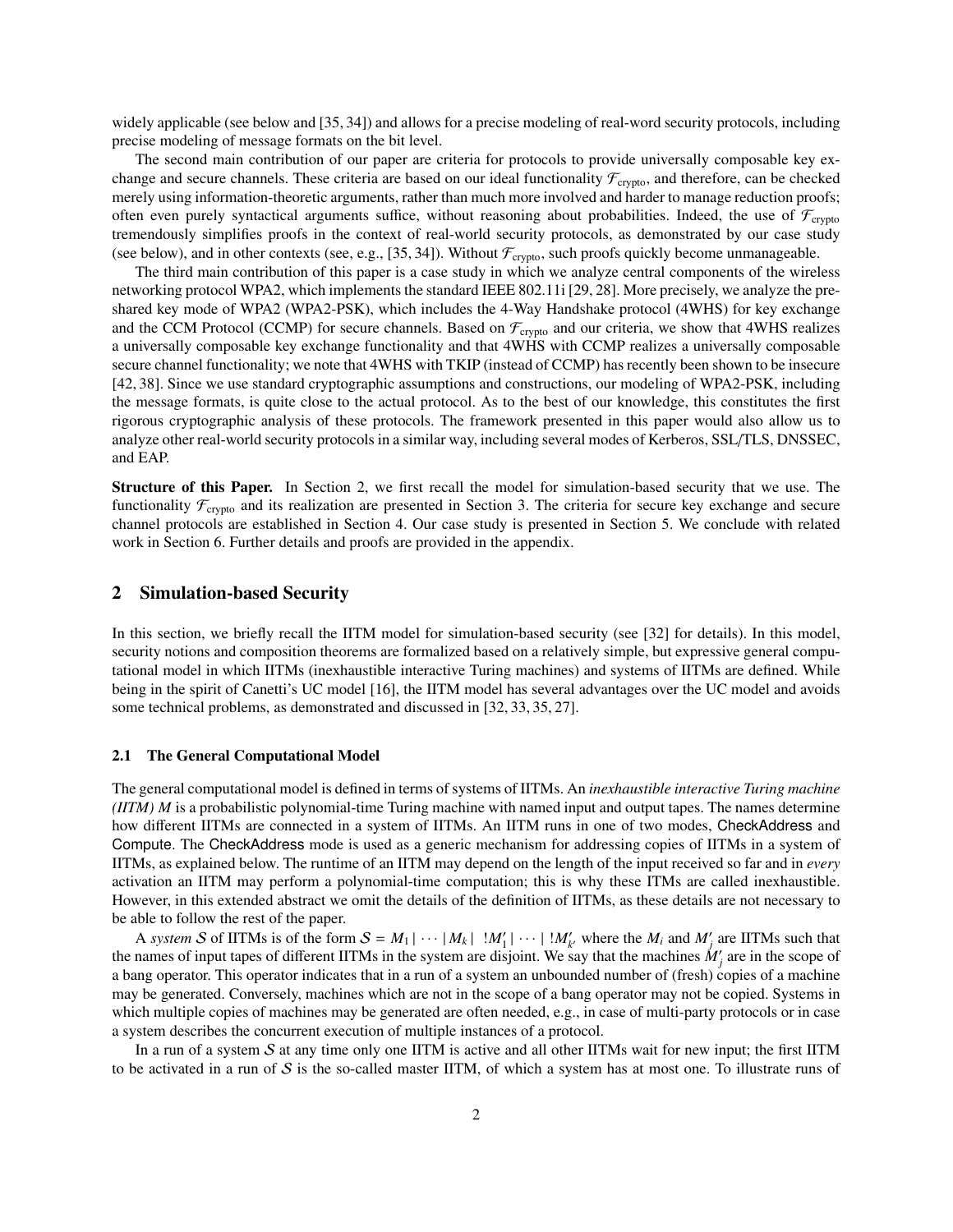systems, consider, for example, the system  $S = M_1 \mid M_2$  and assume that  $M_1$  has an output tape named *c*,  $M_2$  has an input tape named c, and  $M_1$  is the master IITM. (There may be other tapes connecting  $M_1$  and  $M_2$ .) Assume that in the run of S executed so far, one copy of  $M_2$ , say  $M'_2$ , has been generated and that  $M_1$  just sent a message *m* on tape *c*. This message is delivered to  $M'_2$  (as the first, and, in this case, only copy of  $M_2$ ). First,  $M'_2$  runs in the CheckAddress mode with input *m*; this is a deterministic computation which outputs "accept" or "reject". If  $M'_2$  accepts *m*, then  $M'_2$ gets to process *m* and could, for example, send a message back to  $M_1$ . Otherwise, a new copy  $M_2'$  of  $M_2$  with fresh randomness is generated and  $M_2''$  runs in CheckAddress mode with input *m*. If  $M_2''$  accepts *m*, then  $M_2''$  gets to process *m*. Otherwise,  $M_2''$  is removed again, the message *m* is dropped, and the master IITM is activated, in this case  $M_1$ , and so on. The master IITM is also activated if the currently active IITM does not produce output, i.e., stops in this activation without writing to any output tape. A run stops if the master IITM does not produce output (and hence, does not trigger another machine) or an IITM outputs a message on a tape named decision. Such a message is considered to be the overall output of the system.

We will consider so-called well-formed systems, which satisfy a simple syntactic condition that guarantees polynomial runtime of a system.

Two systems P and Q are called *indistinguishable* ( $P = Q$ ) iff the difference between the probability that P outputs 1 (on the decision tape) and the probability that  $Q$  outputs 1 (on the decision tape) is negligible in the security parameter.

### 2.2 Notions of Simulation-Based Security

We need the following terminology. For a system  $S$ , the input/output tapes of IITMs in  $S$  that do not have a matching output/input tape are called *external*. These tapes are grouped into *I*/*O* and *network tapes*. We consider three different types of systems, modeling i) real and ideal protocols/functionalities, ii) adversaries and simulators, and iii) environments: *Protocol systems* and *environmental systems* are systems which have an I/O and network interface, i.e., they may have I/O and network tapes. *Adversarial systems* only have a network interface. Environmental systems may contain a master IITM. We can now define strong simulatability; other equivalent security notions, such as black-box simulatability and (dummy) UC can be defined in a similar way [32].

Definition 1 ([32]). *Let* P *and* F *be protocol systems with the same I*/*O interface, the real and the ideal protocol, respectively. Then,*  $P$  realizes  $\mathcal{F}$  ( $P \leq \mathcal{F}$ ) iff there exists an adversarial system  $S$  (a simulator or ideal adversary) such *that the systems*  $P$  *and*  $S$  |  $F$  *have the same external interface and for all environmental systems*  $E$ *, connecting only to the external interface of*  $P$  *(and hence,*  $S(\mathcal{F})$  *it holds that*  $\mathcal{E}(\mathcal{P} \equiv \mathcal{E} | S | \mathcal{F}$ *.* 

### 2.3 Composition Theorems

We restate the composition theorems from [32]. The first composition theorem handles concurrent composition of a fixed number of protocol systems. The second one guarantees secure composition of an unbounded number of copies of a protocol system. These theorems can be applied iteratively to construct more and more complex systems.

**Theorem 1** ([32]). Let  $\mathcal{P}_1, \mathcal{P}_2, \mathcal{F}_1, \mathcal{F}_2$  be protocol systems such that  $\mathcal{P}_1$  and  $\mathcal{P}_2$  as well as  $\mathcal{F}_1$  and  $\mathcal{F}_2$  only connect via *their I/O interfaces,*  $\mathcal{P}_1 | \mathcal{P}_2$  *and*  $\mathcal{F}_1 | \mathcal{F}_2$  *are well-formed, and*  $\mathcal{P}_i \leq \mathcal{F}_i$ *, for i*  $\in$  {1, 2}*. Then,*  $\mathcal{P}_1 | \mathcal{P}_2 \leq \mathcal{F}_1 | \mathcal{F}_2$ *.* 

In the following theorem,  $\mathcal F$  and  $\mathcal P$  are the so-called session versions of  $\mathcal F$  and  $\mathcal P$ , which allow an environment to address different sessions of  $\mathcal F$  and  $\mathcal P$ , respectively, in the multi-session versions !  $\mathcal F$  and  $\mathcal P$ .

**Theorem 2** ([32]). *Let*  $P$ ,  $\mathcal{F}$  *be protocol systems such that*  $P \leq \mathcal{F}$ *. Then,*  $P \leq \mathcal{F}$ *.* 

# 3 Our Crypto Functionality

In this section, we describe our ideal crypto functionality  $\mathcal{F}_{\text{crypto}}$  and show that it can be realized under standard cryptographic assumptions. For the ideal functionality we provide an informal description and, in Appendix B, a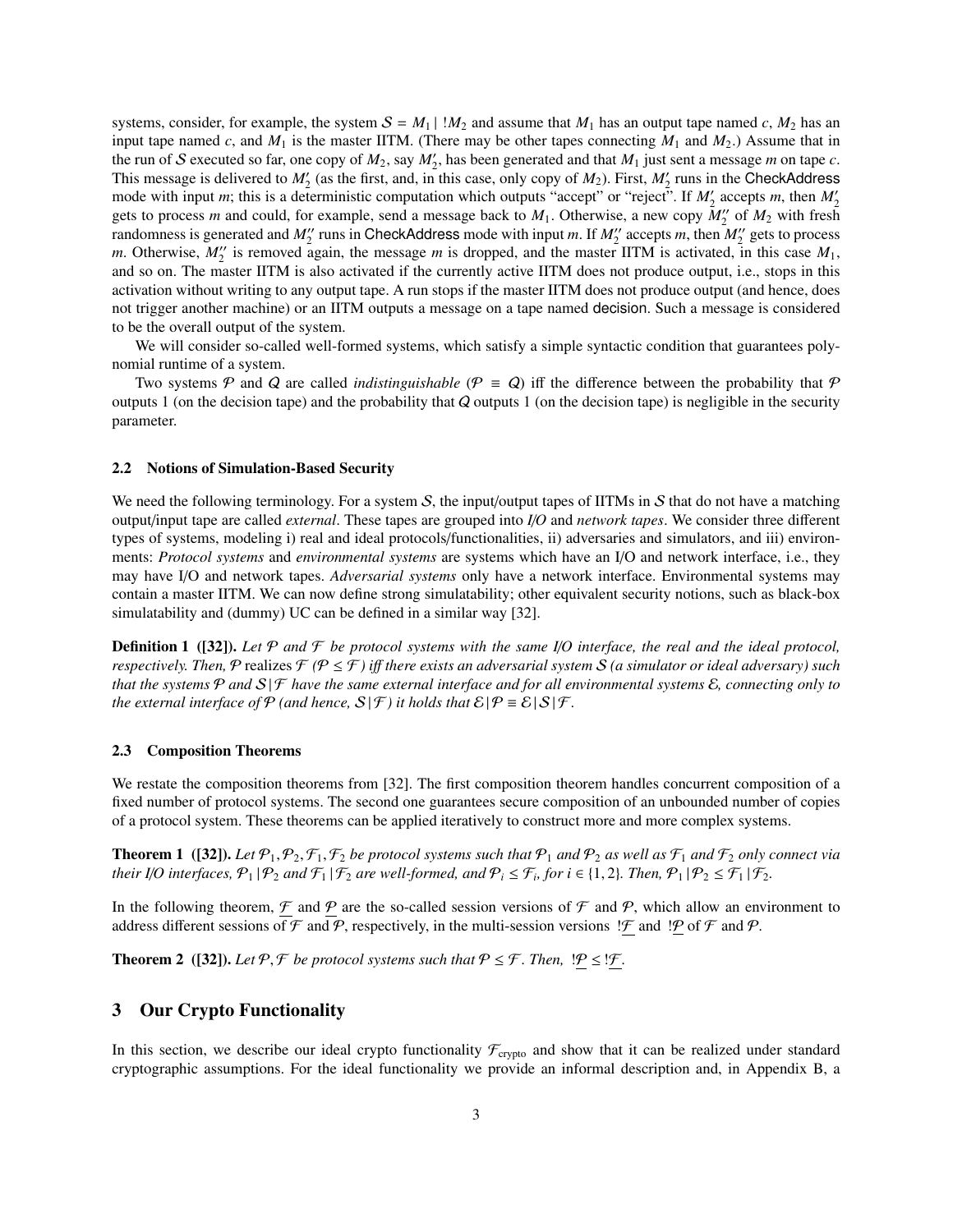formal description in pseudo code. While the informal description already contains all details (plus some explanation), the pseudo code is convenient in some proofs.

As mentioned in the introduction,  $\mathcal{F}_{\text{crypto}}$  extends  $\mathcal{F}_{\text{enc}}$ , proposed in [35], by key derivation, MACs, digital signatures, and ideal nonce generation; also pre-shared keys can now be used just as other symmetric keys. More precisely, parties can use  $\mathcal{F}_{\text{crvpto}}$  i) to generate symmetric keys, including pre-shared keys, ii) to derive symmetric keys from other symmetric keys, iii) to encrypt and decrypt bit strings (public-key encryption and both unauthenticated and authenticated symmetric encryption is supported), iv) to compute and verify MACs and digital signatures, and v) to generate fresh nonces, where all the above operations are done in an ideal way. All symmetric and public keys can be part of plaintexts to be encrypted under other symmetric and public keys. We emphasize that derived keys can be used just as other symmetric keys. We also note that the functionality can handle an unbounded number of commands for an unbounded number of parties with the messages, ciphertexts, MACs, etc. being arbitrary bit strings of arbitrary length. We leave it up to the protocol that uses  $\mathcal{F}_{\text{crypto}}$  how to interpret (parts of) bit strings, e.g., as length fields, nonces, ciphertexts, MACs, digital signatures, non-interactive zero-knowledge proofs, etc. Since users of  $\mathcal{F}_{\text{crypto}}$  are provided with actual bit strings,  $\mathcal{F}_{\text{crypto}}$  can be combined with other functionalities too, including those of interest for real-word protocols, e.g., certification of public keys (see, e.g., [15]).

### 3.1 The Ideal Crypto Functionality

The ideal crypto functionality  $\mathcal{F}_{\text{crypto}}$  is parameterized by what we call a *leakage algorithm L*, a probabilistic polynomial time algorithm which takes as input a security parameter  $\eta$  and a plaintext *x*, and returns the information that may be leaked about *x*. Typical examples are i)  $L(1^n, x) = 0^{|x|}$  and ii) the algorithm that returns a random bit string<br>of length |x|. Both leakage algorithms leak exactly the length of x. We call a leakage algorithm *L* of length |*x*|. Both leakage algorithms leak exactly the length of *x*. We call a leakage algorithm *L length preserving* if it always holds true that  $|L(1^{\eta}, x)| = |x|$  for all  $\eta$  and  $m$ . The functionality  $\mathcal{F}_{\text{crypto}}$  is also parameterized by a number  $n$  which defines the number of roles in a protocol that uses  $\mathcal{F}_{\text{cyc}}$  (e.g.  $n = 3$ which defines the number of roles in a protocol that uses  $\mathcal{F}_{\text{crypto}}$  (e.g.,  $n = 3$  for protocols with initiator, responder, and key distribution server). To address the different roles, every role is associated with an I/O input and output tape.

In  $\mathcal{F}_{\text{crypto}}$ , symmetric keys are equipped with types. Keys that may be used for authenticated encryption have type authenc-key, those for unauthenticated encryption have type unauthenc-key. We have the types mac-key for MAC keys and pre-key for keys from which new keys can be derived. All types are disjoint, i.e., a key can only have one type, reflecting common practice that a symmetric key only serves one purpose. For example, a MAC key is not used for encryption and keys from which other keys are derived are typically not used as encryption/MAC keys.

While users of  $\mathcal{F}_{\text{crypto}}$ , and its realization, are provided with the actual public keys generated within  $\mathcal{F}_{\text{crypto}}$  (the corresponding private keys remain in  $\mathcal{F}_{\text{crypto}}$ , they do not get their hands on the actual symmetric keys, but only on pointers to these keys, since otherwise no security guarantees could be provided. These pointers may be part of the messages given to  $\mathcal{F}_{\text{crypto}}$  for encryption. Before a message is actually encrypted, the pointers are replaced by the keys they refer to. Upon decryption of a ciphertext, keys embedded in the plaintext are first turned into pointers before the plaintext is given to the user. In order to be able to identify pointers/keys, we assume pointers/keys in plaintexts to be tagged according to their types. To describe tagging more formally and flexible, we introduce two extra types: tuple to structure messages and data for every thing else, i.e., arbitrary bit strings.

To tag messages, any tagging function tag can be used that maps a type *t* and bit strings  $x_1, \ldots, x_n$  (where *n* might depend on *t*) to a tagged bit string  $\text{tag}_x(x_1, \ldots, x_n)$  with the following properties: tag is injective, computable and<br>invertible in polynomial-time in the length of the input and it is *length requier* i.e.,  $\text$ invertible in polynomial-time in the length of the input, and it is *length regular*, i.e.,  $|\text{tag}_t(x_1, \ldots, x_n)| = |\text{tag}_t(x'_1, \ldots, x'_n)|$ <br>for every type t and bit strings  $x_1, x'_1$  where  $|x_1| = |x'|$  for all  $i \le n$ . Pointers are t for every type t and bit strings  $x_1, x'_1, \ldots, x_n, x'_n$  where  $|x_i| = |x'_i|$  for all  $i \le n$ . Pointers are tagged with the type of the key they refer to We say that a bit string x is well-tagged if  $x - \tan(u)$  for some type  $t \neq \$ key they refer to. We say that a bit string *x* is *well-tagged* if  $x = \text{tag}_t(y)$  for some type  $t \neq \text{tuple}$  and a bit string *y* or (recursively defined)  $x = \text{tag}_{\text{tuple}}(x_1, \ldots, x_n)$  for some  $n \ge 1$  and well-tagged bit strings  $x_1, \ldots, x_n$ . We say that a bit string *x* has *type t* if it is well-tagged and  $x = \text{tag}_t(x_1, \ldots, x_n)$  for some  $n \ge 1$  and  $x_1, \ldots, x_n$ . We will only require that plaintexts to be encrypted are well-tagged: MACs, digital signature, decryption, and key plaintexts to be encrypted are well-tagged; MACs, digital signature, decryption, and key derivation operations take arbitrary bit strings as input.

We note that our tagging policy, which, as mentioned, is only required for plaintexts anyway, is very liberal. We need to distinguish keys and tuples from other data, in order to be able to parse plaintexts. Everything which is not a key or a tuple is considered to be of type data. We leave it up to the protocol how to interpret these bit strings, e.g., as length fields, nonces, ciphertexts, MACs, digital signatures, non-interactive zero-knowledge proofs etc. For real-world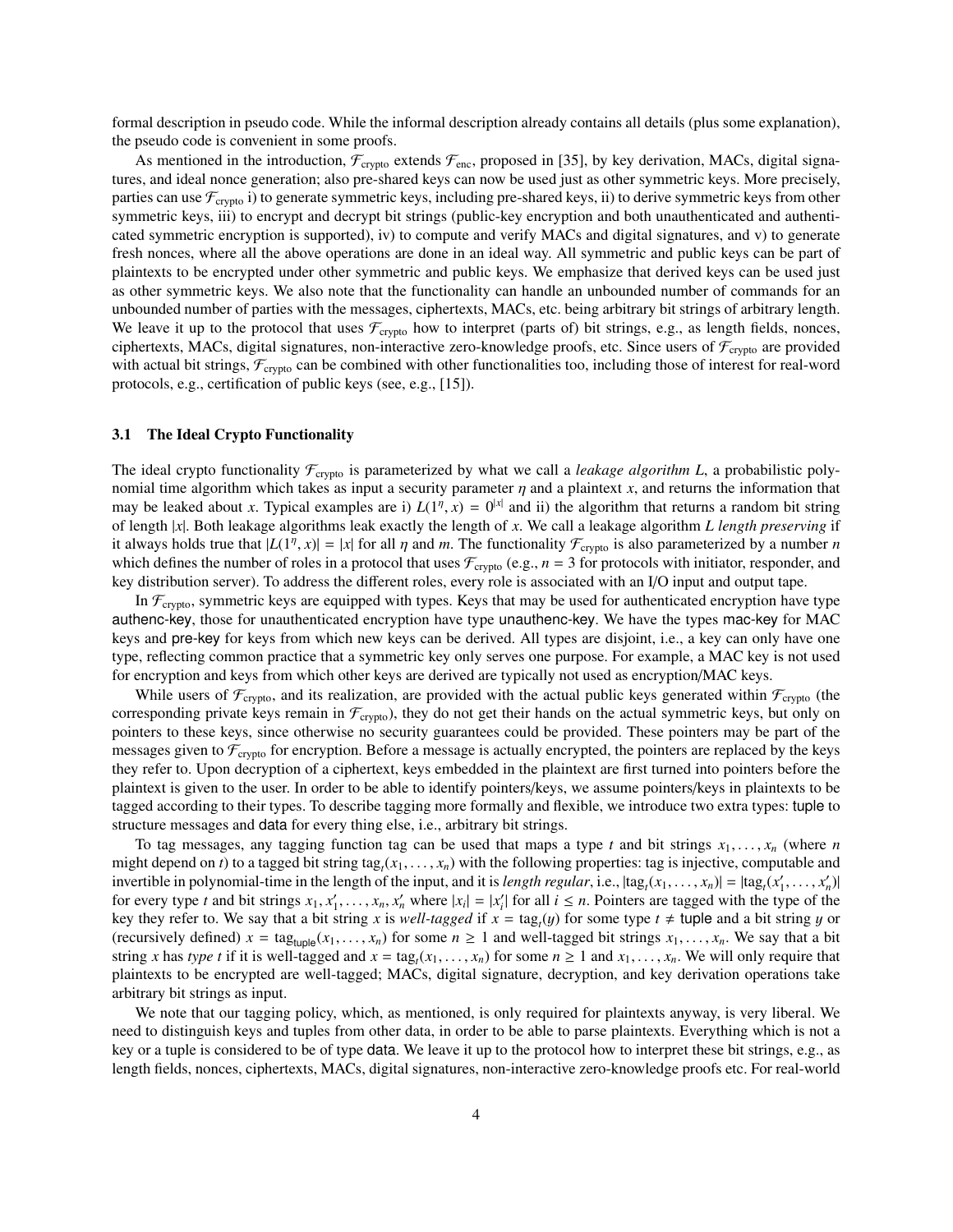protocols, including those mentioned in the introduction, it is typically possible to find a tagging function such that the message formats used in these protocols are captured precisely on the bit level; see for example Section 5.

A *user* of  $\mathcal{F}_{\text{crypto}}$  is identified, within  $\mathcal{F}_{\text{crypto}}$ , by the tuple  $(p, \text{Isid}, r)$ , where p is a party name,  $r \leq n$  a role, and *lsid* a local session ID (LSID), which is chosen and managed by the party itself. In particular, on the tape for role  $r$ ,  $\mathcal{F}_{\text{crypto}}$ expects requests to be prefixed by tuples of the form  $(p, \text{lsid})$ , and conversely  $\mathcal{F}_{\text{crypto}}$  prefixes answers with  $(p, \text{lsid})$ .

The functionality  $\mathcal{F}_{\text{crvpto}}$  keeps track of which user has access to which keys (via pointers) and which keys are known to the environment/adversary, i.e., have been corrupted or have been encrypted under a known key, and as a result became known. For this purpose,  $\mathcal{F}_{\text{crypto}}$  maintains a set K of all keys stored within the functionality, a set  $\mathcal{K}_{known}$  ⊆  $\mathcal{K}$  of known keys and a set  $\mathcal{K}_{unknown}$  :=  $\mathcal{K} \setminus \mathcal{K}_{known}$  of unknown keys. Every key in  $\mathcal{K}$  is of the form  $(t, k)$  for *<sup>t</sup>* ∈ {authenc-key, unauthenc-key, mac-key, pre-key} and a bit string *<sup>k</sup>*; *<sup>t</sup>* is the type of the key and *<sup>k</sup>* the actual key. A partial function key yields the key key(*ptr*, *p*, *lsid*, *r*)  $\in$  *K* pointer *ptr* refers to for user (*p*, *lsid*, *r*).

Before any cryptographic operation can be performed,  $\mathcal{F}_{\text{crypto}}$  expects to receive (descriptions of) algorithms from the (ideal) adversary, also called simulator, say *enc*authenc, *dec*authenc for encryption and decryption with keys of type authenc-key, *enc*unauthenc, *dec*unauthenc for encryption and decryption with keys of type unauthenc-key, *enc*pke, *dec*pke for encryption and decryption with public/private keys, *mac*, *mac*-*verify* for creating and verifying MACs, and *sig*, *sig*-*verify* for creating and verifying digital signatures. These algorithms my fail, i.e., they either return a bit string or the special error symbol <sup>⊥</sup>. Also, <sup>F</sup>crypto expects to receive public/private keys (*pk*,*sk*) for encryption/decryption and signing/verification for every party from the adversary. The adversary may decide to statically corrupt a public/private key of a party at the moment she provides it to  $\mathcal{F}_{\text{crypto}}$ . In this case  $\mathcal{F}_{\text{crypto}}$  records the public/private key of this party as corrupted. We do not put any restrictions on these algorithms; all security guarantees that  $\mathcal{F}_{\text{crypto}}$  provides are made explicit within  $\mathcal{F}_{\text{crypto}}$  in a rather syntactic way, without relying on specific properties of these algorithms. As a result, when using  $\mathcal{F}_{\text{crypto}}$  in the analysis of more complex systems, one can abstract from these algorithms entirely. When executing the algorithms,  $\mathcal{F}_{\text{crypto}}$  has to do this in polynomial-time, hence,  $\mathcal{F}_{\text{crypto}}$  eventually has to abort the execution of the algorithms after a given time. Therefore,  $\mathcal{F}_{\text{cryptography}}$  additionally is parameterized by a polynomial q and  $\mathcal{F}_{\text{cryptography}}$ simulates the algorithms for at most  $q(l)$  steps where *l* is the length of the input. If the algorithm would take more than *q*(*l*) steps, then the output of the computation is considered to be the error symbol ⊥. The random coins that might be used by the algorithms are chosen by  $\mathcal{F}_{\text{crypto}}$ . The algorithms for decryption and verification of MACs and signatures are simulated in a deterministic way. Even if they use random coins,  $\mathcal{F}_{\text{crypto}}$  uses the zero bit string.

We now describe the operations that  $\mathcal{F}_{\text{crypto}}$  provides in more detail (see Appendix B for a formal specification of  $\mathcal{F}_{\text{crypto}}$  in pseudo code).

**Generating fresh, symmetric keys** [(New, t)]. A user  $(p, \text{lsid}, r)$  can ask  $\mathcal{F}_{\text{crypto}}$  to generate a new key of type *<sup>t</sup>* ∈ {authenc-key, unauthenc-key, mac-key, pre-key}. The request is forwarded to the adversary who is supposed to provide such a key, say k. The adversary can decide to corrupt k right away, in which case  $(t, k)$  is added to  $\mathcal{K}_{\text{known}}$ (and K), and otherwise  $(t, k)$  is added to  $\mathcal{K}_{unknown}$  (and K). However, before adding  $(t, k)$  to a set,  $\mathcal{F}_{crypt}$  ensures that  $k$  is fresh and key guessing is prevented, i.e., in case  $k$  is uncorrupted, it may not belong to  $K$ , and in case  $k$  is corrupted, it may not belong to  $\mathcal{K}_{unknown}$ . If  $\mathcal{F}_{crypto}$  accepts *k*, a new pointer *ptr* to (*t*, *k*) is created for user (*p*, *lsid*, *r*), i.e.,  $key(ptr, p, Isid, r) := (t, k)$ , and *ptr* is returned to  $(p, Isid, r)$ . The value of the pointer, i.e., *ptr*, does not need to be secret. In fact, new pointers are created by increasing a counter. There is a different counter for every user, i.e., a user cannot tell how many keys have been created by other users from observing his pointers. If the adversary decided to corrupt  $k$ , then the pointer *ptr* is recorded as corrupted for user  $(p, \text{lsid}, r)$ . We emphasize that the difference between  $K_{known}$  and  $K_{unknown}$  is not whether or not the adversary knows the value of a key (she provides these values anyway). The point is that if  $(t, k) \in \mathcal{K}_{unknown}$ , cryptographic operations with it are performed ideally, e.g., the leakage of a message is encrypted under the key k instead of the message itself. Conversely, if  $(t, k) \in \mathcal{K}_{\text{known}}$ , the cryptographic operation is performed as in the real world, e.g., the actual message is encrypted under *k*. So, no security guarantees are provided in this case. In the realization of  $\mathcal{F}_{\text{crypto}}$ , however, keys corresponding to keys in  $\mathcal{K}_{\text{unknown}}$  will of course not be known to the adversary.

**Public key requests**  $[(\text{GetPubKeyPKE}, p') \text{ or } (\text{GetPubKeySig}, p')].$  A user  $(p, \text{Isid}, r)$  can ask  $\mathcal{F}_{\text{crypto}}$  to get the public key for party n' for encryption (resp. verification). If  $\mathcal{F}$  is best recorded this public key (because key for party  $p'$  for encryption (resp., verification). If  $\mathcal{F}_{\text{crypto}}$  has recorded this public key (because the adversary previously provided it, see above), then it is returned to the user. Otherwise, an error is returned to the user. We note that if users request the public key of another party, then this assumes that public keys are distributed somehow, e.g., by some kind of public key infrastructure.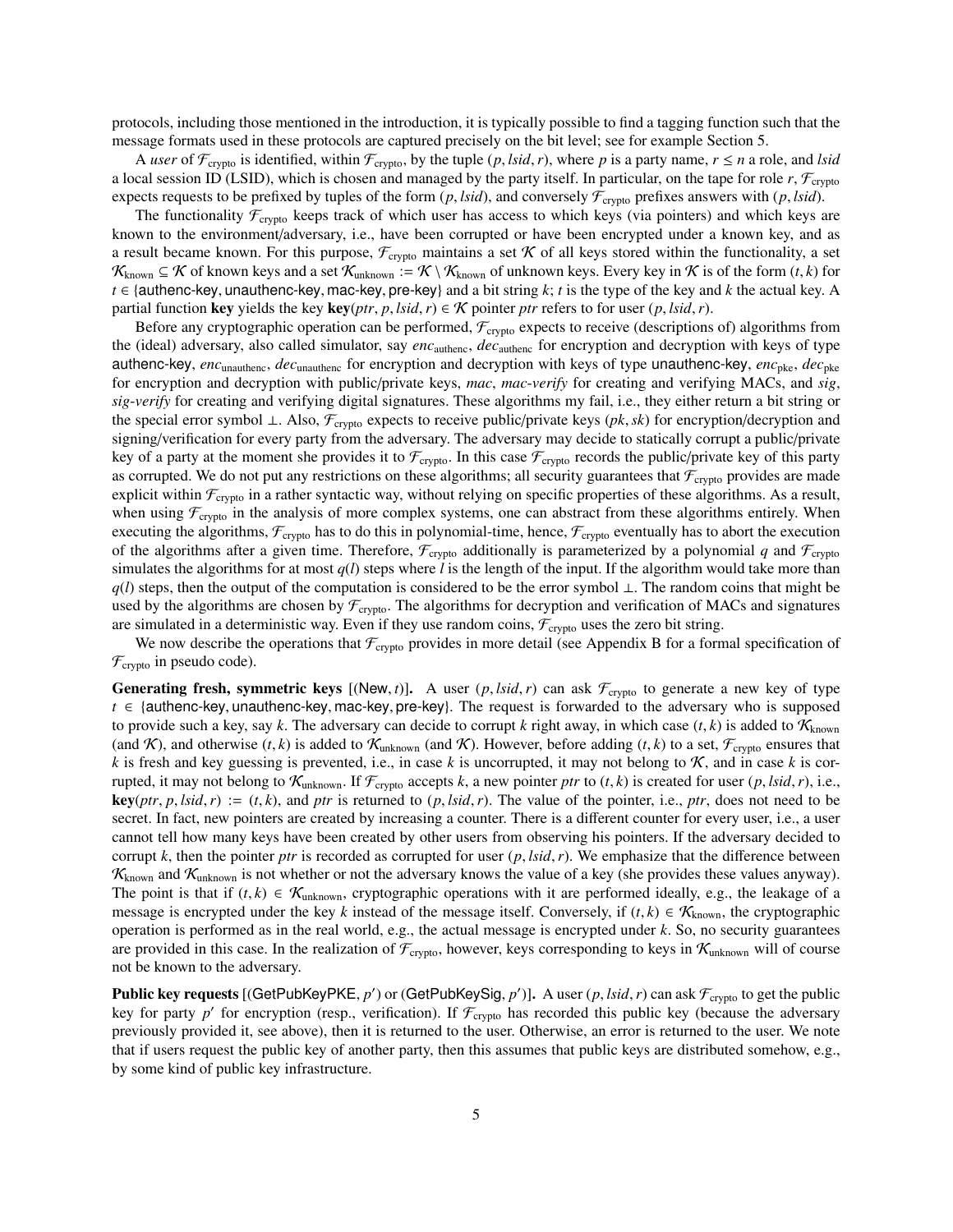**Establishing pre-shared keys** [(GetPSK, *t*, *name*)]. A user  $(p, \text{lsid}, r)$  can ask  $\mathcal{F}_{\text{crypto}}$  to obtain the pre-shared key of type  $t \in$  {authenc-key, unauthenc-key, mac-key, pre-key} with name (or identifier) *name*. Then,  $\mathcal{F}_{\text{crypto}}$  forwards this request to the adversary who is supposed to provide such a key, say *k*. Similarly to generating fresh keys, the adversary can decide to corrupt *k*. However,  $\mathcal{F}_{\text{crypto}}$  only accepts *k* under the following conditions: i) if a key  $(t, k')$  is recorded for  $(t, name)$  then  $k - k'$  and *k* is not corrupted (i.e., the adversary did not decide to cor (*t*, *name*), then  $k = k'$  and *k* is not corrupted (i.e., the adversary did not decide to corrupt *k*), ii) if (*t*, *name*) is (recorded for and i) corrupted then *k* is corrupted iii) if *k* is corrupted then (*t k*) as) corrupted, then *k* is corrupted, iii) if *k* is corrupted, then  $(t, k) \notin \mathcal{K}_{unknown}$ , and iv) if no key  $(t, k')$  is recorded for  $(t, name)$  and *k* is not corrupted, then  $(t, k) \notin \mathcal{K}$ . Accepts *k* then it creates a new point  $(t, name)$  and  $k$  is not corrupted, then  $(t, k) \notin K$ . If  $\mathcal{F}_{\text{crypto}}$  accepts  $k$ , then it creates a new pointer *ptr* to  $(t, k)$  for user  $(p, \text{lsid}, r)$  and returns *ptr* to the user. Furthermore, if *k* is corrupted, then  $\mathcal{F}_{\text{crypto}}$  adds  $(t, k)$  to  $\mathcal{K}_{\text{known}}$  (and  $\mathcal{K}$ ), records  $(t, name)$  as corrupted, and records *ptr* as corrupted for user  $(p, Isid, r)$ . If  $k$  is not corrupted, then  $\mathcal{F}_{\text{crypto}}$  adds  $(t, k)$  to  $\mathcal{K}_{unknown}$  (and  $\mathcal{K}$ ) and records (*t*, *k*) for (*t*, *name*).

This allows users to establish shared keys: For example, users  $(p, \text{Isid}, r)$  and  $(p', \text{Isid}', r')$  can obtain pointers to esh key k shared between n and n' by each sending the request  $(GatPSK + (n, n'))$  to  $\mathcal{F}$ . While by such a a fresh key *k* shared between *p* and *p'* by each sending the request (GetPSK, *t*,  $(p, p')$ ) to  $\mathcal{F}_{\text{crypto}}$ . While, by such a request  $p(p')$  gets a new pointer in every local session and role, this pointer will point t request,  $p(p')$  gets a new pointer in every local session and role, this pointer will point to the same key  $k$  because of condition i). Another example is WPA2 (see Section 5), where requests of suppliers (e.g., laptops) and authenticators (e.g., access points) are of the form (GetPSK, *<sup>t</sup>*, *kid*), with *kid* being a key ID (instances of) suppliers and authenticators obtain from the environment (e.g. a system administrator) upon initialization. For corrupted pre-shared keys, i.e., where (*t*, *name*) is corrupted, the adversary can choose a different key for every user; condition ii) and iii) guarantee that these keys are corrupted (more precisely, the pointers to corrupted pre-shared keys are corrupted) and do belong to  $K_{\text{unknown}}$ . Condition iv) guarantees that new pre-shared keys do not collide with any other key.

**Key derivation** [(Derive, *ptr*, *t'*, *s*)]. A user (*p*, *lsid*, *r*) can ask  $\mathcal{F}_{\text{crypto}}$  to derive a new key of type  $t' \in$  {authenc-key,  $\theta$ ,  $\theta$ } cannot be a new key of type  $\theta$  and  $\theta$  and  $\theta$  and  $\theta$  and unauthenc-key, mac-key, pre-key} (using a seed *s*) from a key  $(t, k) = \text{key}(ptr, p, \text{Isid}, r)$  pointer *ptr* points to for user (*p*, *lsid*,*r*). The seed *<sup>s</sup>* is an arbitrary bit string. It is required that the key from which the new key is derived is of type pre-key, i.e.,  $t =$  pre-key. Then,  $\mathcal{F}_{\text{crypto}}$  forwards this request to the adversary who is supposed to provide such a key, say *k'*. However,  $\mathcal{F}_{\text{crypto}}$  only accepts *k'* under the following conditions: i) if a key  $(t', k'')$  is recorded as being<br>derived from (*t k*) with seed s then  $k'' - k'$  ii) if no key ( $t'$  k'') has been recorde derived from  $(t, k)$  with seed *s*, then  $k'' = k'$ , ii) if no key  $(t', k'')$  has been recorded as derived from  $(t, k)$  with seed *s* and (*t*, *k*) ∈ K<sub>unknown</sub>, then (*t'*, *k'*) ∉ K, and iii) if no key (*t'*, *k''*) has been recorded as derived from (*t*, *k*) with seed<br>*s* and (*t k*) ∈ K, then (*t' k'*) ∉ K, if ∈ accents k' then it creates *s* and  $(t, k) \in K_{known}$ , then  $(t', k') \notin K_{unknown}$ . If  $\mathcal{F}_{crypt}$  accepts *k'*, then it creates a new pointer *ptr* to  $(t', k')$  for user (*p*, *lsid*, *r*) and returns *ptr* to the user. Furthermore, if  $(t, k) \in \mathcal{K}_{\text{unknown}}$ , then  $\mathcal{F}_{\text{crypto}}$  adds  $(t', k')$  to  $\mathcal{K}_{\text{unknown}}$  (and  $\mathcal{K}$ ) and records  $(t', k')$  as derived from  $(t, k)$  with seed s. If  $(t, k) \in \mathcal{K$ records  $(t', k')$  as derived from  $(t, k)$  with seed *s*. If  $(t, k) \in \mathcal{K}_{\text{known}}$ , then  $\mathcal{F}_{\text{crypto}}$  adds  $(t', k')$  to  $\mathcal{K}_{\text{known}}$  (and  $\mathcal{K}$ ).<br>Condition i) quarantees that key derivation is deterministic, i.e., key derivat

Condition i) guarantees that key derivation is deterministic, i.e., key derivations from the same key with the same seed yield the same key. Similar to generating fresh keys, condition ii) guarantees that new keys derived from unknown keys do not collide with any other key and condition iii) guarantees that new keys derived from known keys at least do not collide with  $K_{unknown}$  keys. Note that we do not put any restrictions on how the adversary chooses derived keys. All security guarantees that  $\mathcal{F}_{\text{crypto}}$  provides do not rely on this. In  $\mathcal{F}_{\text{crypto}}$ , a key derived from a key marked unknown is treated just like a freshly generated key which is marked unknown. For example, if the derived key is an encryption key, then it is used for ideal encryption, i.e., not the actual message is encrypted but its leakage, see below.

**Store** [(Store, *t*, *k*)]. A user (*p*, *lsid*, *r*) can ask  $\mathcal{F}_{\text{crypto}}$  to store some bit string *k* with some type  $t \in$  {authenc-key, unauthenc-key, mac-key, pre-key} as a key. If  $(t, k)$  belongs to  $\mathcal{K}_{unknown}$ ,  $\mathcal{F}_{crypto}$  will return an error message to the user, modeling that unknown keys cannot be guessed. Otherwise,  $\mathcal{F}_{\text{crypto}}$  creates a new pointer to  $(t, k)$  which is given to the user. The pair  $(t, k)$  is added to  $\mathcal{K}_{\text{known}}$  (and  $\mathcal{K}$ ).

**Retrieve** [(Retrieve, *ptr*)]. A user  $(p, \text{lsid}, r)$  can ask  $\mathcal{F}_{\text{crypto}}$  to retrieve a key  $(t, k) = \text{key}(ptr, p, \text{lsid}, r)$  pointer *ptr* points to for user  $(p, \text{lsid}, r)$ . Then,  $\mathcal{F}_{\text{crypto}}$  returns *k* to the user and adds  $(t, k)$  to  $\mathcal{K}_{\text{known}}$ .

**Equality test** [(Equal?, *ptr*, *ptr'*)]. A user  $(p, \text{lsid}, r)$  can ask  $\mathcal{F}_{\text{crypto}}$  whether two of its pointers *ptr*, *ptr'* refer to the same key.

**Encryption under symmetric keys** [(Enc, *ptr*, *x*)]. A user  $(p, \text{lsid}, r)$  can ask  $\mathcal{F}_{\text{crypto}}$  to encrypt a well-tagged message *x* under a key  $(t, k) = \text{key}(ptr, p, \text{lsid}, r)$  pointer *ptr* points to for user  $(p, \text{lsid}, r)$  where  $t \in \{\text{author-key},$ unauthenc-key}. For every pointer tag<sub>t</sub> (*ptr*) in *x* (for some  $t' \in$  {authenc-key, unauthenc-key, mac-key, pre-key}),  $\mathcal{F}$  checks whether *ntr* is a pointer of this user to a key of type  $t'$  i.e., whether **key**(  $\mathcal{F}_{\text{crypto}}$  checks whether *ptr* is a pointer of this user to a key of type *t'*, i.e., whether **key**(*ptr*, *p*, *lsid*, *r*) is defined and vields (*t'*, *k'*) for some *k'*. If this check fails  $\mathcal{F}_{\text{cyc}}$ , retu yields  $(t', k')$  for some k'. If this check fails,  $\mathcal{F}_{\text{crypto}}$  returns an error message to the user. If the check succeeds, tag<sub>t</sub> (ptr)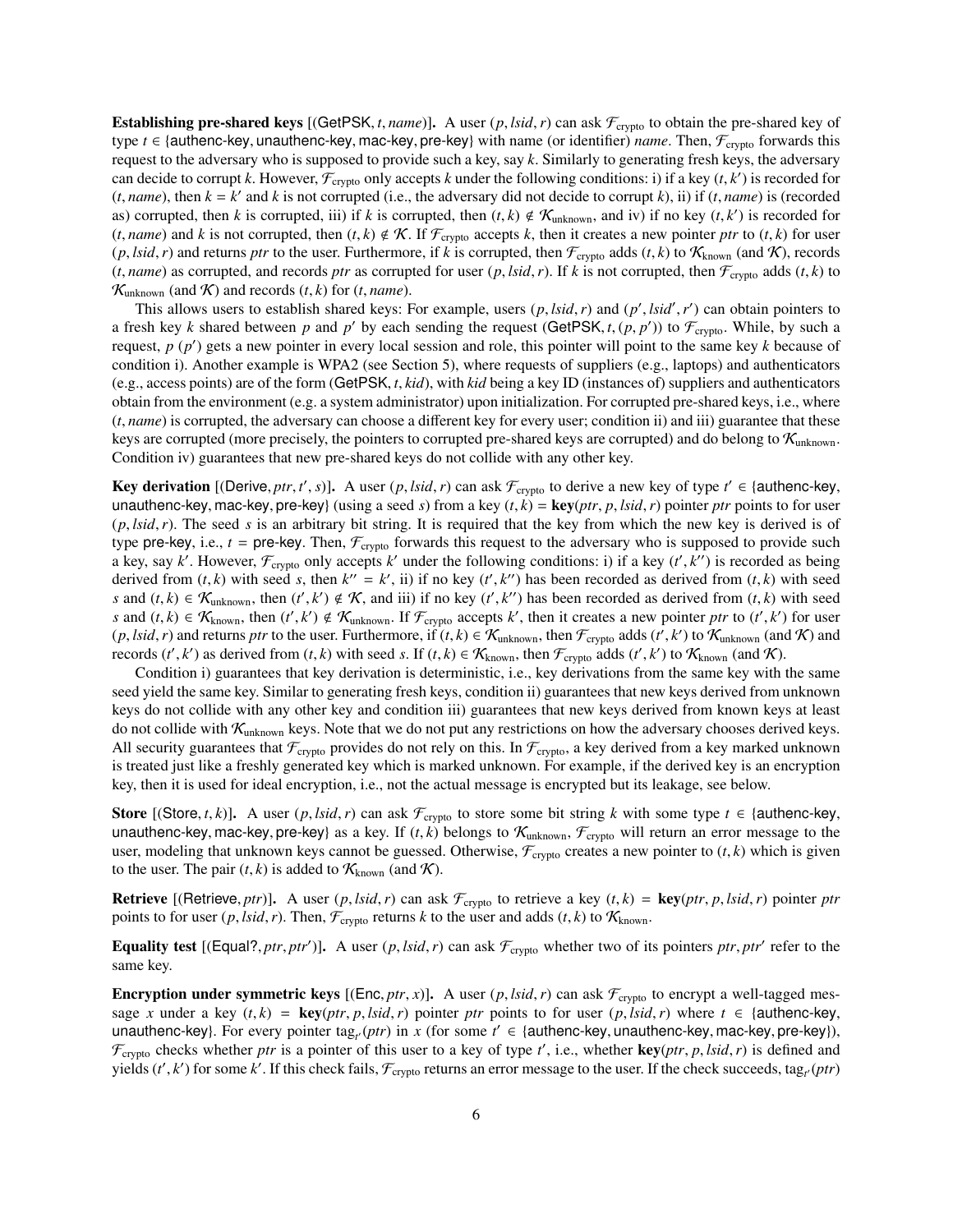in *x* is replaced by tag<sub>t</sub><sup>(</sup> $k'$ ). This is done for every pointer of the form tag<sub>t</sub><sup>(</sup> $p$ tr) in *x*, resulting in a message *x'*. We distinguish two cases:

i) If  $(t, k) \in \mathcal{K}_{unknown}$ , the *leakage*  $\overline{x} = L(1^{\eta}, x')$  of  $x'$  is encrypted under *k* using either *enc*<sub>unthenc</sub> or *enc*<sub>unauthenc (the revoltion algorithms provided by the adversary) depending on  $t$ . Let *u* denote t</sub> encryption algorithms provided by the adversary) depending on *t*. Let y denote the resulting ciphertext. Then,  $\mathcal{F}_{\text{crypto}}$ checks if the decryption of <sup>y</sup> under *<sup>k</sup>* using either *dec*authenc or *dec*unauthenc (the decryption algorithms provided by the adversary), depending on *t*, yields the leakage  $\bar{x}$ . If this check fails,  $\mathcal{F}_{\text{crypto}}$  returns an error message to  $p$ .<sup>1</sup> Otherwise, the pair  $(x', y)$  is stored for the key  $(t, k)$  (for later decryption) and y is given to the user.<br>ii) If  $(t, k) \in \mathcal{K}$  all keys in x' are added to  $\mathcal{K}$  as they are encrypted up

ii) If (*t*, *k*) ∈  $\mathcal{K}_{\text{known}}$ , all keys in *x'* are added to  $\mathcal{K}_{\text{known}}$ , as they are encrypted under a known key. Then, *x'* is<br>rynted under *k* using either *enc*, *x* or *enc*, *x* depending on *t*. The resultin encrypted under *k* using either *enc*<sub>authenc</sub> or *enc*<sub>unauthenc</sub> depending on *t*. The resulting ciphertext is given to the user.

**Decryption under symmetric keys** [(Dec, *ptr*, y)]. A user  $(p, \text{Isid}, r)$  can ask  $\mathcal{F}_{\text{crypto}}$  to decrypt a ciphertext y (an arbitrary bit string) under a key  $(t, k) = \text{key}(ptr, p, \text{lsid}, r)$  pointer *ptr* points to for user  $(p, \text{lsid}, r)$  where  $t \in \{\text{author-key},$ unauthenc-key}. We distinguish two cases:

i) If  $(t, k) \in \mathcal{K}_{\text{unknown}}$ ,  $\mathcal{F}_{\text{crypto}}$  checks whether there exists exactly one *x'* such that  $(x', y)$  is stored for  $(t, k)$  (see<br>ve) If so  $\mathcal{F}_{\text{co}}$  creates new pointers to every key in *x'* and replaces the keys by above). If so,  $\mathcal{F}_{\text{crypto}}$  creates new pointers to every key in  $x'$  and replaces the keys by the corresponding pointers. The resulting message *x* is given to the user. If there is more than one *x'* with  $(x', y)$  stored for  $(t, k)$ , an error is returned to the user since unique decryption is not possible. If there is no such  $x'$  the following is the user, since unique decryption is not possible. If there is no such  $x'$ , the following is done: If  $t =$  authenc-key, an error is returned, since for authenticated encryption it should not be possible to generate valid ciphertexts outside of the functionality. If  $t =$  unauthenc-key, y is decrypted under k using  $dec$ <sub>unauthenc</sub> (the decryption algorithm provided by the adversary) and the following is done  $(*)$ : If the resulting plaintext  $x'$  is not well-tagged, an error is returned. Furthermore, if  $x'$  contains a key that belongs to  $\mathcal{K}_{unknown}$ , an error is returned, modeling that these keys cannot be guessed. Otherwise,  $\mathcal{F}_{\text{crypto}}$  adds all keys in  $x'$  to  $\mathcal{K}_{\text{known}}$  (and  $\mathcal{K}$ ), creates new pointers to every key in  $x'$ , and replaces the keys by the corresponding pointers. The resulting message  $x$  is given to the user.

ii) If  $(t, k)$  ∈  $\mathcal{K}_{known}$ ,  $\mathcal{F}_{crypt}$  decrypts y under k with *dec*<sub>authenc</sub> or *dec*<sub>unauthenc</sub>, depending on *t*, and proceeds as in (\*) above.

**Encryption under public keys** [(PKEnc,  $p'$ ,  $pk$ ,  $x$ )]. A user  $(p, \text{Isid}, r)$  can ask  $\mathcal{F}_{\text{crypto}}$  to encrypt a well-tagged message  $x$  under the public key  $pk$  of party  $p'$ . Such an encryption request is handled simil *x* under the public key *pk* of party  $p'$ . Such an encryption request is handled similarly as symmetric encryption requests. First, pointers in *x* are turned into keys, obtaining  $x'$ . Then, if  $pk$  is the recorded public encryption key of party  $p'$  and it is not corrupted, the encryption is performed ideally, i.e., the leakage  $L(1^n, x')$  of *x'* is encrypted under *pk* using  $enc_i$ , (the public-key encryption algorithm provided by the adversary) and the pair  $(x', u)$  (where  $enc_{\text{pke}}$  (the public-key encryption algorithm provided by the adversary) and the pair  $(x', y)$  (where y is the ciphertext) is recorded for party  $p'$  or the public is recorded for party  $p'$  or the public is recorded for party  $p'$  (for later decryption). If  $pk$  is not the recorded public encryption key of party  $p'$  or the public encryption key of party  $p'$  is corrupted, then all keys in  $x'$  are marked known and  $x'$  is encrypted under  $pk$  using  $enc$ <sub>pke</sub>. The resulting ciphertext is returned to the user.

We note that  $\mathcal{F}_{enc}$  [35] uses an ideal functionality  $\mathcal{F}_{pke}$  for public-key encryption (and decryption) and forwards public-key requests to (instances of)  $\mathcal{F}_{\text{pke}}$ . While we could have defined  $\mathcal{F}_{\text{crypto}}$  such that it is based on  $\mathcal{F}_{\text{pke}}$  (nothing would change considering reasoning based on  $\mathcal{F}_{\text{crypto}}$ , we decided to directly describe public-key encryption in  $\mathcal{F}_{\text{crypto}}$ , to have everything in one place.

**Decryption under private keys** [(PKDec, y)]. A user  $(p, \text{Isid}, r)$  can ask  $\mathcal{F}_{\text{crypt}}$  to decrypt a ciphertext y (an arbitrary bit string) under its private key (i.e., the private key of party *p*). Such a decryption request is handled similarly as decryption requests under symmetric keys of type unauthenc-key. If the private decryption key of *p* is corrupted or there is no recorded pair  $(x', y)$  for party *p* (for any *x'*), then *y* is decrypted under the recorded private decryption key *sk* of party *p* using the public-key decryption algorithm  $dec_{\text{pke}}$  (provided by the adversary).  $\mathcal{F}_{\text{crypto}}$  returns an error message to the user if the resulting plaintext, say  $x'$ , is not well-tagged or there exists a key in  $x'$  that belongs to  $\mathcal{K}_{unknown}$ , modeling that these keys cannot be guessed. All keys in  $x'$  are added to  $\mathcal{K}_{known}$  (and  $\mathcal{K}$ ).

 $<sup>1</sup>$  Note that every reasonable encryption scheme satisfies that the decryption of the encryption yields the plaintext again. However,</sup> as we do not put any restrictions on the algorithm provided by the adversary,  $\mathcal{F}_{\text{crypto}}$  does not know whether they have this property. Because of the test that the decryption of the ciphertext yields the leakage  $\bar{x}$ , it is guaranteed that the ciphertext contains not only at most the information of  $\bar{x}$  but exactly the information of  $\bar{x}$ , hence, if the leakage algorithm *L* has high entropy, i.e., collisions between leakages do not occur (except with negligible probability), then ciphertexts do not collide and the adversary cannot guess ciphertexts not known to her (except with negligible probability). This is sometimes useful when reasoning about protocols that use nested encryption, see [35, 34].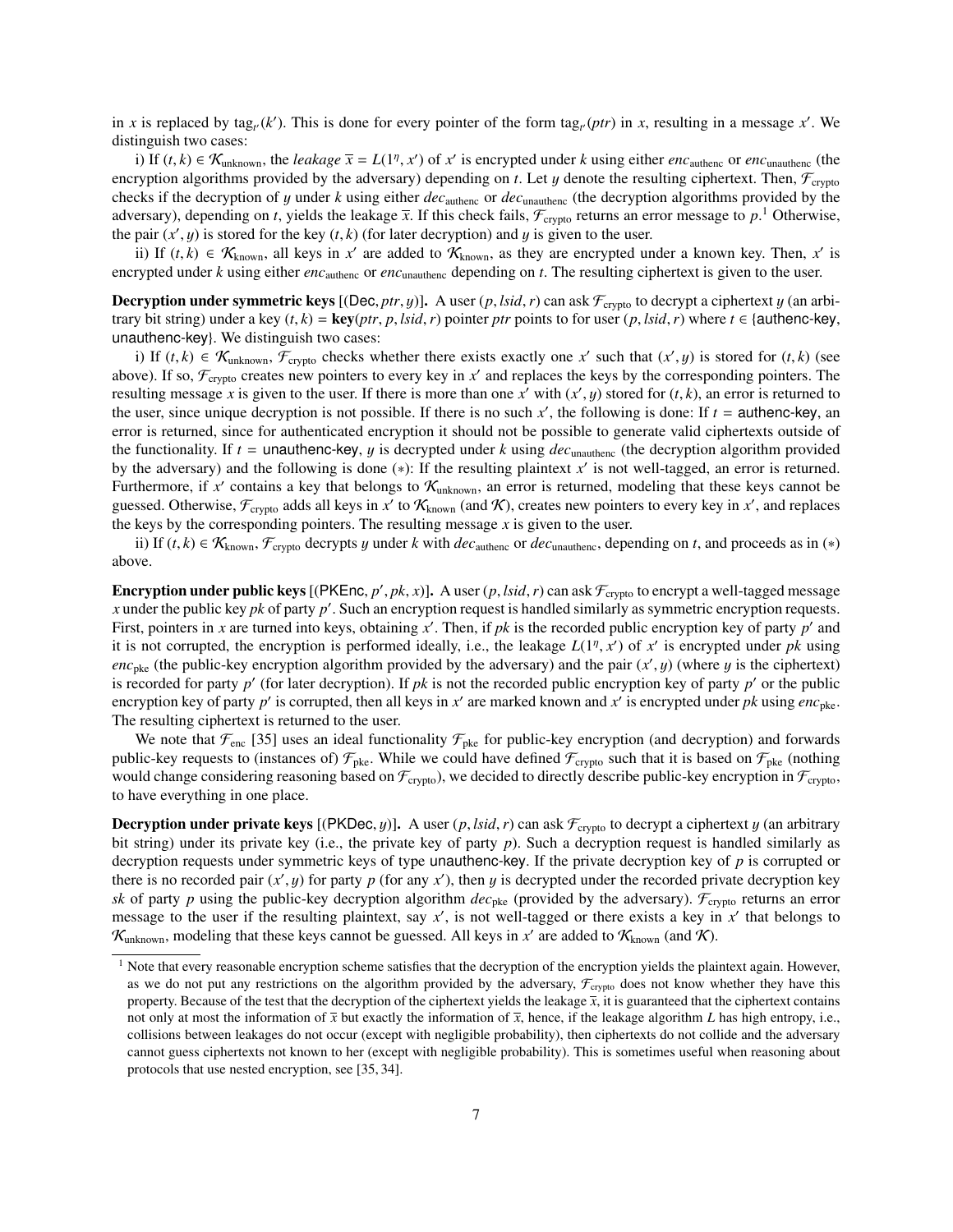Otherwise, i.e., if the private decryption key of *p* is not corrupted and there exists an *x'* such that  $(x', y)$  is recorded<br>party *n* (see above)  $\mathcal{F}$  , checks whether there exists exactly one such *x'* If this check for party *p* (see above),  $\mathcal{F}_{\text{crypto}}$  checks whether there exists exactly one such *x'*. If this check fails, an error is returned to the user, since unique decryption is not possible.

Finally,  $\mathcal{F}_{\text{crypto}}$  creates new pointers to every key in  $x'$  and replaces the keys by the corresponding pointers. The resulting plaintext *x* is given to the user.

**MAC** [(Mac, *ptr*, *x*)]. A user (*p*, *lsid*, *r*) can ask  $\mathcal{F}_{\text{crypto}}$  to MAC an *arbitrary (uninterpreted) bit string x* under a key  $(t, k)$  = key(*ptr*, *p*, *lsid*, *r*) pointer *ptr* points to for user (*p*, *lsid*, *r*) where *t* = mac-key. Then,  $\mathcal{F}_{\text{crypto}}$  computes the MAC of *x* under *k* using *mac* (the MAC algorithm provided by the adversary). Let  $\sigma$  be the resulting MAC. If  $\sigma$  is not a valid MAC for *x* under *k*, i.e., it does not verify using *mac*-*verify* (the MAC verification algorithm provided by the adversary), then  $\mathcal{F}_{\text{crypto}}$  returns an error message to the user. Otherwise, it gives  $\sigma$  to the user. If  $(t, k) \in \mathcal{K}_{\text{unknown}}$ ,  $\mathcal{F}_{\text{crypt}}$  records x for the key  $(t, k)$  (for later verification); we allow an adversary to derive a new MAC from a given one on the same message, which is why  $\mathcal{F}_{\text{crypto}}$  does not record  $\sigma$  along with *x*.

Note that, since we leave the message *x* uninterpreted, one cannot use  $\mathcal{F}_{\text{crypto}}$  to compute the MAC over a message that contains unknown keys. This restriction is motivated by the fact that a MAC itself does not provide confidentiality. We could abandon this restriction by extending our functionality further such that MACs are not directly returned but only pointers to it. But this would make the functionality more complicated while many real-world protocols, including SSL/TLS, SSH, IPsec, IEEE 802.11i, and Kerberos do not require this. We note that MACs that take unknown keys could also be approximated by modeling them as authenticated encryption.

Verify MAC [(MacVerify, *ptr*, *x*,  $\sigma$ )]. A user (*p*, *lsid*, *r*) can ask  $\mathcal{F}_{\text{crypto}}$  to verify a MAC  $\sigma$  for some message *x* under a key  $(t, k)$  = key(*ptr*, *p*, *lsid*, *r*) pointer *ptr* points to for user  $(p, \text{lsid}, r)$  where  $t = \text{mac-key}$ . Then,  $\mathcal{F}_{\text{crypto}}$  verifies the MAC using *mac*-*verify* (the MAC verification algorithm provided by the adversary). If the MAC verifies but  $(t, k) \in \mathcal{K}_{unknown}$  and x has not been recorded for  $(t, k)$  (see above),  $\mathcal{F}_{crypt}$  returns an error message to the user, preventing forgery. Otherwise,  $\mathcal{F}_{\text{crypto}}$  returns the result of the verification to the user.

Sign [(Sign, *x*)]. Similar to MACing, a user  $(p, \text{lsid}, r)$  can ask  $\mathcal{F}_{\text{crypto}}$  to sign an arbitrary (uninterpreted) bit string *x* under its private signing key. Then,  $\mathcal{F}_{\text{crypto}}$  computes the signature of *x* under the recorded private signing key *sk* of party *p* using *sig* (the signing algorithm provided by the adversary). Let  $\sigma$  be the resulting signature. If  $\sigma$  is not a valid signature for *x* under the recorded public verification key *pk* of party *p*, i.e., it does not verify using *sig*-*verify* (the signature verification algorithm provided by the adversary), then  $\mathcal{F}_{\text{crypto}}$  returns an error message to the user. Otherwise, it gives  $\sigma$  to the user. If the private signing key of party *p* is not corrupted, then  $\mathcal{F}_{\text{crypto}}$  records *x* for *p* (for later verification); we allow an adversary to derive a new signature from a given one on the same message, which is why  $\mathcal{F}_{\text{crypto}}$  does not record  $\sigma$  along with *x*.

Note that, since we leave the message *x* uninterpreted, one cannot use  $\mathcal{F}_{\text{cryption}}$  to compute the signature over a message that contains unknown keys. We could extend  $\mathcal{F}_{\text{crypto}}$  to allow this, see the remarks for MACs.

**Verify signatures** [(SigVerify, *p'*, *pk*, *x*, *σ*)]. A user (*p*, *lsid*, *r*) can ask  $\mathcal{F}_{\text{crypto}}$  to verify a signature *σ* for some message *x* under the public key *pk* for party *n'*. Then  $\mathcal{F}_{\text{c}}$  verifie x under the public key *pk* for party *p'*. Then,  $\mathcal{F}_{\text{crypto}}$  verifies the signature using *pk* and *sig-verify* (the signature verification algorithm provided by the adversary). If the signature verifies but *pk* is the recorded public verification key of party  $p'$ ,  $pk$  is uncorrupted, and x has not been recorded for  $p'$  (see above),  $\mathcal{F}_{\text{crypto}}$  returns an error message to the user, preventing forgery. Otherwise,  $\mathcal{F}_{\text{crypto}}$  returns the result of the verification to the user.

**Generating fresh nonces** [(NewNonce)]. A user  $(p, \text{Isid}, r)$  can ask  $\mathcal{F}_{\text{crypto}}$  to generate a fresh nonce. The request is forwarded to the adversary who is supposed to provide a nonce, say x. However,  $\mathcal{F}_{\text{crypto}}$  only accepts x if it is not already recorded as a nonce (for anybody), modeling that *x* is fresh. Then,  $\mathcal{F}_{\text{crypto}}$  records *x* as a nonce and sends *x* to the user.

We note that nonces are not confidential, their actual bit string is directly given to the user. Hence,  $\mathcal{F}_{\text{crypto}}$  only prevents collisions of nonces. It would be easy to extend  $\mathcal{F}_{\text{crypto}}$  to model confidential nonces. A nonce would be just a like a symmetric key (of some extra type for nonces). Users could refer to nonces by pointers and  $\mathcal{F}_{\text{crypto}}$  would record the known/unknown status of nonces. Of course, nonces could not be used as a key (e.g., for encryption) but they could be part of plaintexts.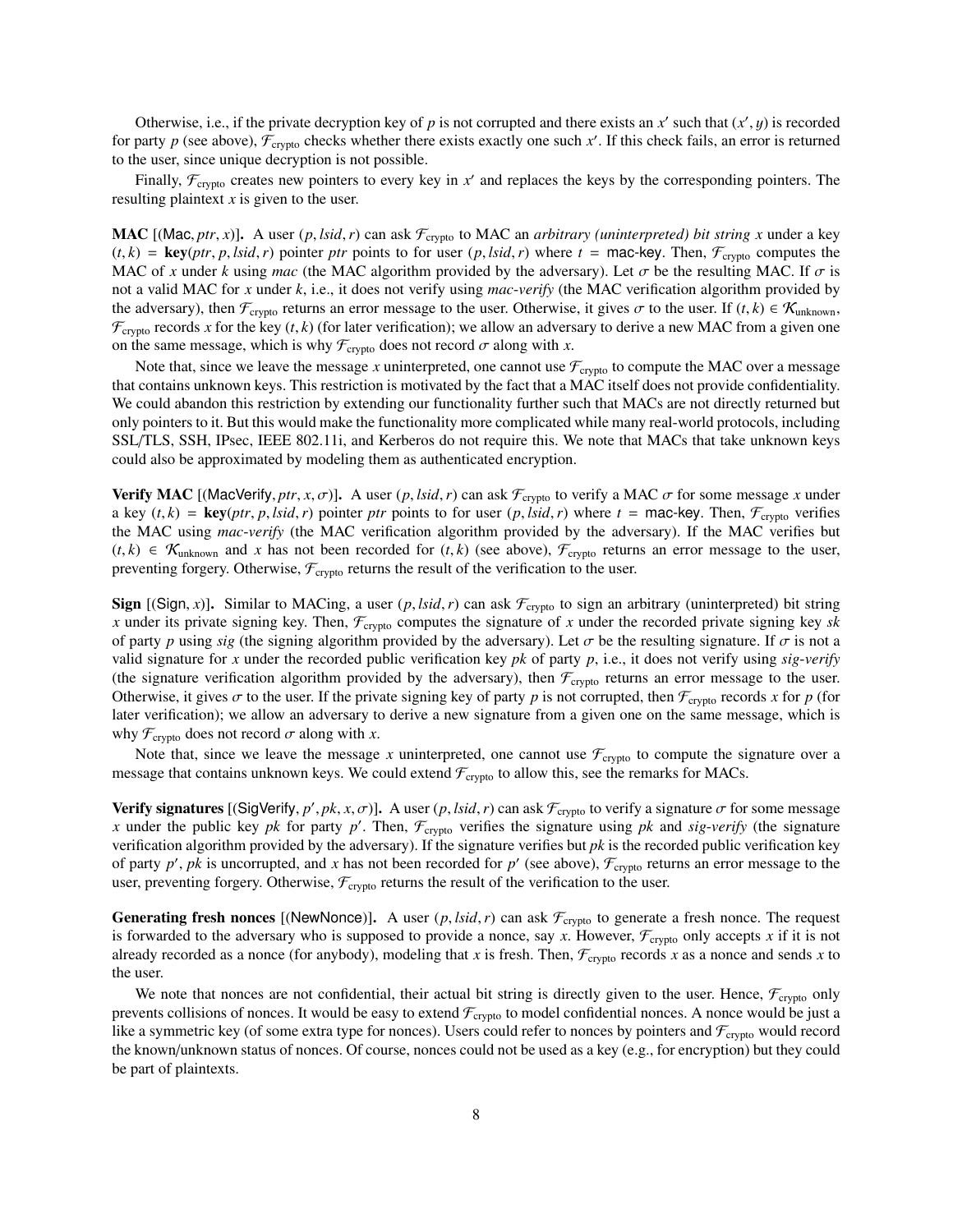Corruption status request. The environment can ask, for a user (*p*, *lsid*,*r*), whether a pointer *ptr* of this user is recorded as corrupted for this user. Similarly, the environment can ask whether the public/private key for encryption/signatures of a party is recorded as corrupted.

This concludes the description of  $\mathcal{F}_{\text{crypto}}$ . As explained for encryption requests, if a message *x* is encrypted under a known key (or by a corrupted public key), all keys in *x* are marked known in  $\mathcal{F}_{\text{crypto}}$ . Yet, if in an application the ciphertext y for *<sup>x</sup>* is encrypted again under an unknown key and y is always kept encrypted under an unknown key, the keys in x might not be revealed from the point of view of the application. While in such a case,  $\mathcal{F}_{\text{crypto}}$  would be too pessimistic concerning the known/unknown status of keys, this case does typically not seem to occur: First, ciphertexts are typically sent unencrypted at some point. We are, in fact, not aware of any key exchange or secure channel protocol where this is not the case. Second, if in a session of a protocol symmetric keys known to the adversary are used, typically no security guarantees are provided for that session anyway.

As explained above, corruption is modeled on a per key basis. This allows to model many types of corruption, including corruption of single sessions and of complete parties (Section 5 provides details for our case study).

### 3.2 A Realization of the Ideal Crypto Functionality

In this section, we provide a realization  $P_{\text{crypto}}$  of the ideal crypto functionality  $\mathcal{F}_{\text{crypto}}$ .

Let  $\Sigma_{\text{authenc}}$ ,  $\Sigma_{\text{unauthenc}}$ ,  $\Sigma_{\text{pub}}$  be schemes for symmetric and public-key encryption, respectively,  $\Sigma_{\text{mac}}$  be a MAC scheme,  $\Sigma_{sig}$  be a digital signature scheme, and  $F = \{F_{\eta}\}_{\eta \in \mathbb{N}}$  be a family of pseudo-random functions with  $F_{\eta}$ :  $\{0, 1\}^{\eta} \times$ <br> $\{0, 1\}^{\eta}$  and  $F_{\eta}$  and  $n \in \mathbb{N}$ . For simplicity of presentation, w  ${0, 1}^* \rightarrow {0, 1}^{\eta}$  for all  ${\eta \in \mathbb{N}}$ . For simplicity of presentation, we assume all symmetric keys to be chosen uniformly at random from  ${0, 1}^{\eta}$  (where n is the security parameter). Considering the family of p at random from  $\{0, 1\}^n$  (where  $\eta$  is the security parameter). Considering the family of pseudo-random functions *F*, we assume that the function *F* (*k*) for a randomly chosen  $k \in \{0, 1\}^n$  is indistinguishable f assume that the function  $F_{\eta}(k, \cdot)$  for a randomly chosen  $k \in \{0, 1\}^{\eta}$  is indistinguishable from a random function, see<br>Appendix A 5 for the precise definition of pseudo-randomness. These schemes induce a realizati Appendix A.5 for the precise definition of pseudo-randomness. These schemes induce a realization  $\mathcal{P}_{\text{crypto}}$  of  $\mathcal{F}_{\text{crypto}}$  in the obvious way where key derivation is realized by the family *F* of pseudo-random functions. To setup public/private keys for encryption/signatures, the adversary can send requests to  $P_{\text{crypto}}$  to generate these keys for a party  $p$ . In this case  $\mathcal{P}_{\text{crypto}}$  will generate public/private keys using the key generation algorithms in  $\Sigma_{\text{pub}}$  or  $\Sigma_{\text{sig}}$ , respectively, and stores them for party *p*. Instead, the adversary might decide to corrupt the public/private key for encryption/signatures of the party p. In this case, the public/private keys are provided by the adversary and recorded as corrupted by  $P_{\text{crypto}}$ . The realization  $\mathcal{P}_{\text{crypto}}$  maintains symmetric keys and pointers to these keys in the same way as  $\mathcal{F}_{\text{crypto}}$  does, but it does not maintain the sets  $K_{known}$  and  $K_{unknown}$ .  $P_{crypt}$  answers requests similarly to  $\mathcal{F}_{crypt}$  as follows:

Generating fresh, symmetric keys [(New, t)]. Upon generation of fresh, symmetric keys, the adversary is asked whether she wants to corrupt the key, in which case she provides the key and the pointer to this key is then marked corrupted in  $P_{\text{crypto}}$ . Otherwise,  $P_{\text{crypto}}$  chooses the key uniformly at random from  $\{0, 1\}^n$ .

**Public key requests** [(GetPubKeyPKE, *p'*) or (GetPubKeySig, *p'*)]. A user (*p*, *lsid*, *r*) can ask  $\mathcal{F}_{\text{crypto}}$  to get the public key (because it has been generated key for party p' for encryption (resp., verification). If  $\mathcal{F}_{\text{crypto}}$  has recorded this public key (because it has been generated upon request of the adversary, see above), then it is returned to the user. Otherwise, an error is returned to the user. We note that if users request the public key of another party, then this assumes that public keys are distributed somehow, e.g., by some kind of public key infrastructure.

Establishing pre-shared keys [(GetPSK, *<sup>t</sup>*, *name*)]. Upon a request by a user to establish a pre-shared key of type *t* and with name *name*,  $P_{\text{crypto}}$  checks whether a key  $(t, k)$  is recorded for  $(t, name)$  and  $(t, name)$  is not corrupted. In this case,  $\mathcal{P}_{\text{crypto}}$  creates a new pointer to  $(t, k)$  and returns it to the user. (We note that such a setup assumption for pre-shared keys is often made, e.g., it models manual distribution of keys by a system administrator.) Otherwise, i.e., no key is recorded for (*t*, *name*) or (*t*, *name*) is corrupted, we distinguish the following cases:

If  $(t, name)$  is corrupted, the request is forwarded to the adversary who is supposed to provide a key  $k$ . Then,  $\mathcal{P}_{\text{crypto}}$ creates a new pointer to  $(t, k)$ , records this pointer as corrupted, and returns it to the user.

If (*t*, *name*) is not corrupted but no key is recorded for (*t*, *name*), the request is forwarded to the adversary who is asked whether the key is corrupted. In the case the key is corrupted the adversary provides the key  $k$  and  $P_{\text{crypto}}$ proceeds as in the case above. If the key is not corrupted,  $\mathcal{P}_{\text{cryptography}}$  chooses the key *k* uniformly at random from  $\{0, 1\}^n$ <br>and records (*t* k) for (*t name*). Then  $\mathcal{P}_{\text{c} \text{c} \text{reates a new pointer to (t k) and returns it to the user.}$ and records  $(t, k)$  for  $(t, name)$ . Then,  $P_{\text{crypto}}$  creates a new pointer to  $(t, k)$  and returns it to the user.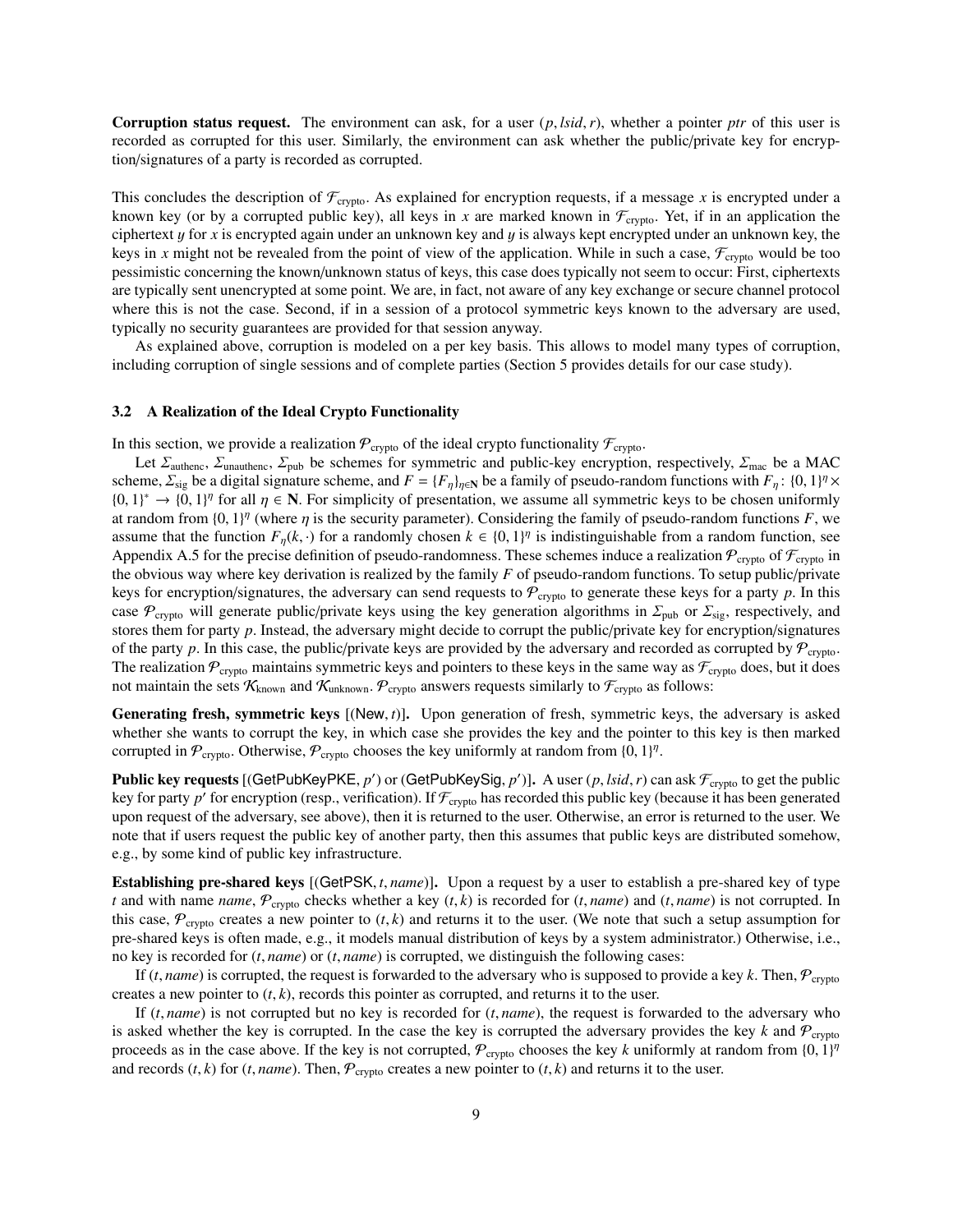**Key derivation** [(Derive, *ptr*, *t'*, *s*)]. Upon a request by a user to derive a new key of type *t'* from a key *k* of type relation  $\mathbf{F}(\mathbf{r}) = \mathbf{F}(\mathbf{r})$  for the section of the section of the section of the sec pre-key with seed *s*,  $\mathcal{P}_{\text{crypto}}$  computes  $k' = F_{\eta}(k, \text{tag}_{\eta}(s))$ , creates a new pointer *ptr* to  $(t', k')$  for this user, and gives *ntr* to the user. Note that *F* is used with the seed tag (*s*) instead of just *s*. T *ptr* to the user. Note that  $F_\eta$  is used with the seed tag<sub>t</sub> (*s*), instead of just *s*. This guarantees that keys of different types are derived with different cools. This kind of togains is common also in real world are derived with different seeds. This kind of tagging is common also in real-world protocols in order to ensure that the same (derived) key is not used for different cryptographic operations.

Store [(Store, *t*, *k*)], retrieve [(Retrieve, *ptr*)], equality test [(Equal?, *ptr*, *ptr'*)]. These requests are handled as in  $\mathcal{F}$  except that  $\mathcal{K}$  and  $\mathcal{K}$  are not maintained  $\mathcal{F}_{\text{crypto}}$  except that  $\mathcal{K}_{\text{known}}$  and  $\mathcal{K}_{\text{unknown}}$  are not maintained.

**Encryption under symmetric and public keys** [(Enc, *ptr*, *m*), (PKEnc, *p'*, *pk*, *m*)]. Upon a request by a user to encrypt a well-tagged message *m* under a symmetric key *k* of type *t*  $\epsilon$  /authenc-key unauthenc-k encrypt a well-tagged message *<sup>m</sup>* under a symmetric key *<sup>k</sup>* of type *<sup>t</sup>* ∈ {authenc-key, unauthenc-key}, all pointers in *<sup>m</sup>* are replaced by the keys they refer to (just as in  $\mathcal{F}_{\text{crypto}}$ ). Unlike  $\mathcal{F}_{\text{crypto}}$ , the resulting message, say *m'*, is then encrypted under *k* by running the encryption algorithm of  $\Sigma_{\text{author}}$  or  $\Sigma_{\text{unauthor}}$ , depending on *t*, and the resulting ciphertext *c* is returned to the user. (Note that no extra randomness or tagging is added.) Requests for encryption under public keys are handled similarly using the encryption algorithm of  $\Sigma_{\text{pub}}$  and the public key *pk* contained in the request.

**Decryption under symmetric and private keys**  $[(\text{Dec}, ptr, c), (\text{PKDec}, c)]$ . Requests for the decryption of a ciphertext *<sup>c</sup>* under a symmetric key *<sup>k</sup>* of type *<sup>t</sup>* ∈ {authenc-key, unauthenc-key} are answered by running decryption algorithm of  $\Sigma_{\text{authenc}}$  or  $\Sigma_{\text{unauthenc}}$ , depending on *t*, on the inputs *k* and *c*. If the decryption is successful and returns a well-tagged message, say *m'*, then all keys in *m'* are replaced by new pointers (just as in  $\mathcal{F}_{\text{crypto}}$ ) and the resulting message *m* is returned to the party. Otherwise, an error is returned. Requests for decryption under private keys are handled similarly using the decryption algorithm of  $\Sigma_{\text{pub}}$  and the private key recorded for this party.

Computing and verifying MACs [(Mac, *ptr*, *<sup>m</sup>*), (MacVerify, *ptr*, *<sup>m</sup>*, σ)]. Upon a request to MAC a message *<sup>m</sup>* under a key *k* of type mac-key,  $P_{\text{crypto}}$  simply returns the MAC computed using the MAC algorithm of  $\Sigma_{\text{mac}}$ . Upon a MAC verification request,  $\mathcal{P}_{\text{crypto}}$  simply returns the result of the MAC verification algorithm of  $\mathcal{Z}_{\text{mac}}$ .

**Computing and verifying signatures** [(Sign, *x*), (SigVerify, *p'*, *pk*, *x*,  $\sigma$ )]. Upon a request to sign a message *x*,  $\mathcal{P}_{\text{crypto}}$ <br>simply returns the signature computed using the signing algorithm of  $\Sigma$ , and t simply returns the signature computed using the signing algorithm of  $\Sigma_{sig}$  and the private key recorded for party p. Upon signature verification request,  $\mathcal{P}_{\text{crypto}}$  simply returns the result of the signature verification algorithm of  $\mathcal{E}_{\text{sig}}$  using the public key *pk* contained in the request.

**Generating fresh nonces** [(NewNonce)]. Upon generation of fresh nonces,  $\mathcal{P}_{\text{crypto}}$  chooses the nonce uniformly at random from  $\{0, 1\}^{\eta}$  and gives it to the user.

**Corruption status request.** Similarly to  $\mathcal{F}_{\text{crypto}}$ , the environment can ask whether a pointer of a user or a public/private key of a party is corrupted.

# 3.3 Proving that  $P_{\text{crypto}}$  realizes  $\mathcal{F}_{\text{crypto}}$

In this section, we prove that  $P_{\text{crypto}}$  is in fact a realization of  $\mathcal{F}_{\text{crypto}}$ .

As discussed in [35] for  $\mathcal{F}_{\text{enc}}$ , one cannot prove that  $\mathcal{P}_{\text{crypto}}$  realizes  $\mathcal{F}_{\text{crypto}}$  (in the presence of arbitrary environments) for standard assumptions about the symmetric encryption schemes  $\Sigma_{\text{author}}$  and  $\Sigma_{\text{unauthor}}$ , namely authenticated encryption (IND-CPA and INT-CTXT security) and IND-CCA security, respectively, because it is easy to see that such a theorem does not hold in the presence of environments that may produce key cycles or cause the commitment problem: It is well-known that standard assumptions about symmetric encryption schemes are too weak to deal with key cycles [12, 5]. In the context of symmetric encryption, the commitment problem occurs if a key is revealed after it was used to encrypt a message. Before the key is revealed, messages encrypted under this key are encrypted ideally, i.e., the leakage of the message is encrypted. After the key has been revealed, the functionality would have to come up with a key such that the ciphertexts produced so far decrypt to the original messages. However, this is typically not possible (see, e.g., [4]). Therefore, as in [35] and similarly to [4], we restrict the class of environments that we consider basically to those environments that do not produce key cycles or cause the commitment problem, where, unlike [35] and [4], we now, when defining the class of environments, also need to be concerned about key derivation.

To formulate such a class of environments that captures what is typically encountered in applications, we observe, as was first pointed out in [4], that once a key has been used in a protocol to encrypt a message, this key is typically not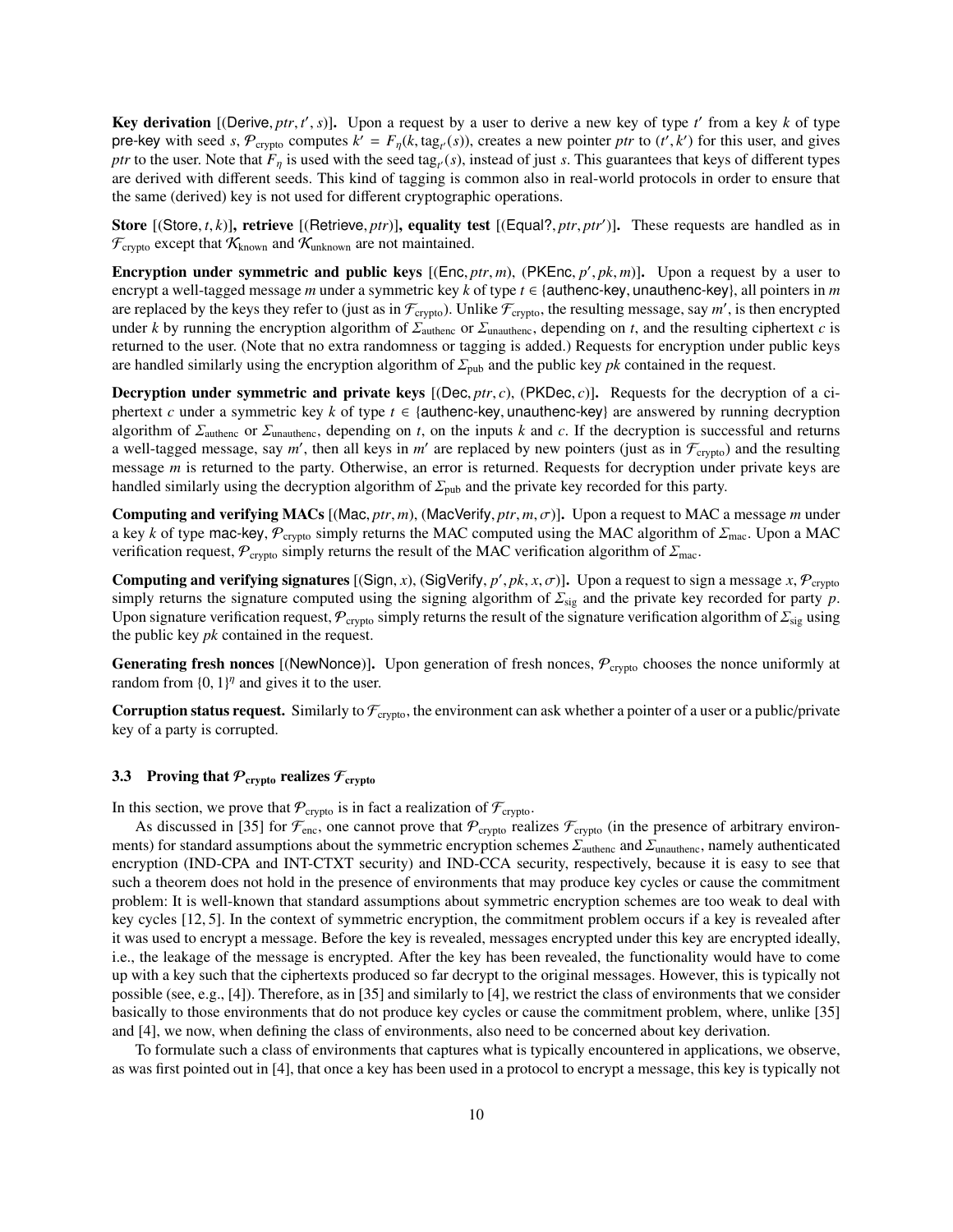encrypted anymore in the rest of the protocol. Let us call these protocols *standard*. This observation can be generalized to *used-order respecting environments*, which we formulate based on  $\mathcal{F}_{\text{crypto}}$ : In what follows, we say that an unknown key *k* of type authenc-key, unauthenc-key, or pre-key has been *used (for encryption or key derivation)*, if  $\mathcal{F}_{\text{crypto}}$ has been instructed to encrypt a message under *k* or to derive a new key from *k*. If *k* is of type unauthenc-key, we also consider *k* as used if it has successfully been used to decrypt a message. Now, an environment  $\mathcal E$  (for  $\mathcal F_{\text{crypto}}$ ) is called *used-order respecting* if it happens only with negligible probability that, in a run of  $\mathcal{E} | \mathcal{F}_{\text{c/vpto}}$ , an unknown key *k* (i.e., *k* is marked unknown in  $\mathcal{F}_{\text{crypto}}$ ) that has been used at some point is encrypted itself by an unknown key *k'* used for the first time later than *k*. Clearly, such environments do not produce key cycles among unknown keys, with overwhelming probability. (We do not need to prevent key cycles among known keys.) Note that MAC keys are not problematic because they cannot be used to MAC other keys.

We say that an environment E *does not cause the commitment problem (is non-committing)*, if it happens only with negligible probability that, in a run of  $\mathcal{E}$  |  $\mathcal{F}_{\text{crybo}}$ , after an unknown key *k* has been used to encrypt a message or to derive a new key, *k* becomes known later on in the run, i.e., is marked known by  $\mathcal{F}_{\text{crypto}}$ . It is easy to see that for standard protocols, as introduced above, the commitment problem does not occur; see Section 5 for an example.

We can now state the theorem which shows that, given that  $F$  is a pseudo-random function family, realizing  $\mathcal{F}_{\text{crypto}}$  by  $\mathcal{P}_{\text{crypto}}$  is *equivalent* to the encryption and MAC schemes being IND-CCA, authenticated (IND-CPA and INT-CTXT), and UF-CMA secure, respectively, where we use the standard definitions of these security notions. (See Appendix A for a precise definition of these cryptographic security definitions.) In other words,  $\mathcal{F}_{\text{crvpto}}$  *exactly* captures IND-CCA security, authenticated encryption, and UF-CMA security.

In the theorem, stated below, instead of explicitly restricting the class of environments described above, we introduce a functionality  $\mathcal{F}^*$  that provides exactly the same I/O interface as  $\mathcal{F}_{\text{cryptography}}$  (and hence,  $\mathcal{P}_{\text{cryptography}}$ ), but before forwarding requests to  $\mathcal{F}_{\text{crypto}}/\mathcal{P}_{\text{crypto}}$  checks whether the used-order is still respected and the commitment problem is not caused. Otherwise,  $\mathcal{F}^*$  raises an error flag and from then on blocks all messages, i.e., effectively stops the run. It is easy to see that all information needed to perform these checks can be obtained from observing the I/O interface of  $\mathcal{F}_{\text{crypto}}$ .

Theorem 3. *Let* <sup>Σ</sup>authenc, Σunauthenc, Σpub *be encryption schemes as above, where the domain of plaintexts is the set of well-tagged bit strings. Let* <sup>Σ</sup>mac *be a MAC scheme,* <sup>Σ</sup>sig *be a signature scheme, and F be a pseudo-random function family as above. Let L be a leakage algorithm which leaks exactly the length of a message. Then,*

$$
\mathcal{F}^* \, | \, \mathcal{P}_{\text{crypto}} \leq \mathcal{F}^* \, | \, \mathcal{F}_{\text{crypto}}
$$

*if and only if* <sup>Σ</sup>unauthenc *and* <sup>Σ</sup>pub *are IND-CCA,* <sup>Σ</sup>authenc *is IND-CPA and INT-CTXT, and* <sup>Σ</sup>mac *and* <sup>Σ</sup>sig *are UF-CMA secure. (The direction from right to left holds for any plaintext domains of the encryption schemes.)*

Since derived keys can be encrypted and used as encryption keys, the security of encryption depends on the security of key derivation and vice versa. Therefore, we need to carry out a single hybrid argument, intertwining both encryption and key derivation. Next, we present a proof sketch (see Appendix C for a full proof).

*Proof sketch.* The direction from left to right is easy to prove by standard cryptographic reductions and can be found in the appendix. To prove the direction from right to left, we proceed as follows. First, we replace public-key encryption and digital signatures in  $\mathcal{P}_{\text{crypto}}$  by the ideal functionalities  $\mathcal{F}_{\text{pke}}$  and  $\mathcal{F}_{\text{sig}}$  for public-key encryption and digital signatures, respectively, presented in [33]. We note that similar ideal functionalities for public-key encryption and digital signatures have been presented previously, e.g., [16, 19, 15]. Using results proved in [33] (and that  $\Sigma_{\text{pub}}$  is IND-CCA and  $\sum_{\text{sig}}$  is UF-CMA secure), we then show for the resulting system  $\mathcal{P}'_{\text{crypt}}$  that  $\mathcal{F}^*|\mathcal{P}_{\text{crypt}} \leq \mathcal{F}^*|\mathcal{P}'_{\text{crypt}}$ . It remains to prove that  $\mathcal{F}^*|\mathcal{P}'| \leq \mathcal{F}^*|\mathcal{F}'|$ . Roughly speaking t to prove that  $\mathcal{F}^*|\mathcal{P}_{\text{cryptography}}'\in\mathcal{F}_{\text{cryptography}}$ . Roughly speaking, the simulator  $Sim_{\text{cryptography}}$  we use for that answers requests from  $\mathcal{F}_{\text{crypto}}$  in such a way that they match the behavior of  $\mathcal{P}_{\text{crypto}}'$  except that  $Sim_{\text{crypto}}$  generates a fresh key upon key derivation from an unknown key (instead of using the pseudo-random function for key derivation). The rest of the proof proceeds by a hybrid argument:

We define hybrid systems  $\mathcal{F}^{(r)}_{\text{crypto}}$  for every  $r \in \mathbb{N}$ . The *r*-th hybrid  $\mathcal{F}^{(r)}_{\text{crypto}}$  behaves like  $\mathcal{F}_{\text{crypto}}$  except for the following.  $\mathcal{F}_{\text{crypto}}^{(r)}$  keeps track of the order in which unknown keys are first used for encryption, key derivation, or decryption (in case of unauthenticated encryption). The first key used for one of these operations has *used-order* 1, the second has *used-order* 2, and so on. Now, all keys that have used-order less than *r* are treated *ideal*, i.e., as in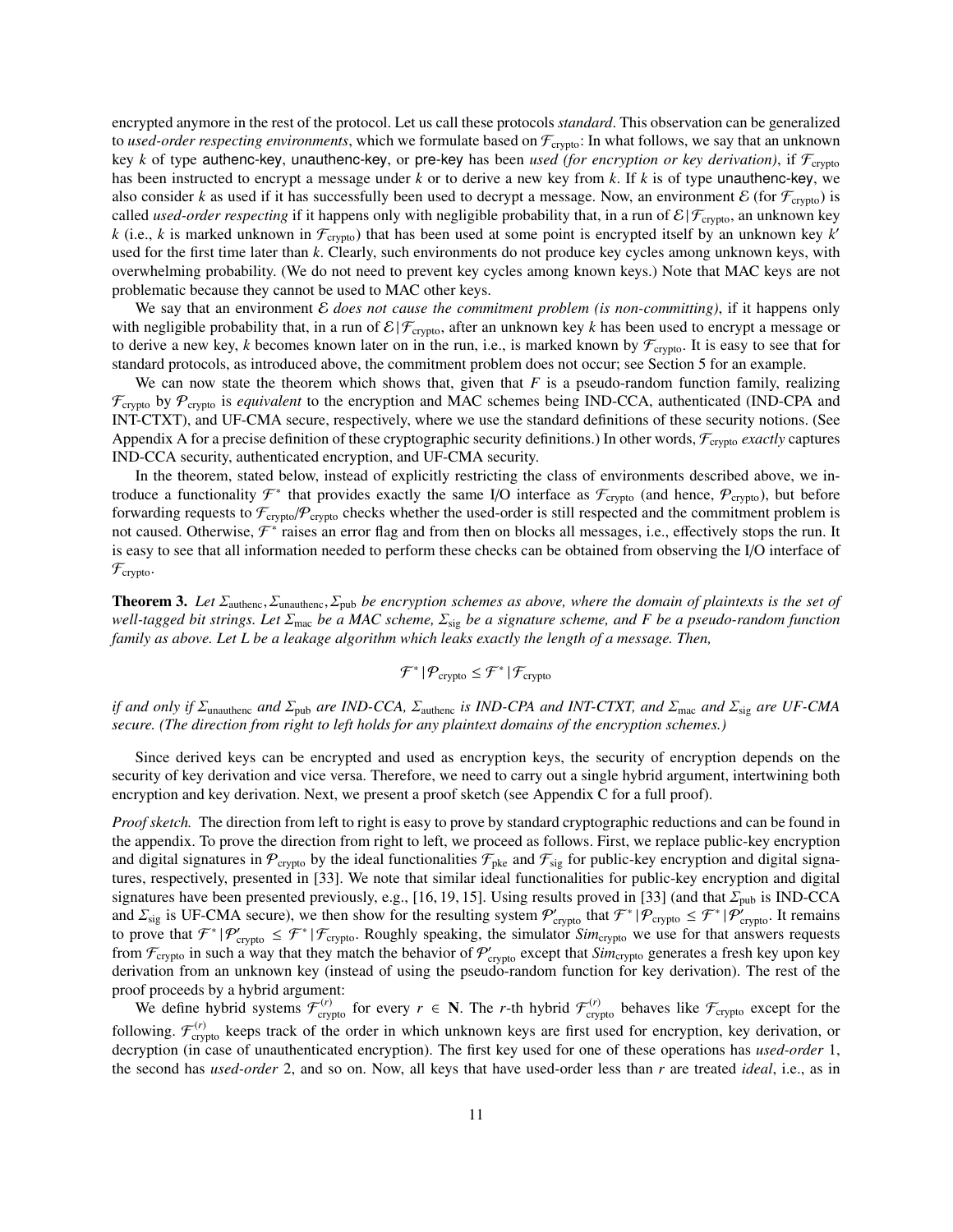$Sim_{\text{crypto}} | \mathcal{F}_{\text{crypto}}$ , while the others are treated *real*, i.e., as in  $\mathcal{P}_{\text{crypto}}'$ . All MAC keys are treated real; we replace real MACs by ideal MACs in a second step. Then, we show that the 0-th hybrid is indistinguishable from the real system and that the  $p(\eta)$ -th hybrid (where  $\eta$  is the security parameter and p is a polynomial that bounds the runtime of the environment) is indistinguishable from the ideal system. The latter requires a hybrid argument itself to replace real MACs by ideal MACs. Finally, we show that the *r*-th hybrid is indistinguishable from the (*r* + 1)-th hybrid: The two hybrids only differ in the handling of the *r*-th key, say *k*, which is treated ideal and real, respectively. If *k* was obtained by key derivation, it was derived by one of the keys with used-order < *<sup>r</sup>*, and hence, it was derived in an ideal way, distributed just like a fresh key. Moreover, *<sup>k</sup>* is at most encrypted by keys with used-order < *<sup>r</sup>*, and hence, encrypted ideally. This now allows the reduction to the indistinguishability games for encryption (if *k* is of type authenc-key or unauthenc-key) and key derivation (if  $k$  is of type pre-key).

Theorem 3, together with the composition theorems, yields the following corollary, which gets rid of the functionality  $\mathcal{F}^*$ , assuming that  $\mathcal{F}_{\text{crypto}}$  is used by what we call a non-committing, used-order respecting protocol. A protocol system  $P$  that uses  $\mathcal{F}_{\text{crypto}}$  is called *non-committing, used-order respecting* if the probability that in a run of  $\mathcal{E}|\mathcal{P}|\mathcal{F}^*|\mathcal{F}_{\text{crypto}}$  the functionality  $\mathcal{F}^*$  raises the error flag, is negligible for any environment  $\mathcal{E}$ , connecting to both I/O and network interfaces. As mentioned above, most protocols have this property and this can typically be easily checked by inspection of the protocol. For example, standard protocols (see above) are non-committing and used-order respecting because unknown keys are never encrypted (by other keys) after they have been used. In particular, since corruption of keys is static, if the key is unknown at the moment it is first used, it will remain unknown. We note that corruption of whole parties (or users) where the adversary controls the party can be defined in such a way that a corrupted party cannot obtain a pointer to a key marked unknown. Thus, even for such a modeling of corruption, a protocol can be standard, and hence, non-committing and used-order respecting; see Section 5 and [35] for examples.

Corollary 1. *Let* Σauthenc*,* Σunauthenc*,* Σpub*,* Σmac*,* Σsig*, F, and L be given as in Theorem 3. Let* <sup>P</sup> *be a non-committing, used-order respecting protocol system. Then,*

$$
\mathcal{P}|\mathcal{P}_{\text{crypto}} \leq \mathcal{P}|\mathcal{F}_{\text{crypto}}
$$

*if* <sup>Σ</sup>unauthenc *and* <sup>Σ</sup>pub *are IND-CCA,* <sup>Σ</sup>authenc *is IND-CPA and INT-CTXT, and* <sup>Σ</sup>mac *and* <sup>Σ</sup>sig *are UF-CMA secure.*

As demonstrated in the following sections, with Theorem 3 and Corollary 1 protocols can first be analyzed based on  $\mathcal{F}_{\text{crypto}}$  and then  $\mathcal{F}_{\text{crypto}}$  can be replaced by its realization  $\mathcal{P}_{\text{crypto}}$ .

We note that the joint state composition theorems for public-key encryption and symmetric encryption under preshared keys in [35] carry over to  $\mathcal{F}_{\text{crvpto}}$ . That is, we can prove that a—so called—*joint state realization* of  $\mathcal{F}_{\text{crvpto}}$ realizes the multi-session version of  $\mathcal{F}_{\text{crypto}}$ . However, as explained in Section 4, we do not use composition with joint state in this paper.

# 4 Applications to Key Exchange and Secure Channels

In this section, we consider a general class of key exchange and secure channel protocols which use the functionality  $\mathcal{F}_{\text{crypto}}$  (or its realization  $\mathcal{P}_{\text{crypto}}$ ) and develop criteria to prove universally composable security for such protocols. Since our criteria are based on  $\mathcal{F}_{\text{crypto}}$ , proving the criteria merely requires information-theoretic arguments or purely syntactical arguments (without reasoning about probabilities), rather than involved cryptographic reduction proofs.

Our criteria are formulated w.r.t. multiple protocol sessions. Alternatively, we could formulate them for single sessions and then extend them to the multiple session case by joint state theorems [19, 33, 35]. However, in order for our models to be very close to the actual (real-world) protocols, in this paper, we avoid these theorems: First, they rely on the setup assumption that the parties participating in a session already "magically" agreed upon a unique session identifier (SID). Real-world protocols do not rely on this assumption. Second, in joint state realizations, SIDs are explicitly added to messages before encryption, signing, and MACing, i.e., in a session with SID *sid*, instead of the actual message, say *<sup>m</sup>*, the message (*sid*, *<sup>m</sup>*) is encrypted, signed, or MACed. While this is a good design principle, it modifies the actual protocols.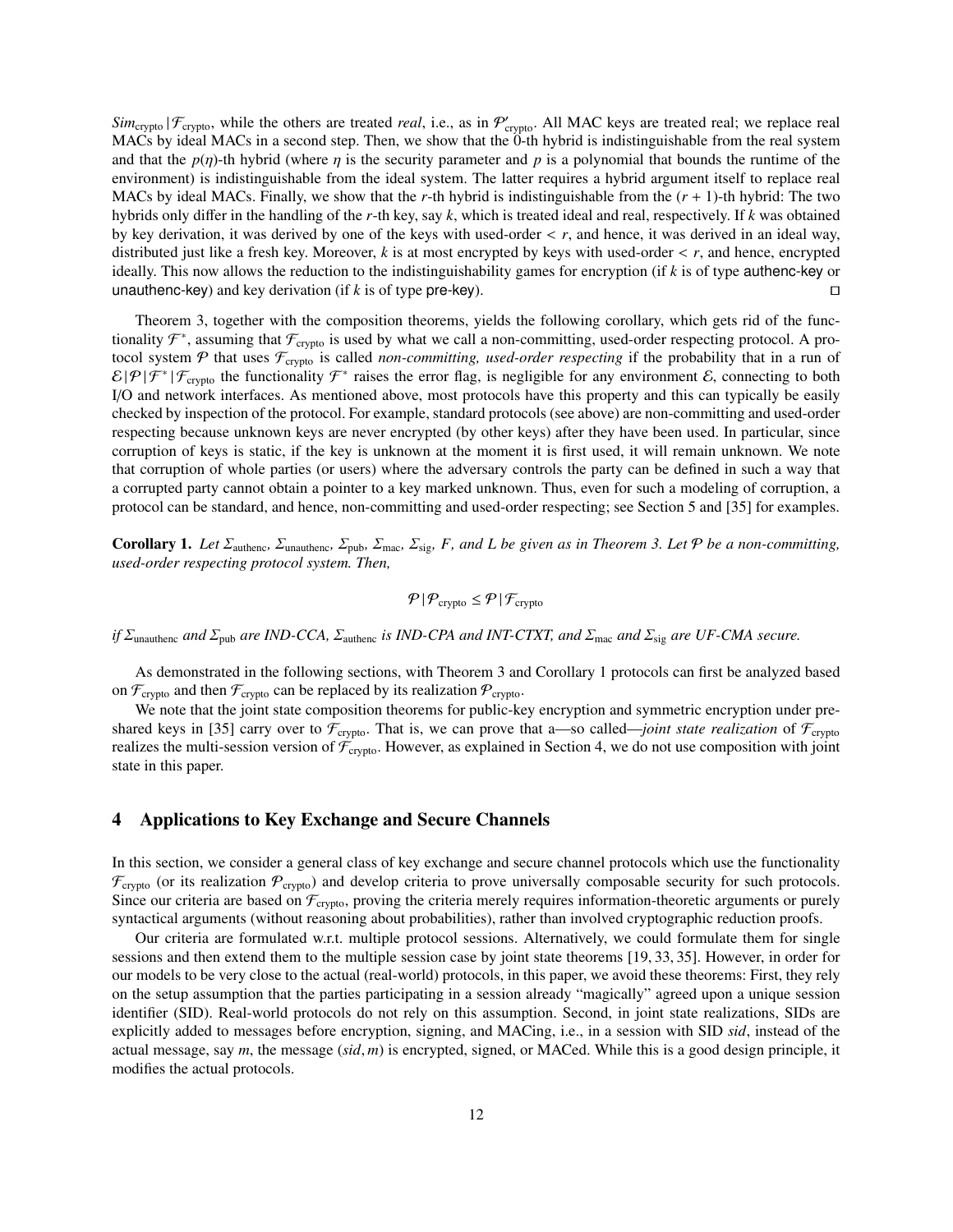#### 4.1 A Criterion for Universally Composable Key Exchange

We define an ideal functionality for (multi-session) key exchange  $\mathcal{F}_{ke}$ , formulate a general class of key exchange protocols that use  $\mathcal{F}_{\text{crypto}}$  for cryptographic operations, and present a criterion which allows us to prove that a key exchange protocol in this class realizes  $\mathcal{F}_{\text{ke}}$ .

**The Ideal Key Exchange Functionality.** The basic idea of an ideal functionality for key exchange  $\mathcal{F}_{\text{ke}}$ , see, e.g., [16], is that parties can send requests to  $\mathcal{F}_{k}$  to exchange a key with other parties and then, in response, receive a session key which is generated by  $\mathcal{F}_{k}$  and guaranteed to be i) the same for every party in the same session and ii) only known to these parties. As mentioned above and unlike other formulations, our functionality directly allows to handle an unbounded number of sessions between arbitrary parties.

More precisely, similarly to  $\mathcal{F}_{\text{crypto}}$ , our ideal key exchange functionality  $\mathcal{F}_{\text{ke}}$  is parameterized by a number *n* and has *n* I/O input and output tapes, one pair for each role, e.g., *n* = 2 in case of a two-party key exchange protocol. To address multiple sessions of a party, the parties identify themselves to  $\mathcal{F}_{\text{ke}}$  as a *user* (similarly to  $\mathcal{F}_{\text{crypto}}$ ), represented by a tuple (*p*, *lsid*,*r*), where *<sup>p</sup>* is the PID of the party, *lsid* a local session ID chosen and managed by the party itself, and the role  $r \in \{1, \ldots, n\}$ . On the tape for role  $r, \mathcal{F}_{ke}$  expects requests to be prefixed by tuples of the form  $(p, \text{lsid})$ , and conversely  $\mathcal{F}_{\text{ke}}$  prefixes answers with  $(p, \text{lsid})$ . For every user a corresponding *local session* is managed in  $\mathcal{F}_{\text{ke}}$ , which contains the state of the key exchange for this user. To initiate a key exchange, a user, say (*p*, *lsid*,*r*), can send a *session-start* message of the form (Start,  $p_1, \ldots, p_n$ ), with  $p = p_r$ , to  $\mathcal{F}_{\text{ke}}$ , where the PIDs  $p_1, \ldots, p_n$  are the desired partners of *n* in the *n* roles for the key exchange. Upon such a request  $\mathcal{F}_s$ , partners of *p* in the *n* roles for the key exchange. Upon such a request, Fke records this *session-start* message as a local session for user (*p*, *lsid*,*r*) and informs the (ideal) adversary about this request by forwarding it to her. The adversary determines (at some point) to which *global* session local sessions belong, by sending a *session-create* message of the form (Create,  $(p_1, Isid_1, 1), \ldots, (p_n, Isid_n, n)$ ) to  $\mathcal{F}_{\text{ke}}$ , containing one local session for every role. The functionality  $\mathcal{F}_{\text{ke}}$  only accepts such a message if it is consistent with the local sessions: The mentioned local sessions all exist, are uncorrupted (see below) and are not already part of another global session, and the desired partners in the local sessions correspond to each other. For a global session,  $\mathcal{F}_{k}$  creates a fresh key—called the *session key*—according to some probability distribution. For a local session  $(p, \text{Isid}, r)$  which is part of a global session in  $\mathcal{F}_{\text{ke}}$ , the adversary can send a *session-finish* message of the form (Finish,  $(p, \text{lsid}, r)$ ) to  $\mathcal{F}_{ke}$ , upon which  $\mathcal{F}_{ke}$  sends a *session-key-output* message of the form (SessionKey,  $k$ ) to the user  $(p, \text{Isid}, r)$ , which contains the session key  $k$  for this session.

The adversary can corrupt a local session (*p*, *lsid*,*r*) which is not already part of a global session by sending a *corrupt* message of the form (Corrupt,  $(p, \text{Isid}, r)$ ) to  $\mathcal{F}_{\text{ke}}$ . For a corrupted local session, the adversary may determine the session key by sending a *session-finish* message of the form (Finish,  $(p, \text{lsid}, r)$ ,  $k$ ) to  $\mathcal{F}_{ke}$ , upon which  $\mathcal{F}_{ke}$  sends <sup>a</sup> *session-key-output* message of the form (SessionKey, *<sup>k</sup>*) to the user (*p*, *lsid*,*r*), which contains the session key *<sup>k</sup>* chosen by the adversary. As usual, the environment can ask whether a local session is corrupted or not.

Key Exchange Protocols. An  $\mathcal{F}_{\text{crypto}}$ -key exchange protocol ( $\mathcal{F}_{\text{crypto}}$ -KE protocol)  $\mathcal P$  is of the form  $\mathcal P = M_1 | \dots | M_n |$  $\mathcal{F}_1 | \ldots | \mathcal{F}_l$  for some *n* and machines (IITMs)  $M_1, \ldots, M_n$  and ideal functionalities (formally, protocol systems)  $\mathcal{F}_1, \ldots,$  $\mathcal{F}_l$ . Each machine (IITM)  $M_r$  represents one role in the protocol and there can be multiple instances of each machine, namely, one instance of *M<sub>r</sub>* for each local session (*p*, *lsid*, *r*); this can be ensured by the CheckAddress mode of *M<sub>r</sub>*.<br>An instance may arbitrarily communicate with the adversary (the network) and may use  $\mathcal{F$ An instance may arbitrarily communicate with the adversary (the network) and may use  $\mathcal{F}_{\text{crypto}}$  and the ideal functionalities  $\mathcal{F}_1, \ldots, \mathcal{F}_l$ ; we note that the environment cannot directly access the I/O interfaces of  $\mathcal{F}_1, \ldots, \mathcal{F}_l, \mathcal{F}_{\text{crypto}}$ ,<br>only via the IITMs *M*, *M* The functionalities  $\mathcal{F}_i$ ,  $\mathcal{F}_i$  may pr only via the IITMs  $M_1, \ldots, M_n$ . The functionalities  $\mathcal{F}_1, \ldots, \mathcal{F}_l$  may provide additional cryptographic operations such as public-key certification. Analogously to  $\mathcal{F}_{ke}$ , a user  $(p, \text{lsid}, r)$  initiates a key exchange by sending a *session-start* message to *M<sup>r</sup>* (on the I/O interface), which creates a new instance of *M<sup>r</sup>* . At some point, every instance of *M<sup>r</sup>* may return a *session-key-pointer-output* message of the form (SessionKeyPointer, *ptr*) to the user (*p*, *lsid*,*r*) which contains a pointer *ptr*, called the *session key pointer*, to the actual session key stored in  $\mathcal{F}_{\text{crypto}}$ ; so, unlike  $\mathcal{F}_{\text{ke}}$ , only a pointer to the session key, rather than the actual key, is output (see below for a variant of P which is closer to  $\mathcal{F}_{k\epsilon}$ ). This instance then provides the user  $(p, \text{Isid}, r)$  with an interface to  $\mathcal{F}_{\text{crypto}}$  where initially only the session key pointer *ptr* may be used (but subsequently other pointers can be generated). More precisely, the user (*p*, *lsid*,*r*) may send any request for  $\mathcal{F}_{\text{crypto}}$  to  $M_r$ , such as encryption, decryption, and key derivation requests. Upon such a request,  $M_r$  forwards this request to  $\mathcal{F}_{\text{crypto}}$  and waits for receiving an answer from  $\mathcal{F}_{\text{crypto}}$  which is forwarded to the user  $(p, \text{lsid}, r)$ . However, we require that all pointers in such a request have been output by *M<sup>r</sup>* to this user before and that the session key pointer is never encrypted or explicitly revealed by a retrieve command (see below for an example). Before forwarding requests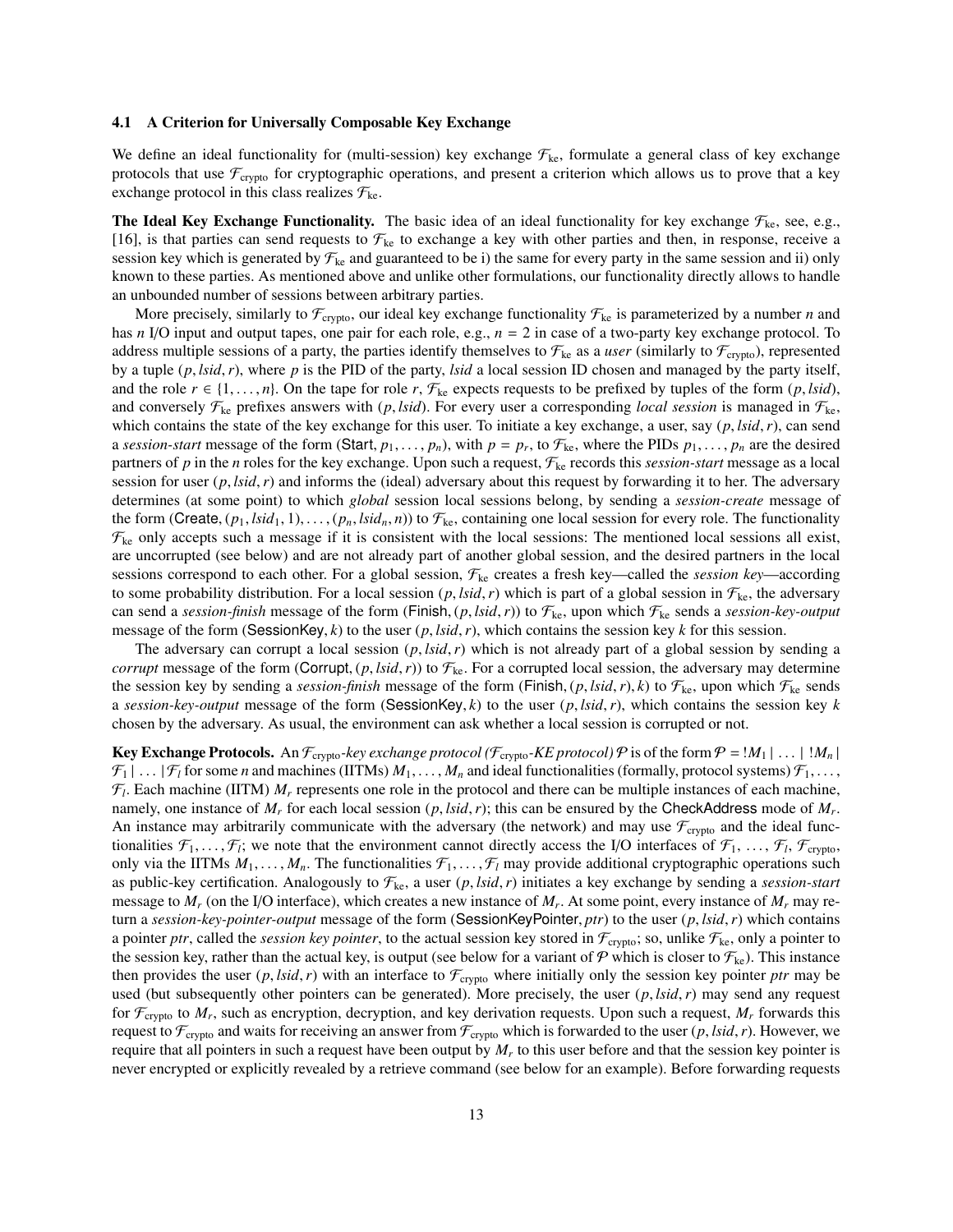to  $\mathcal{F}_{\text{crypto}}$ ,  $M_r$  checks whether this requirement is satisfied; if the check fails,  $M_r$  returns an error message to the user  $(p, \text{lsid}, r)$ .

For example, after having received (SessionKeyPointer, *ptr*) from  $M_r$ , the user  $(p, \text{lsid}, r)$  might send the request  $M_r$  will forward it to  $F$ . Then  $F$ , will return a new pointer  $ntr'$  to  $M_r$  which is (New, *t*) to  $M_r$  upon which  $M_r$  will forward it to  $\mathcal{F}_{\text{cryptography}}$ . Then,  $\mathcal{F}_{\text{cryptography}}$  will return a new pointer *ptr'* to  $M_r$  which is forwarded by M<sub>*t*</sub> to the user (*n* lsid *r*). To encrypt a message *m* which c forwarded by  $M_r$  to the user  $(p, \text{Isid}, r)$ . To encrypt a message *m* which contains the pointer *ptr'* (and no other pointer,  $\sinh(r)$  or  $\sinh(r)$  and  $\sinh(r)$  and  $\sinh(r)$  and  $\sinh(r)$  and  $\sinh(r)$  and  $\sinh(r)$  and  $\sinh(r)$  and say) under the session key pointer *ptr*,  $(p, \text{lsid}, r)$  sends the request (Enc, *ptr*, *m*) to  $M_r$ . Then,  $M_r$  will forward this message to  $\mathcal{F}$  because all pointers in this request i.e. *ptr* and *ptr*' have been out message to  $\mathcal{F}_{\text{crypto}}$  because all pointers in this request, i.e., *ptr* and *ptr'*, have been output to this user before. Finally, the ciphertext returned by  $\mathcal{F}_{\text{crypto}}$  is forwarded to the user  $(p, \text{lsid}, r)$ .

We do not fix a special form of corruption but leave the modeling of corruption to the definition of the protocol  $P$ , up to the following conditions: i) the environment can ask about the corruption status of local sessions (as in  $\mathcal{F}_{k}$ ), ii) once a local session is corrupted, it stays corrupted, and iii) a local session cannot be corrupted after it has returned a *session-key-pointer-output* message. (See our case study in Section 5 for an example.)

We also consider a variant  $\widehat{P}$  of an  $\mathcal{F}_{\text{crypto}}$ -KE protocol  $P$  defined as follows: Instead of sending *session-key-pointer-output* messages,  $\hat{P}$  sends *session-key-output* messages (as  $\mathcal{F}_{ke}$ ) which contain the actual key the session key pointer refers to. This key is obtained using the retrieve command (Retrieve, *ptr*) of  $\mathcal{F}_{\text{crypto}}$ . Furthermore, in contrast to  $\mathcal{P}, \mathcal{P}$ does not provide the environment with an interface to  $\mathcal{F}_{\text{crypto}}$ , i.e.,  $\widehat{P}$  does not forward requests to  $\mathcal{F}_{\text{crypto}}$ . Note that the protocol  $\widehat{P}$  has the same I/O interface as the ideal functionality  $\mathcal{F}_{ke}$ ; it is in fact meant to realize  $\mathcal{F}_{ke}$  (see below). The advantage of  $P$  over  $\widehat{P}$  is that a session key pointer can still be used for *ideal* cryptographic operations, e.g., ideal encryption or even to establish an ideal secure channel (see below).

**Criterion for Secure Key Exchange Protocols.** We now present a sufficient criterion for an  $\mathcal{F}_{\text{crypto}}$ -KE protocol to realize  $\mathcal{F}_{k_{c}}$ , and hence, to provide universally composable key exchange. The criterion is based on partnering functions.

A *partnering function*  $\tau$  for an  $\mathcal{F}_{\text{crypto}}$ -KE protocol  $\mathcal P$  is a polynomial-time computable function that maps a sequence of configurations of  $P | F_{\text{cryptography}}$  to a set of tuples of the form  $(s_1, \ldots, s_n)$ , where  $s_r$  is of the form  $(p, \text{lsid}, r)$ , i.e.,  $s_r$  refers to an instance of M for all  $r \le n$ . We say that the instances  $s_r$  form a ( *s*<sub>*r*</sub> refers to an instance of *M<sub>r</sub>*, for all  $r \le n$ . We say that the instances  $s_1, \ldots, s_n$  *form a (global) session according to*  $\tau$  We call  $\tau$  valid for  $\mathcal{P}$  if for any environment  $\mathcal{E}$  for  $\mathcal{P} | \mathcal{$ τ. We call τ *valid for*  $\mathcal P$  if for any environment  $\mathcal E$  for  $\mathcal P | \mathcal F_{\text{crypto}}$  and any run of  $\mathcal E | \mathcal P | \mathcal F_{\text{crypto}}$  the following holds, where  $\tau$  operates on the projection of the runs to configurations of  $\mathcal{P}|\mathcal{F}_{\text{crypto}}$ : i) All instances occur in at most one session (according to  $\tau$ ). ii) Instances in one session agree on the PIDs of the desired partners. iii)  $\tau$  is monotonic, i.e., once a session has been established according to  $\tau$ , it continues to exist. Now, we are ready to state our criterion.

**Definition 2.** We say that an  $\mathcal{F}_{\text{crypto}}$ -KE protocol  $\mathcal{P}$  is strongly  $\mathcal{F}_{\text{crypto}}$ -secure (with type  $t_0$  of a key) w.r.t. a partnering function τ and an environment *ε* of  $P | F_{\text{crypto}}$  *if for runs of*  $ε | P | F_{\text{crypto}}$  *the following holds with overwhelming probability: For every uncorrupted instance of M<sup>r</sup> , say* (*p*, *lsid*,*r*)*, which has output a session key pointer to say the key k in* Fcrypto *it holds that:*

- *i) The local session* (*p*, *lsid*,*r*) *belongs to some global session (according to* τ*) which contains only uncorrupted local sessions.*
- *ii*) *The key k is of type t<sub>0</sub> and marked unknown in*  $\mathcal{F}_{\text{crypto}}$ *.*
- *iii)* The key k has never been used in  $F_{\text{crvpto}}$  as a key for encryption, key derivation, or to compute a MAC by any user, *except through the interface to* Fcrypto *provided to the environment after a session-key-pointer-output message.*
- *iv) Session key pointers (if any) of other instances point to the same key k if and only if they belong to the same session as*  $(p, \text{lsid}, r)$  *(according to*  $\tau$ *).*

*An*  $\mathcal{F}_{\text{cryto}}$ *-KE protocol*  $\mathcal{P}$  *is* strongly  $\mathcal{F}_{\text{cryto}}$ -secure *if there exists a valid partnering function*  $\tau$  *for*  $\mathcal{P}$  *and*  $\mathcal{P}$  *is strongly*  $\mathcal{F}_{\text{crypto}}$ *-secure w.r.t.*  $\tau$  *and*  $\mathcal{E}$  *for every environment*  $\mathcal{E}$  *for*  $\mathcal{P} | \mathcal{F}_{\text{crypto}}$ *.* 

The following theorem states that this criterion is indeed sufficient for an  $\mathcal{F}_{\text{crvpto}}$ -KE protocol to realize the ideal key exchange functionality  $\mathcal{F}_{ke}$ .

**Theorem 4.** Let  $P$  be an  $\mathcal{F}_{\text{cryptography}}$ -KE protocol. If  $P$  is strongly  $\mathcal{F}_{\text{cryptography}}$ -secure and  $\widehat{P}$  is used-order respecting and non*committing, then*  $\widehat{P} | P_{\text{crvpto}} \leq F_{\text{ke}}$ .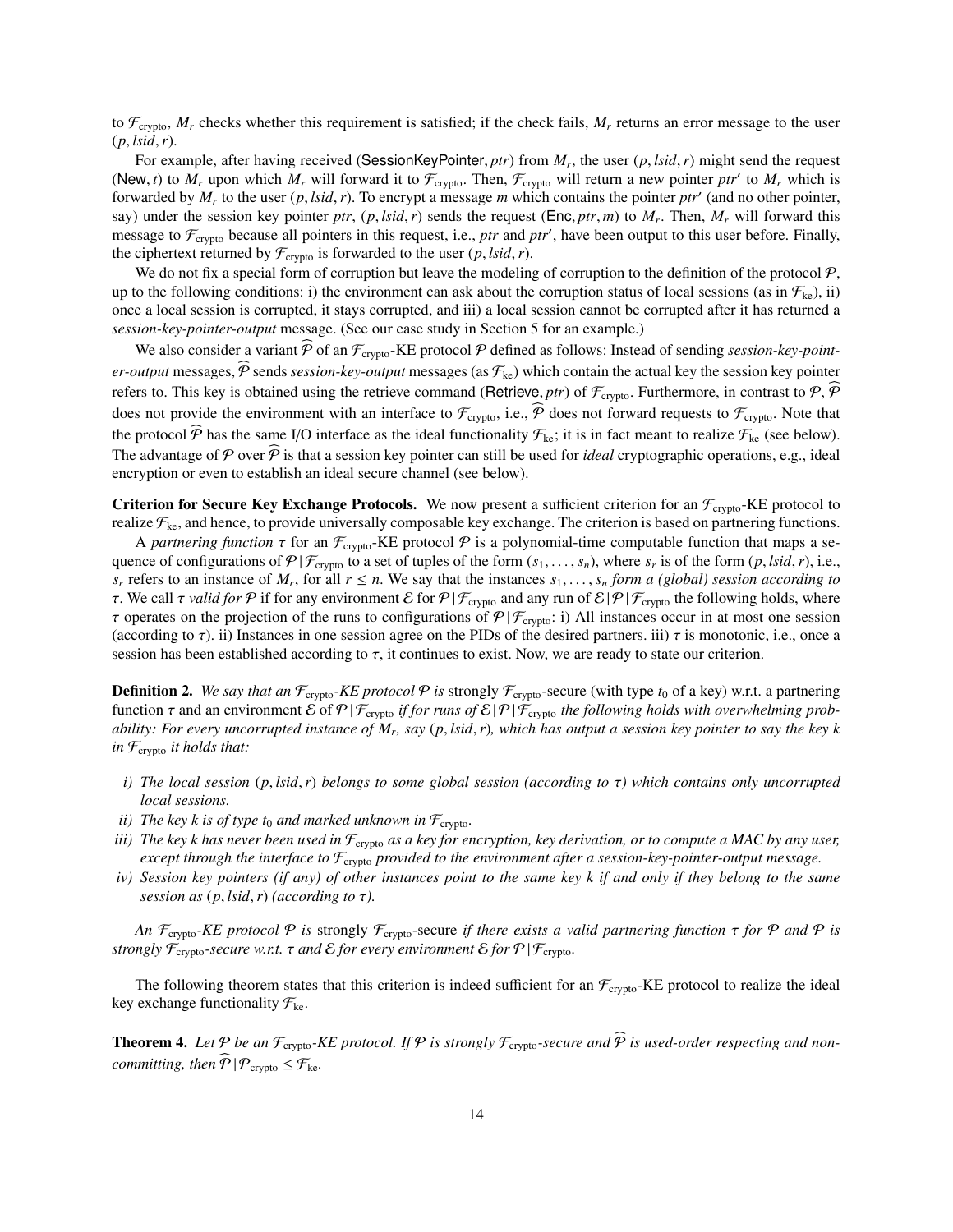*Proof.* Let  $S = \hat{\mathcal{P}} \mid Sim_{\text{cryptography}} \mid \mathcal{F}_{\text{cryptography}}$ , where  $Sim_{\text{cryptography}}$  is the simulator used to prove Theorem 3. We note that, by Corollary 1, it holds that  $\mathcal{E}|\mathcal{P}|\mathcal{P}_{\text{crypto}} \equiv \mathcal{E}|\mathcal{S}$  for every environment  $\mathcal{E}$ . Next, we define a simulator *Sim* for  $\mathcal{F}_{\text{ke}}$  and show that  $\mathcal{E} | S = \mathcal{E} | \sin \left| \mathcal{F}_{\text{ke}} \right|$  for every environment  $\mathcal{E}$ , which completes the proof.

Since P is strongly  $\mathcal{F}_{\text{crypto}}$ -secure, there exists a valid partnering function  $\tau$ . The simulator *Sim* is defined as follows: It basically emulates S. More precisely, if  $\mathcal{F}_{ke}$  receives a *session-start* message,  $\mathcal{F}_{ke}$  forwards it to *Sim* which forwards it to (the emulated) S. Hence, every local session, say  $(p, \text{lsid}, r)$ , in  $\mathcal{F}_{\text{ke}}$  corresponds to the instance  $(p, \text{lsid}, r)$  in S. If an instance in S gets corrupted, i.e., would return *corrupted* upon a corruption request from the environment, *Sim* corrupts the corresponding local session in  $\mathcal{F}_{\text{ke}}$ . If a corrupted instance outputs a session key *k*, *Sim* instructs the corresponding local session in  $\mathcal{F}_{ke}$  to output *k*. If an uncorrupted instance outputs a session key, *Sim* determines the session, i.e., an instance for every role, by using the partnering function  $\tau$ . Note that by i) of Definition 2, all instances in this session are uncorrupted. Then, *Sim* sends two messages to  $\mathcal{F}_{\text{ke}}$ , first, a *session-create* message which contains the determined session and, second, a *session-finish* message for the corresponding local session. Note that since τ is valid and all instances in this session are uncorrupted,  $F_{k}$  accepts all these messages. Network communication is forwarded directly by *Sim* between the environment and the emulated S.

It is now possible to define a mapping from every run  $\rho$  of the real system  $\mathcal{E}|\mathcal{S}$ , excluding the (negligible set of) runs for which one of the conditions in Definition 2 is not satisfied, to a set  $S_\rho$  of runs of the ideal system  $\mathcal{E} | Sim | \mathcal{F}_{ke}$ such that the probability of  $\rho$  is the same as the one for  $S_\rho$  and the overall output of  $\rho$  (on tape decision) is the same as the overall output of every run in  $S_\rho$ . Such a mapping implies that  $\mathcal{E} | S \equiv \mathcal{E} | \sin \mathcal{F}_{\text{ke}}$ . The mapping is defined as follows: Let  $\rho$  be a run of  $\mathcal{E}|\mathcal{S}$  which satisfies the conditions in Definition 2. We now define  $S_\rho$  to be the set of runs of  $\mathcal{E}| \sin |\mathcal{F}_{\text{ke}}|$  where

- i) E uses the same random coins as  $\mathcal E$  in  $\rho$ ,
- ii) the random coins of  $\mathcal{F}_{k_e}$  are defined such that the keys that are generated and output as session keys by  $\mathcal{F}_{k_e}$ correspond to the keys generated by S and output as session keys by S to E in  $\rho$  (this is to make sure that the session keys output in the ideal and real system coincide), and
- iii) the random coins of *Sim* are defined such that the emulated S (within *Sim*) uses the same random coins as S in  $\rho$ , except that we use fresh keys for keys generated by S and output as session keys by S to  $\mathcal E$  for uncorrupted local sessions in <sup>ρ</sup>. Every such fresh key induces one run in *<sup>S</sup>* ρ. Note that for corrupted local sessions <sup>E</sup> determines the session keys, and hence, in such a case the ideal and real system behave in the same way.

Note that this mapping is well-defined because  $\rho$  satisfies the conditions in Definition 2. By construction, the probabilities of  $\rho$  and  $S_\rho$  are equal. Based on the following observations, one can easily show, by induction on the length of runs, that the view of  $\mathcal E$  in  $\rho$  is the same as the view of  $\mathcal E$  in every run  $\rho'$  in  $S_\rho$ , and hence, the overall output is<br>the same: The only difference between a and  $\rho'$  is that for every key that is outp the same: The only difference between  $\rho$  and  $\rho'$  is that for every key that is output as a session key in an uncorrupted local session in  $\rho'$ . Sim does not use this session key in its simulation, but a freshly gener local session in  $\rho'$ , *Sim* does not use this session key in its simulation, but a freshly generated key. By definition of the randomness of  $\rho'$ , the corresponding session in  $\mathcal{F}_v$ , contains the actual session key randomness of  $\rho'$ , the corresponding session in  $\mathcal{F}_{ke}$  contains the actual session key. For this reason, output at the I/O<br>interface of a and a' coincide: The session keys output by uncorrupted local sessions coinci interface of  $\rho$  and  $\rho'$  coincide: The session keys output by uncorrupted local sessions coincide in both runs,  $\rho$  and  $\rho'$ .<br>As for the network interface, even though  $\rho'$  does not use the actual session key. E can As for the network interface, even though  $\rho'$  does not use the actual session key, E cannot observe this: By assumption  $\rho$  satisfies the conditions in Definition 2. Thus keys output in  $\rho$  as session keys in uncorrun tion,  $\rho$  satisfies the conditions in Definition 2. Thus, keys output in  $\rho$  as session keys in uncorrupted local sessions are marked unknown, and hence, they have always been encrypted ideally. Moreover, these keys were never used as keys for encryption, MACing, or key derivation. So, E cannot distinguish whether the actual session keys or freshly generated keys have been encrypted.  $\square$ 

We note that the concept of partnering functions has been used in game-based security definitions which led to discussions whether the obtained security definitions are reasonable, see, e.g., [9, 10, 8, 17, 20, 31]. Here, we use partnering functions as part of our criterion but not as part of the security definition; security means realizing  $\mathcal{F}_{k_{c}}$ .

#### 4.2 Applications to Secure Channels

A secure channel, see, e.g., [18], between two parties provides confidentiality and authenticity of the messages sent over the channel and prevents rearrangement and replay of messages. Some secure channels also prevent message loss.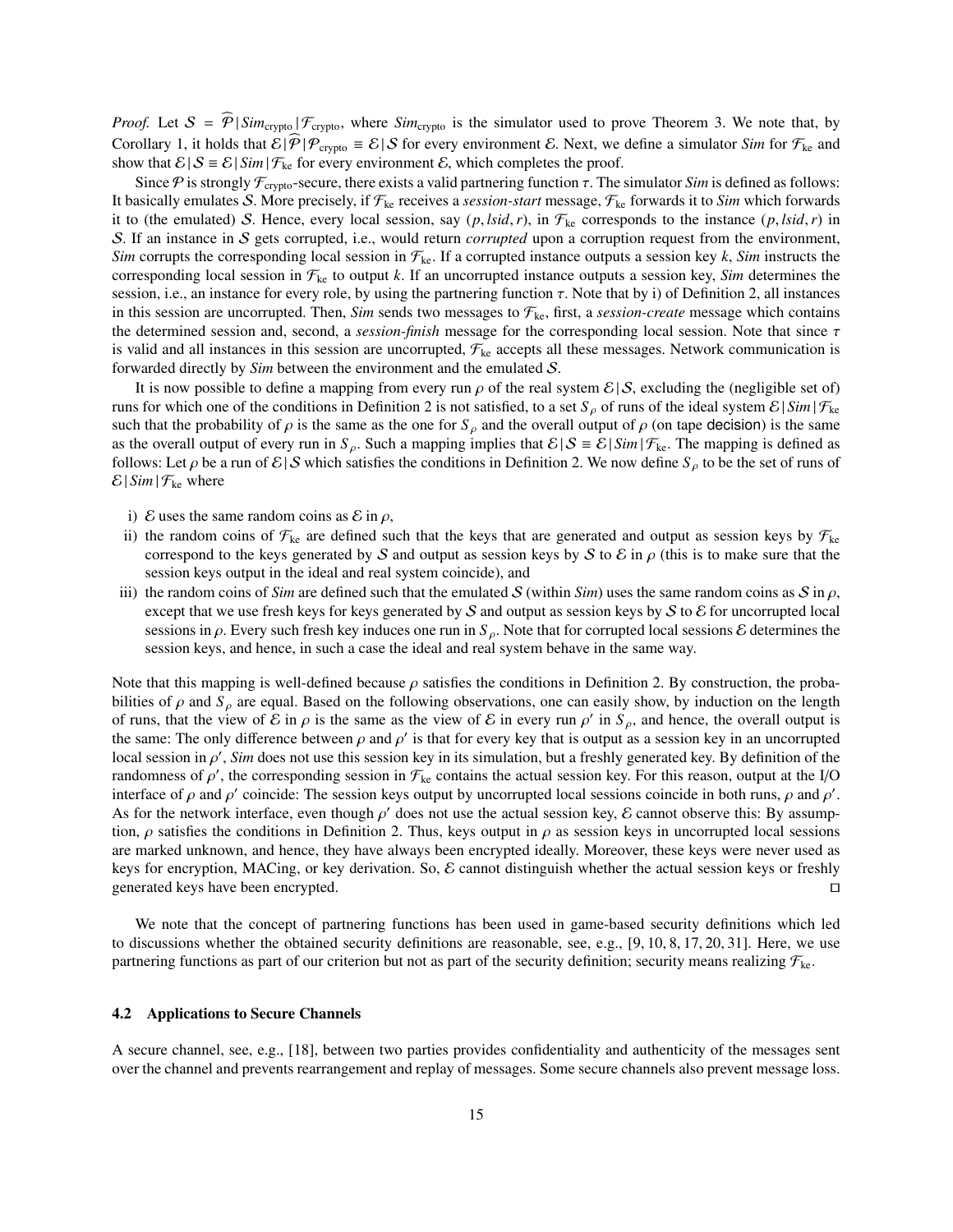In this section, we first define two ideal functionalities for secure channels  $\mathcal{F}_{sc}$  and  $\mathcal{F}_{sc}^+$ , where, unlike  $\mathcal{F}_{sc}$ ,  $\mathcal{F}_{sc}^+$ prevents message loss. Just as  $\mathcal{F}_{k_e}$  and in contrast to previous formulations, our functionalities directly allow to handle an unbounded number of sessions between arbitrary parties.

We consider two generic realizations of  $\mathcal{F}_{sc}$  and  $\mathcal{F}_{sc}^+$ , namely  $\mathcal{P}_{sc}$  and  $\mathcal{P}_{sc}^+$ , respectively, which use an  $\mathcal{F}_{crypto}$ -key exchange protocol  $P$  as a sub-protocol. Every session of  $P_{sc}$  (analogously for  $P_{sc}^+$ ) runs a session of  $P$  to exchange a session key. This session key is then used to establish secure channels between the parties of the session; one channel for each pair of parties in that session. For this purpose, before a message is encrypted under the session key, the PIDs of the sender and receiver are added to the plaintexts as well as a counter. While  $P_{sc}$  tolerates message loss,  $P_{sc}^+$  does not.

Finally, we provide a criterion for  $\mathcal{F}_{\text{crypto}}$ -KE protocols and show that  $\mathcal{P}_{\text{sc}}$  and  $\mathcal{P}_{\text{sc}}^+$  and  $\mathcal{F}_{\text{sc}}^+$ , respectively, if the underlying  $\mathcal{F}_{\text{crypto}}$ -KE protocol  $\mathcal P$  satisfies this criterion. We could use the criterion "strongly  $\mathcal{F}_{\text{crypto}}$ -secure", but in fact a weaker variant suffices, which we call  $\alpha$ -*F*<sub>crypto</sub>-secure. Unlike strong *F*<sub>crypto</sub>-security,  $\alpha$ -*F*<sub>crypto</sub>-security allows that session keys are used in the key exchange protocol (e.g., for key confirmation). But then, messages encrypted under these keys in the key exchange protocol should not interfere with messages sent over the secure channel. We therefore consider a set of messages  $\alpha$  which contains at least all possible plaintexts that potentially can occur in the key exchange protocol encrypted under the session key. Usually, (an over-approximation of)  $\alpha$  can be described based on the different message formats in the protocols.

**The Ideal Secure Channel Functionalities.** We first describe  $\mathcal{F}_{sc}$ . It has the same I/O and network interface as  $\mathcal{F}_{ke}$ and is parameterized by a number *n* which defines the number of roles in the protocol. Just as  $\mathcal{F}_{\text{ke}}$ ,  $\mathcal{F}_{\text{sc}}$  manages local sessions of users and (global) sessions: A user (*p*, *lsid*,*r*) can send *session-start* messages which create local sessions. The (ideal) adversary groups local sessions to form (global) sessions by sending *session-create* messages and completes local sessions by sending *session-finish* messages.

Upon a *session-finish* message, in contrast to  $\mathcal{F}_{\text{ke}}$ , which sends a *session-key-output* message to the user,  $\mathcal{F}_{\text{sc}}$  sends a *session-established* message to the user notifying it that the secure channel has been established successfully. Now, this user, say (*p*, *lsid*,*r*), can send messages to its partners in the same session by sending *send* requests of the form (Send, *m*) to  $\mathcal{F}_{sc}$  where *m* is the message that is supposed to be sent. Upon receiving such a request,  $\mathcal{F}_{sc}$  adds *m* to a queue for this local session and the intended recipient, i.e., one of the partners in the local session. Then,  $\mathcal{F}_{sc}$  forwards this request to the adversary but replaces *m* by  $0^{|m|}$ , revealing the length of *m* but nothing more. The adversary can now instruct  $\mathcal{F}_{sc}$  to deliver or drop messages. If the adversary sends a *deliver* message for a local session to  $\mathcal{F}_{sc}$ ,  $\mathcal{F}_{sc}$ removes the first message from the queue for this local session and intended recipient and sends it to the intended recipient, i.e., to the user corresponding to it. If the adversary sends a *drop* message for a local session to  $\mathcal{F}_{sc}$ , then  $\mathcal{F}_{sc}$ only removes the first message from the queue but does not send it to the intended recipient.

Similarly to  $\mathcal{F}_{\text{ke}}$ , the adversary has the ability to corrupt a local session of a party if it is not already part of a session. If a corrupted local session receives a *send* request, this request is forwarded to the adversary unaltered, i.e., the message is revealed to the adversary. Furthermore, the adversary can instruct  $\mathcal{F}_{sc}$  to deliver arbitrary messages to the user of a corrupted local session. (See below for the discussion of arbitrary network input.)

The variant  $\mathcal{F}_{sc}^+$  coincides with  $\mathcal{F}_{sc}$ , except that the adversary does not have the ability to drop messages, i.e.,  $\mathcal{F}_{sc}^+$ does not accept *drop* messages.

We note that, for an uncorrupted session both  $\mathcal{F}_{sc}$  and  $\mathcal{F}_{sc}^+$  guarantee secrecy and authenticity of messages and that messages arrive in the right order, without replay. But  $\mathcal{F}_{sc}$  allows message loss while  $\mathcal{F}_{sc}^+$  prevents this. Clearly, if a protocol realizes  $\mathcal{F}_{sc}^+$ , it also realizes  $\mathcal{F}_{sc}$ , because we have  $\mathcal{F}_{sc}^+ \leq \mathcal{F}_{sc}$ .

**Generic Secure Channel Protocols.** We define two generic secure channel protocols  $P_{sc}$  and  $P_{sc}^+$  of the form  $|M_1|$ ... |  $|M_n|$  which use an  $\mathcal{F}_{\text{cryptography}}$ -KE protocol, say  $\mathcal{P} = |M'_1|$  ... |  $|M'_n| \mathcal{F}_1|$  ... |  $\mathcal{F}_t$ , as a sub-protocol. In a nut-<br>shell a session of  $\mathcal{P}_1$  (and also  $\mathcal{P}^+$ ) runs a session of  $\mathcal{P}_$ shell, a session of  $P_{\text{sc}}$  (and also  $P_{\text{sc}}^+$ ) runs a session of P to exchange a session key. This session key is then used to establish secure channels between the parties of the session, one channel for each pair of parties in that session. For this purpose, before a message is encrypted under the session key, the PIDs of the sender and receiver are added to the plaintexts as well as a counter. While  $\mathcal{P}_{sc}$  tolerates message loss,  $\mathcal{P}_{sc}^{+}$  does not.

The protocols  $P_{sc}$  and  $P_{sc}^+$  are parameterized by what we call a *plaintext construction function f* which takes two PIDs  $p_1, p_2,$  a counter v, and a message m and outputs a plaintext  $f(p_1, p_2, v, m)$ . We require that  $f(p_1, p_2, v, m)$ is a well-tagged bit string which does not contain any pointers, that  $f$  is computable and invertible in polynomial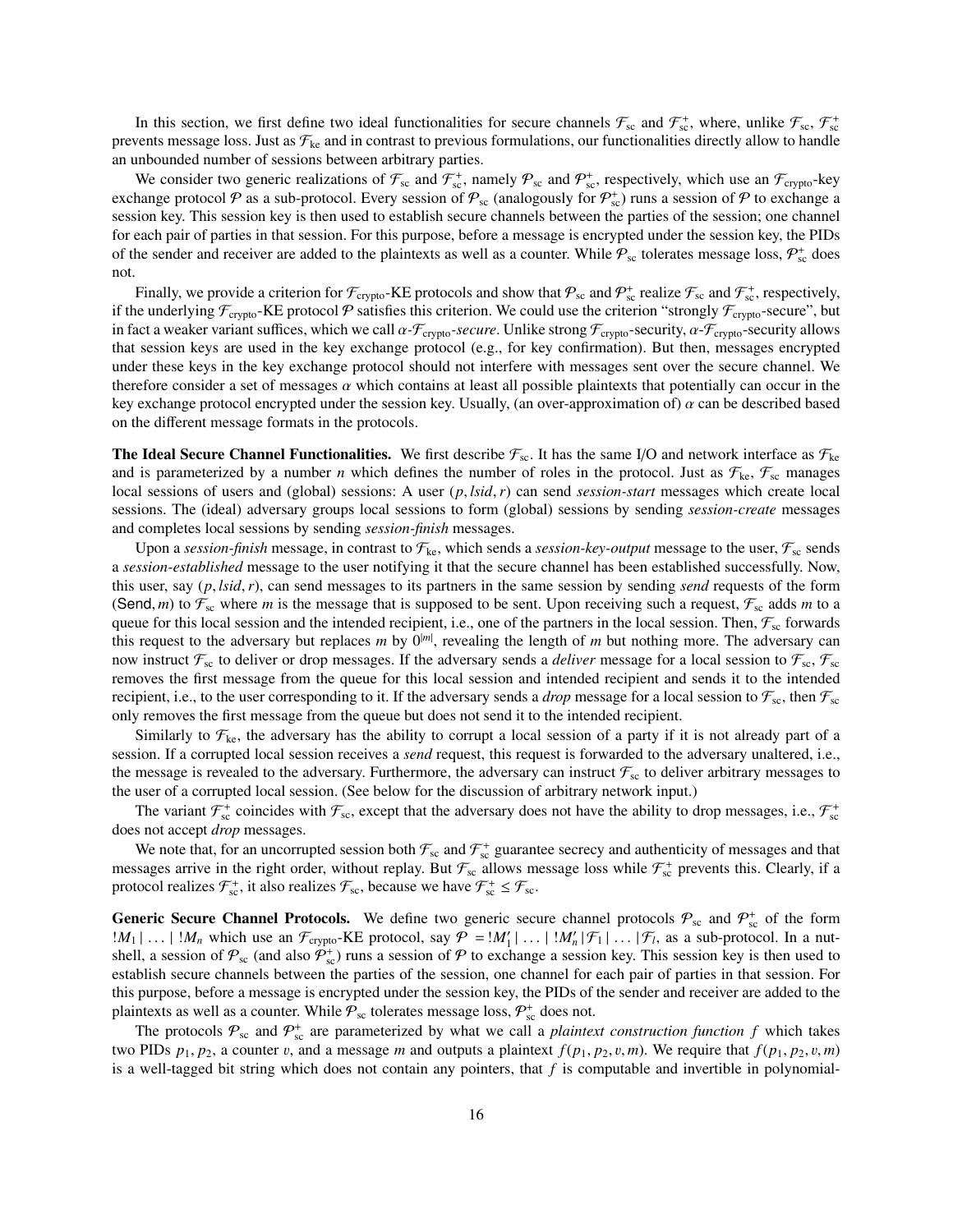time, and that f is length regular, i.e.,  $|f(x_1, \ldots, x_4)| = |f(x'_1, \ldots, x'_4)|$  for all bit strings  $x_1, x'_1, \ldots, x_4, x'_4$  where  $|x_1| = |x'| = |x_1| = |x'|$  $|x'_1|, \ldots, |x_4| = |x'_4|.$ 

Now, we describe  $\mathcal{P}_{sc}(f) = |M_1| \dots |M_n$  in more detail. Just as for  $\mathcal{F}_{crypto}$ -KE protocols, there is one machine  $M_r$ for every role  $i \leq n$  which has an I/O input and output tape to communicate with the parties and a network input and output tape to communicate with the adversary, modeling the the network. Note that  $P_{sc}$  and  $\mathcal{F}_{sc}$  have the same I/O interface. Similarly to  $\mathcal{F}_{sc}, \mathcal{P}_{sc}$  waits for *session-start* messages from users. For simplicity, we require that the PIDs for the roles in the request are pairwise different. For every such request, say from user  $(p, \text{lsid}, r)$ , a new instance of  $M_r$ is created which handles all requests of user  $(p, \text{lsid}, r)$ . Upon receiving a *session-start* message,  $M_r$  forwards it to  $M'_r$ <br>(the key exchange protocol) and waits for receiving a *session-key-pointer-output* message fr (the key exchange protocol) and waits for receiving a *session-key-pointer-output* message from  $M'_r$ . Then,  $M_r$  sends a *session-established* message to the user.

Every instance of the  $M_r$  maintains counters  $S_i$  and  $R_i$  for counting messages send to/received from role *j*, for all  $j \leq n$ ,  $j \neq r$ . All counters are initialized with 0.

After a session has been established and upon receiving a *send* request triggering  $M_r$ , say for user  $(p, \text{leid}, r)$ , to  $d$  a message m to the party with role *i* (in the same session) M, constructs the message m' =  $f(n, n$ send a message *m* to the party with role *j* (in the same session),  $M_r$  constructs the message  $m' = f(p, p', S_j, m)$  where  $p'$  is the PID of the receiver increases  $S_r$ . by one encrypts  $m'$  with the session key pointer rece  $p'$  is the PID of the receiver, increases  $S_j$  by one, encrypts *m'* with the session key pointer received from  $M'_r$  (using  $\mathcal{F}_{\text{crypto}}$  through  $M'_r$ ), obtains a ciphertext *c*, and sends  $(p, p', c)$  to the adversary (network).

Whenever an instance of  $M_r$ , say for user  $(p, \text{lsid}, r)$ , receives a message from the adversary (network) of the form  $p \leq r$  is the PID of an intended partner of  $(p, \text{lsid}, r)$  for some role, say  $i \neq r$ . M decrypts cusing  $(p', p, c)$  where *p'* is the PID of an intended partner of  $(p, \text{Isid}, r)$  for some role, say  $j \neq r$ ,  $M_r$  decrypts *c* using the session key pointer *ptr*. If the decryption succeeds and the plaintext is of the form  $f(n', p, v,$ session key pointer *ptr*. If the decryption succeeds and the plaintext is of the form  $f(p', p, v, m)$  for some number  $v \ge R_j$ <br>and some message *m* then *M* sets  $R_i - n + 1$  and outputs *m* to the user (*n* lsid *r*). Otherwise and some message *m*, then  $M_r$  sets  $R_i = v + 1$  and outputs *m* to the user  $(p, \text{lsid}, r)$ . Otherwise,  $M_r$  silently discards the message.

An instance of *M<sup>r</sup>* can directly be corrupted by the adversary in which case the adversary controls the secure channel. However, the corruption needs to occur before *M<sup>r</sup>* has output the *session-established* message. The instance of  $M_r$  is also considered *corrupted* if the corresponding local session of the key exchange protocol  $P$  is corrupted. The environment may ask whether or not an instance of *M<sup>r</sup>* has been corrupted.

Unlike  $\mathcal{P}_{sc}, \mathcal{P}_{sc}^{+}$  discards messages from the adversary if, when decrypted, they are not of the form  $f(p', p, v, m)$  for  $R_{\text{eff}}$  i.e., message loss is not tolerated by  $\Phi^{+}$ .  $v = R_j$ , i.e., message loss is not tolerated by  $P_{\text{sc}}^+$ .<br>Note that the message applied by *M*, frame

Note that the messages received by *M<sup>r</sup>* from the network are again output (at least parts of these messages) by *M<sup>r</sup>* . Because the network input tapes are consuming, the length of these message has to be bound by a polynomial in the security parameter plus the length of messages received from the user (environment) so far. (Recall that the messages received from the user are received on enriching tapes.) This aspect has not been discussed in the description above. We can allow the environment to send resources to  $M_r$ . This way it is possible that arbitrary many network inputs of arbitrary length can be processed. This mechanism has been first used in [33].

**Criterion for Secure Channel Protocols.** We now provide a criterion for  $\mathcal{F}_{\text{crypto}}$ -KE protocols and prove that the generic secure channel protocols  $P_{sc}$  and  $P_{sc}^+$  realize  $\mathcal{F}_{sc}$  and  $\mathcal{F}_{sc}^+$ , respectively, if the underlying  $\mathcal{F}_{\text{crypto}}$ -KE protocol satisfies this criterion. We could use the criterion "strongly  $\mathcal{F}_{\text{crypto}}$ -secure", but in fact a weaker variant suffices where the session key may have been used by the key exchange protocol, e.g., for key confirmation.

However, in order to be able to prove the desired property with this weaker criterion, we need to require that messages sent over the secure channel cannot be confused with messages exchanged in the key exchange protocol. This is typically the case because of different message formats used in the key exchange and secure channel protocol, e.g., messages may be tagged with the protocol names. To capture this formally, we consider a set of messages  $\alpha$ which contains at least all possible plaintexts that potentially can occur in the key exchange protocol encrypted under the session key. As mentioned, (an over-approximation of)  $\alpha$  can typically be described based on the different message formats in the protocols.

**Definition 3.** Let  $\alpha$  be a set of bit strings such that  $\alpha$  can be decided in polynomial time. Furthermore, let  $t_0$  be some *type of a key. We say that an*  $\mathcal{F}_{\text{crypto}}$ -*KE protocol*  $\mathcal P$  *is*  $\alpha$ - $\mathcal{F}_{\text{crypto}}$ -secure (with type  $t_0$ ) *if it is strongly*  $\mathcal{F}_{\text{crypto}}$ -secure, *except that we replace condition iii) for strong*  $\mathcal{F}_{\text{crypo}}$ -security by the following condition, with (p, lsid, r) and (t, k) as *in Definition 2:*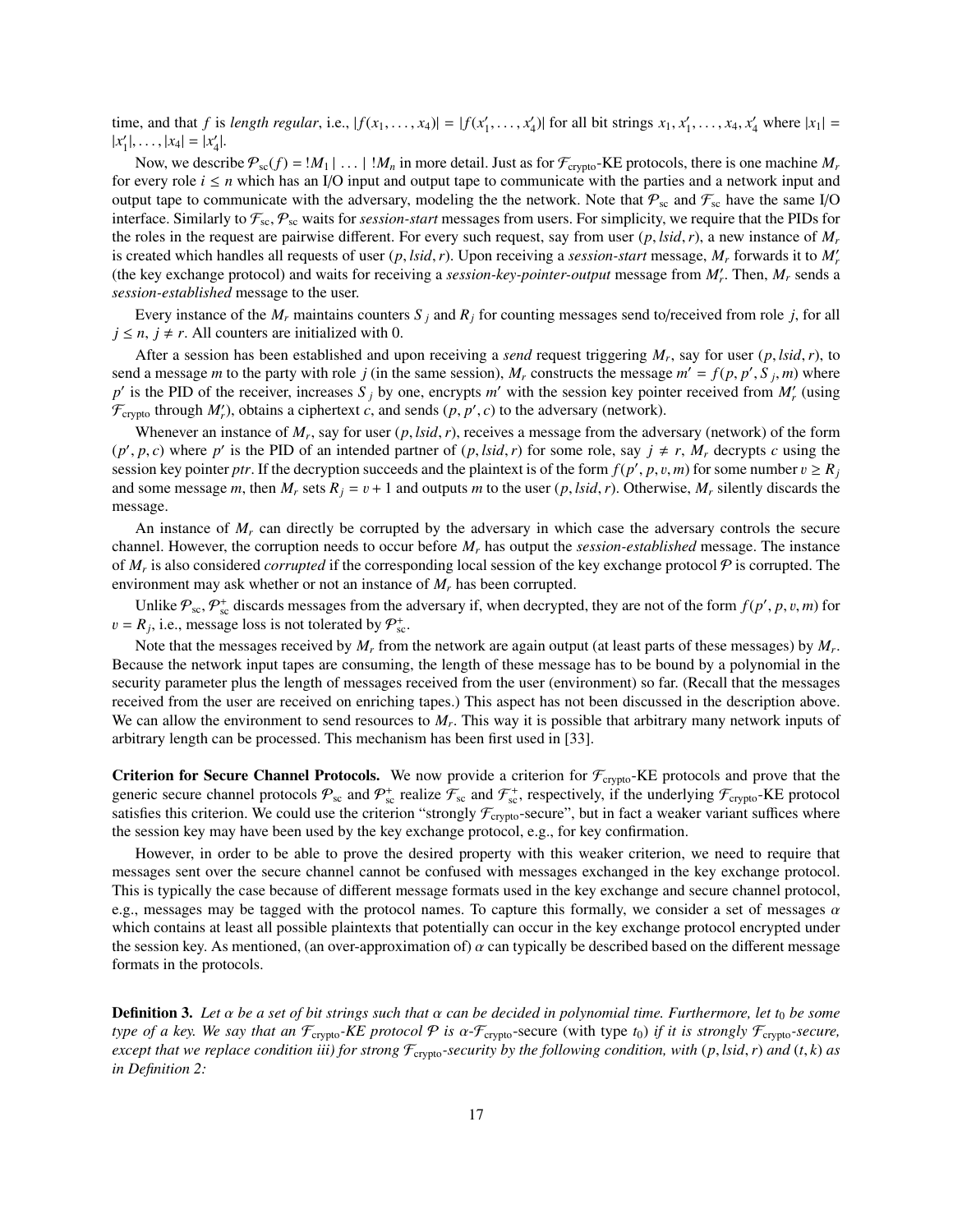*iii) The key* (*t*, *k*) *has only been used in*  $\mathcal{F}_{\text{crypto}}$  *as a key by users that belong to the same session as* (*p*, *lsid*, *r*) *(according to* <sup>τ</sup>*) to encrypt messages that belong to* <sup>α</sup>*, except through the interface to* <sup>F</sup>crypto *provided for the environment after a session-key-pointer-output message.*

We note that strongly  $\mathcal{F}_{\text{crypto}}$ -secure protocols are  $\alpha \text{-} \mathcal{F}_{\text{crypto}}$ -secure for all  $\alpha$ , in particular for  $\alpha = \emptyset$ .

The following theorem states that if the plaintexts constructed by the secure channel protocols  $P_{sc}$  and  $P_{sc}^+$  do not interfere with the plaintexts encrypted by the key exchange protocol, then our criterion is sufficient for the secure channel protocols to realize the ideal secure channel functionalities.

Theorem 5. *Let* <sup>P</sup> *be an* <sup>F</sup>crypto*-KE protocol,* α *be a set of messages as above, and f be a message construction function such that*  $f(p_1, p_2, v, m) \notin \alpha$  *for all bit strings*  $p_1, p_2, v, m$ *. If*  $P$  *<i>is*  $\alpha$ - $\mathcal{F}_{\text{crypto}}$ -secure with type authenc-key, then  $\mathcal{P}_{\text{sc}}(f)|\mathcal{P}|\mathcal{F}_{\text{crypto}} \leq \mathcal{F}_{\text{sc}}$  and  $\mathcal{P}_{\text{sc}}^+(f)|\mathcal{P}|\mathcal{F}_{\text{crypto}} \leq \mathcal{F}_{\text{sc}}^+$  (The leakage algorithm used in  $\mathcal{F}_{\text{crypto}}$  is assumed to leak only *the length of a message.)*

*Proof.* First, we consider  $\mathcal{F}_{sc}$ , see below for  $\mathcal{F}_{sc}^+$ . We define a simulator *Sim* for  $\mathcal{F}_{sc}$  which is similar to the one defined in the proof of Theorem 4. Given a partnering function  $\tau$  which exists because  $\mathcal P$  is  $\mathcal F_{\text{crypto}}$ -secure *Sim* emulates a local copy of the system  $S = \mathcal{P}_{\text{sc}} |\mathcal{P}|\mathcal{F}_{\text{crypto}}$  and establishes sessions using the partnering function  $\tau$ . Message *send* request are forwarded to (the emulated) S and if S delivers a message, then *Sim* checks how many messages have been dropped and instructs  $\mathcal{F}_{sc}$  to drop that many messages. More precisely, if the delivered message has count value v and *R*<sub>*j*</sub> is the corresponding counter, then *Sim* instructs  $\mathcal{F}_{sc}$  to drop v−*R*<sub>*j*</sub> messages. (Note that, by definition of  $\mathcal{P}_{sc}$ ,  $v \ge R_j$ , otherwise the message would not have been delivered). Then *Sim* instru otherwise, the message would not have been delivered.) Then, *Sim* instructs  $\mathcal{F}_{\rm sc}$  to deliver the next message. As in the proof of Theorem 4,  $\mathcal{F}_{sc}$  and S correspond on local sessions/instances, sessions, and corruption.

Upon corruption requests from the environment the systems S and  $Sim | \mathcal{F}_{sc}$  do not differ, i.e., the view of the environment is the same. The systems S and  $Sim | \mathcal{F}_{sc}$  potentially only differ i) upon a message *send* request for some message, say *m*, because in S the message  $f(p', p, v, m)$  gets encrypted while in  $Sim | \mathcal{F}_{sc}$  the message  $f(p', p, v, 0^{|m|})$  gets encrypted received message while gets encrypted or ii) upon delivery of messages to the parties because S outputs the decrypted received message while  $Sim | \mathcal{F}_{\rm sc}$  drops some messages and outputs the next message in the queue. Next, we show that the systems in fact do not differ.

ad i) Since  $\mathcal P$  is  $\alpha$ - $\mathcal F_{\text{crypto}}$ -secure, every (uncorrupted) local session of a session uses the session key and this is marked unknown (in  $\mathcal{F}_{\text{crypto}}$ ). Then, from the definition of  $\mathcal{F}_{\text{crypto}}$  it follows that in S not  $f(p', p, v, m)$  but its leakage is encrypted. Similar, in  $Sim | \mathcal{F}_{sc}$  not  $f(p', p, v, 0^{|m|})$  but its leakage is encrypted. Since these messages have the same<br>length (because f is length regular) and the leakage algorithm leaks only the length of a messag length (because *f* is length regular) and the leakage algorithm leaks only the length of a message, the distribution of the produced ciphertext is the same in both systems.

ad ii) Assume that E sends a network message that contains a ciphertext c. Then both systems  $\mathcal P$  and  $Sim|\mathcal{F}_{sc}|$ decrypt *c* using the session key pointer for the receiving local session. If the obtained plaintext is not of the form  $f(p', p, v, m)$  for some  $v \ge R_j$  and some message *m* then both systems discard this message. Otherwise, S delivers *m* to *n* to the user for party *n* while *Sim* instructs  $F$  to drop  $v = R$ , messages and to deliver the nex the user for party *p* while *Sim* instructs  $\mathcal{F}_{sc}$  to drop  $v - R_j$  messages and to deliver the next message, say *m'*, to *p*. We need to show that  $m - m'$ . Since  $\mathcal{P}$  is  $\alpha \mathcal{F}$  assecure, the used session key i need to show that  $m = m'$ . Since P is  $\alpha$ -F<sub>crypto</sub>-secure, the used session key is marked unknown (in F<sub>crypto</sub>) and of type<br>authono-key. Then, by definition of F<sub>comp</sub>only plaintexts are returned that have been previous authenc-key. Then, by definition of  $\mathcal{F}_{\text{crypto}}$ , only plaintexts are returned that have been previously encrypted under the same key using  $\mathcal{F}_{\text{crypto}}$ . Since  $\mathcal{P}$  is  $\alpha$ - $\mathcal{F}_{\text{crypto}}$ -secure and  $f(p', p, v, m) \notin \alpha$  for any *r*, some local session of this session must have encrypted this plaintext. They are all uncorrunted and hence, it must have encrypted this plaintext. They are all uncorrupted and, hence, it must have been the user for party  $p'$  when sending the v-th message to p. Note that  $R_j$  is exactly the number of messages p has already received from p' (in this sent to session). Since  $v - R_j$  messages are dropped,  $\mathcal{F}_{sc}$  will deliver the  $R_j + (v - R_j) = v$ -th message that party *p*' has sent to *n*. We conclude that  $m - m'$ *p*. We conclude that  $m = m'$ .

In the case of  $\mathcal{F}_{sc}^+$  we can use the same simulator *Sim* except that it emulates  $\mathcal{P}_{sc}^+$  |  $\mathcal{P}$ |  $\mathcal{F}_{crypto}$  instead of  $\mathcal{P}_{sc}$  |  $\mathcal{P}$ |  $\mathcal{F}_{crypto}$ . Note that *Sim* will never try to instruct  $\mathcal{F}_{\text{sc}}^+$  to drop messages because, by definition of  $\mathcal{P}_{\text{sc}}^+$ ,  $v = R_j$  if a message is delivered. The rest of the proof is analogously to the case of  $\mathcal{F}$ delivered. The rest of the proof is analogously to the case of  $\mathcal{F}_{sc}$ .

# 5 Security Analysis of IEEE 802.11i

Using our results and methods developed in the previous sections, we now analyze two central protocols of WPA2- PSK (IEEE 802.11i) [28, 29], namely the 4-Way Handshake (4WHS) protocol and the CCM Protocol (CCMP). We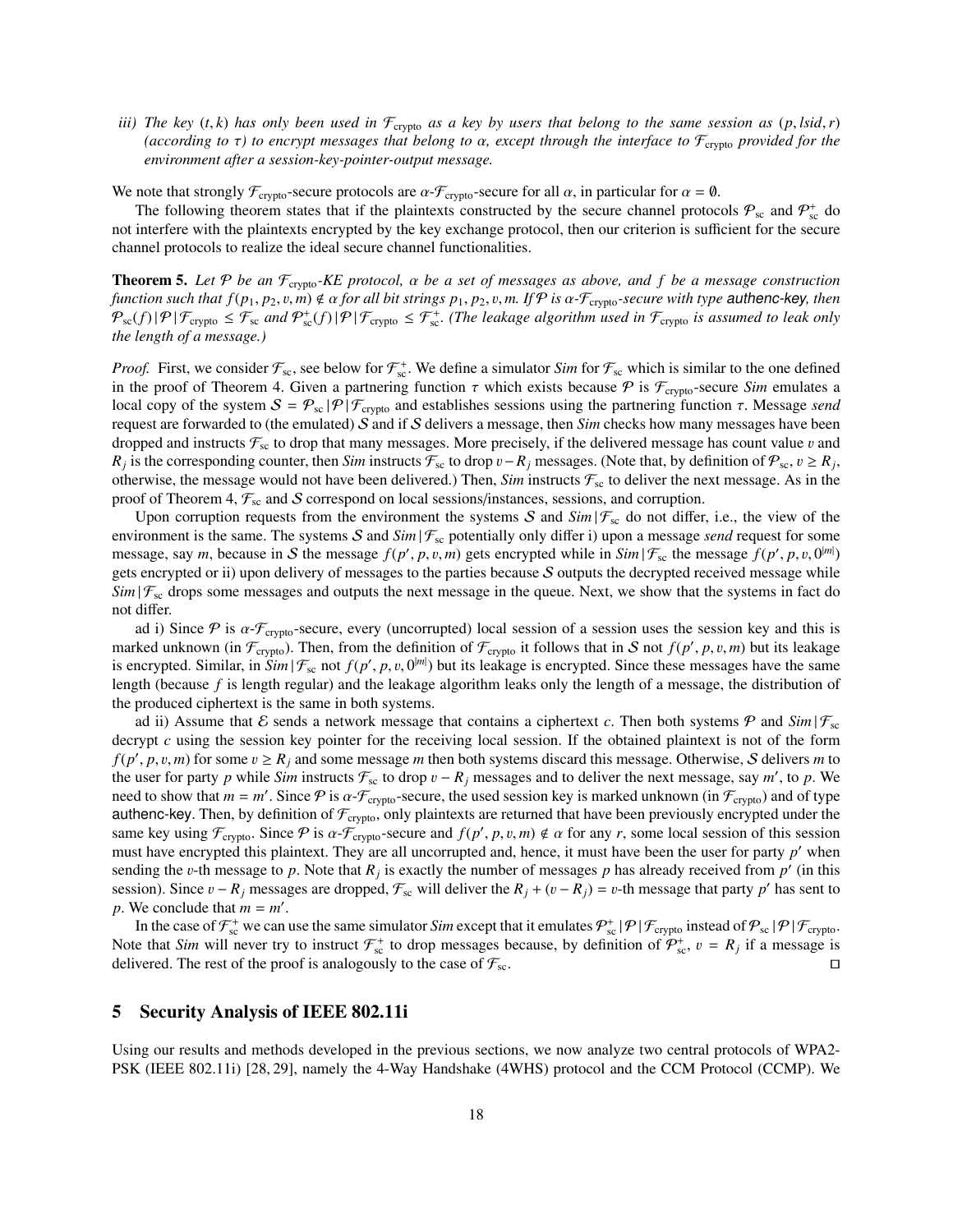1. *A* → *S* :  $p_A$ ,  $n_A$ ,  $c_1$ [, PMKID] 2. *S* → *A*:  $p_S, n_S, c_2, \text{MAC}_{\text{KCK}}(n_S, c_2)$ 3.  $A \rightarrow S: p_A, n_A, c_3, \text{MAC}_{KCK}(n_A, c_3)$ 4.  $S \rightarrow A: p_S, c_4, MAC_{KCK}(c_4)$ 

Fig. 1. The 4-Way Handshake protocol.

prove that 4WHS provides universally composable key exchange and that 4WHS with CCMP provides universally composable secure channels. Without  $\mathcal{F}_{\text{crypto}}$ , our modular approach, and our criteria, the proof would be considerably more complex and would involve non-trivial reduction proofs. In particular, due to  $\mathcal{F}_{\text{crypto}}$ , our proofs only require syntactic arguments and they illustrate that  $\mathcal{F}_{\text{crypto}}$  can be used in an intuitive and easy way for the analysis of realworld security protocols.

#### 5.1 The 4-Way Handshake Protocol

Description of the 4WHS Protocol. The 4-Way Handshake (4WHS) protocol consists of two roles, an authenticator *A*, e.g., an access point, and a supplicant *S* , e.g., a laptop, which share a Pairwise Master Key (PMK). The authenticator may communicate with several supplicants using the same PMK, which in WPA2-PSK is a pre-shared key (PSK). On an abstract level, the message exchange between an authenticator *A* and a supplicant *S* is shown in Figure 1, where  $p_A$ and  $p_S$  are the names (Media Access Control (MAC) addresses) of *A* and *S*, respectively,  $n_A$  and  $n_S$  are nonces generated by *<sup>A</sup>* and *<sup>S</sup>* , respectively, and *<sup>c</sup>*<sup>1</sup>, . . . , *<sup>c</sup>*<sup>4</sup> are pairwise distinct constants used to indicate different messages. From the PMK, *A* and *S* derive a Pairwise Transient Key PTK by computing PTK =  $F(PMK, "Pairwise key expansion" ||$  $\min(p_A, p_S)$  ||  $\max(p_A, p_S)$  ||  $\min(n_A, n_S)$  ||  $\max(n_A, n_S)$  |), where F is an HMAC, which according to the IEEE 802.11 standard is assumed to be pseudo-random. The PTK is then split into the Key Confirmation Key (KCK), the Key Encryption Key (KEK), and the Temporary Key (TK), where TK is used in CCMP to establish a secure channel between *A* and *S* (see below). By  $MAC_{KCK}(m)$  we denote the MAC of the message *m* under the key KCK. The first message of the 4WHS optionally includes PMKID =  $F(PMK, "PMK Name"|p_A||p_S)$  to indicate the corresponding PMK.

**Modeling the 4WHS Protocol.** Modeling the 4WHS protocol as an  $\mathcal{F}_{\text{crypto}}$ -KE protocol is straightforward. We emphasize that, since  $\mathcal{F}_{\text{crypto}}$  provides a low-level interface to basic cryptographic primitives with a very liberal use of tagging, our modeling of the 4WHS protocol, including message formats, the use of cryptographic primitives, and cryptographic assumptions, is quite close to the actual standard. We note that in our modeling of 4WHS parties may *not* play both the role of an authenticator and a supplicant with the same pre-shared key. Otherwise, 4WHS would be insecure. Indeed, a reflection attack would be possible [25], and our security proofs would fail.

The  $\mathcal{F}_{\text{crypto}}$ -KE protocol 4WHS consists of two roles:  $4WHS = |M_A| |M_S$ . As defined in Section 4.1, there can be multiple instances of *M<sup>A</sup>* and *M<sup>S</sup>* and each instance is addressed by a PID and a LSID.

A natural way to model the pre-shared key PSK would be the following: At first, every instance (of *M<sup>A</sup>* or *M<sup>S</sup>* ) establishes a pre-shared key (in  $\mathcal{F}_{\text{crypto}}$ ) using the PID of the authenticator as the name of the pre-shared key. This way, all supplicants talking to the same authenticator use the same pre-shared key. But this modeling yields that an authenticator, say *A*, uses the same PSK in every session. For example, *A* cannot change the PSK. Also, different authenticator would necessarily use different pre-shared keys. Therefore, we model the pre-shared key PSK as follows: We allow the environment to decide which instance uses which pre-shared key. To do so, we require that every LSID is a pair (*lsid'*, *psk-name*) of the actual LSID *lsid'* and the name of the pre-shared key *psk-name* this instance uses.<br>Whenever an instance (of  $M_{\odot}$  or  $M_{\odot}$ ) is first activated it checks if its I SID is of t Whenever an instance (of  $M_A$  or  $M_S$ ) is first activated, it checks if its LSID is of the form (*lsid', psk-name*) and obtains a pointer to the pre-shared key with name *psk-name* using  $\mathcal{F}$ . (If this check fails the a pointer to the pre-shared key with name  $psk$ -*name* using  $\mathcal{F}_{\text{crypto}}$ . (If this check fails, the instance terminates.)

After having received a *session-start* message and established the PSK (as described above), every instance of *M<sup>A</sup>* and  $M_S$  executes the 4WHS protocol as expected using  $\mathcal{F}_{\text{crypto}}$  to generate nonces, derive keys (the key KCK is of type mac-key and the key TK is of type authenc-key), and compute and verify MACs. Finally, the pointer to TK (later used to establish a secure channel) is output as the session key pointer.

As mentioned above, a simple reflection attack on the 4WHS protocol is possible if there is a party playing both the role of an authenticator and a supplicant using the same pre-shared key, see [25] and our proof of Theorem 6. To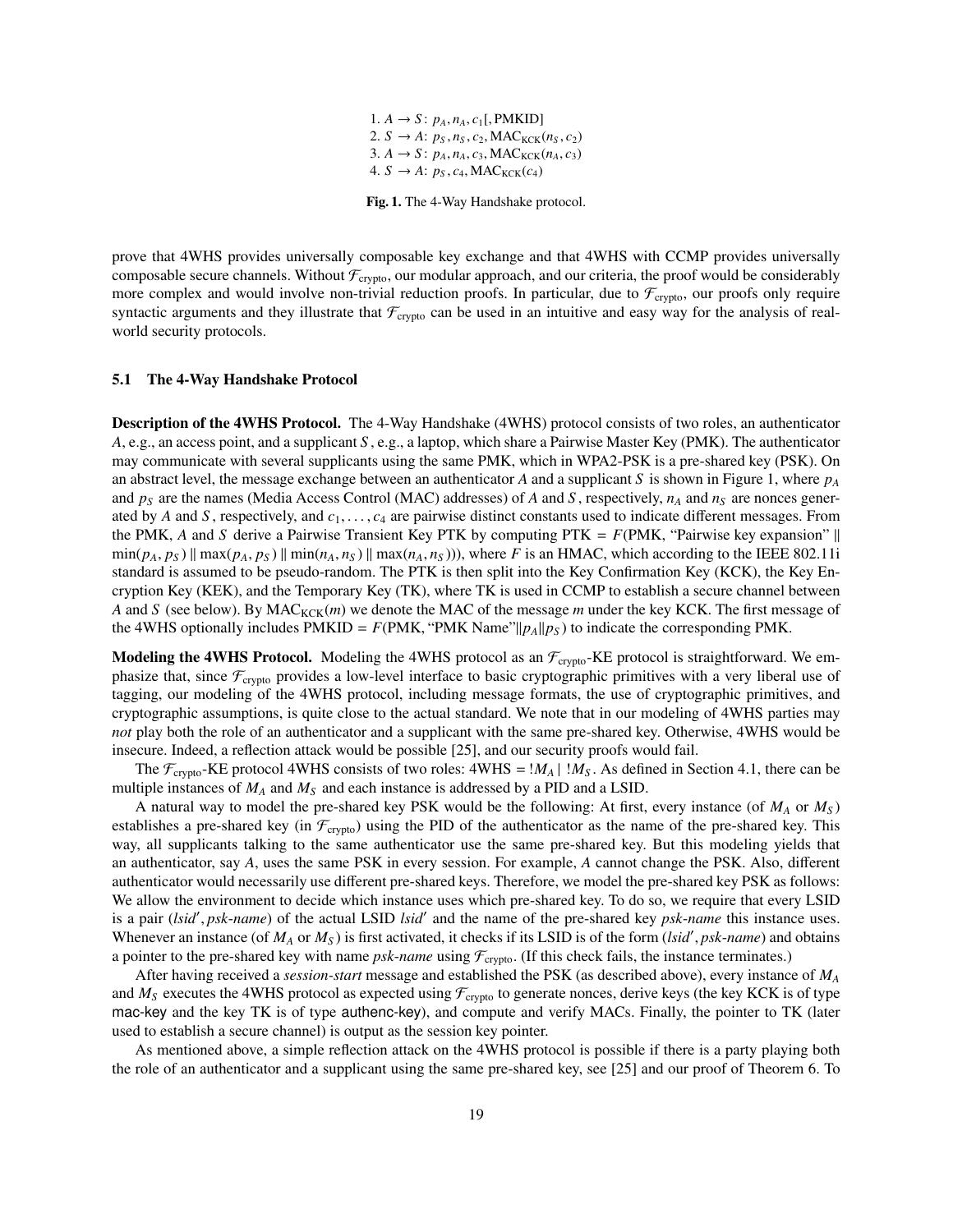prevent such an unusual environment, we use a (polynomial-time computable) predicate for the PIDs which separates PIDs for authenticators from PIDs for supplicants. Every instance of *M<sup>A</sup>* and *M<sup>S</sup>* first checks (using the predicate) whether its own PID is allowed for the role of an authenticator or supplicant, respectively. (If this check fails, the instance terminates.)

Recall that in the 4WHS protocol, the keys KCK, KEK, and TK are derived from PMK by first deriving PTK and then splitting it, as described above. We do not model this directly because we do not model bit string operations like splitting of keys in  $\mathcal{F}_{\text{crypto}}$ . Instead of deriving KCK KK TKK = PTK =  $F(\text{PMK}, \text{seed})$  we derive every key separately  $KCK = F(PMK, seed|0)$ ,  $KEK = F(PMK, seed|1)$ , and  $TK = F(PMK, seed|2)$ . Note that it is easy to show that *F* is a pseudo-random function if and only if *F'* is a pseudo-random function where *F'* is defined by  $F'(k, s||i) = \pi_i(F(k, s))$ <br>for all k s and  $i \in \{0, 1, 2\}$  where  $\pi_s$ ,  $\pi_s$  partitions the input into disjoint parts. Hence, ou for all *k*, *s* and  $i \in \{0, 1, 2\}$  where  $\pi_0, \pi_1, \pi_2$  partitions the input into disjoint parts. Hence, our modeling is faithful.

We model corruption as follows. The adversary can corrupt an instance of *M<sup>A</sup>* and *M<sup>S</sup>* by sending a special corrupt message to it. This has to be the first message this instance receives from the adversary. A corrupted instance forwards all messages from the user to the adversary and vice versa. (See Section 4.2 for the discussion of arbitrary network input.) Furthermore, it allows the adversary to send requests to  $\mathcal{F}_{\text{crypto}}$  (the responses are forwarded to the adversary) in the name of the user.

If the instance is corrupted, all pointers of this user to pre-shared keys and other symmetric keys this user (on demand of the adversary) has created in  $\mathcal{F}_{\text{crypto}}$  should be corrupted (in  $\mathcal{F}_{\text{crypto}}$ ) as well. We therefore require that the adversary corrupts all keys a corrupted instance creates using  $\mathcal{F}_{\text{crypo}}$ . A corrupted instance always checks (by asking  $\mathcal{F}_{\text{crypto}}$ ) if its keys created in  $\mathcal{F}_{\text{crypto}}$  indeed have been corrupted by the adversary and terminates if they have not been corrupted. Note that since keys in  $\mathcal{F}_{\text{crypto}}$  of a corrupted instance are known, it is not a problem if the adversary generates key cycles or causes the commitment problem with those keys. Conversely, uncorrupted instances always check that the pre-shared key PSK, and the nonce,  $n_A$  or  $n_S$ , they have created using  $\mathcal{F}_{\text{crypto}}$  are uncorrupted at the time of their creation. We note that this modeling implies that a corrupted local session never obtains a pointer to an unknown key. Hence, the adversary can use  $\mathcal{F}_{\text{crypto}}$  (through the corrupted local session) only with known keys. Of course, since the adversary provides all algorithms and keys used in  $\mathcal{F}_{\text{crypto}}$ , she can encrypt and decrypt messages on her own, i.e., outside of  $\mathcal{F}_{\text{crypto}}$ .

In the literature, (static) corruption is often modeled on a per party basis, i.e., if a party is corrupted, then all its keys are corrupted and the adversary is in full control of that party. We note that this is a special case of our modeling of corruption because the adversary can decide to corrupt all keys and local sessions of a corrupted party.

The messages  $c_1, \ldots, c_4$  consist of several fields. For simplicity of the analysis, our modeling ignores some of these fields or fixes them to be constants, as described next (conceptually, it would not be a problem to model these fields precisely): The messages  $c_1, \ldots, c_4$  contain counters used for re-keying, which we ignore. The information contained in  $c_2$  and  $c_3$  for negotiating cipher suites and avoiding version rollback attacks is modeled as constants. Finally, we ignore an optional field in  $c_3$  for multicast communication.

Next, we provide more insight into how message formats of the 4WHS protocol are modeled on the bit level. All four 4WHS messages are *EAPOL-Key frames*, see Figure 2, which are defined in the IEEE 802.11 standard, e.g., the field *Key Nonce* contains the nonces of the authenticator or supplicant, respectively, and the field *Key MIC* contains the MACs. Since every instance (of *M<sup>A</sup>* and *M<sup>S</sup>* ) knows the bit strings of all parts of an EAPOL-Key frame, e.g., the nonces and MACs, it can easily construct precisely these EAPOL-Key frames. We note that, since our cryptographic model is asymptotic, the length of e.g. keys and nonces depends on a security parameter  $\eta$ , and hence, we need to generalize EAPOL-Key frames so that the length of some fields depends on  $\eta$ .

**Security Analysis.** We first show that 4WHS is strongly  $\mathcal{F}_{\text{crypto}}$ -secure.

### **Theorem 6.** *The protocol* 4WHS *is strongly*  $\mathcal{F}_{\text{crypto}}$ -secure with type authenc-key.

*Proof.* First, we define a partnering function  $\tau$  for 4WHS: Two instances are defined to form a session if a) they have different roles, namely *A* and *S* , respectively, b) they are both uncorrupted, c) the party names of the desired partner correspond to each other, d) they use the same pre-shared key, e) the values of the nonces correspond to each other, and f) one of them has already output a session key pointer. Because  $\mathcal{F}_{\text{crypto}}$  guarantees that (uncorrupted) nonces are unique for every instance, there are at most two such instances, and hence, it is easy to see that  $\tau$  is a valid partnering function for 4WHS.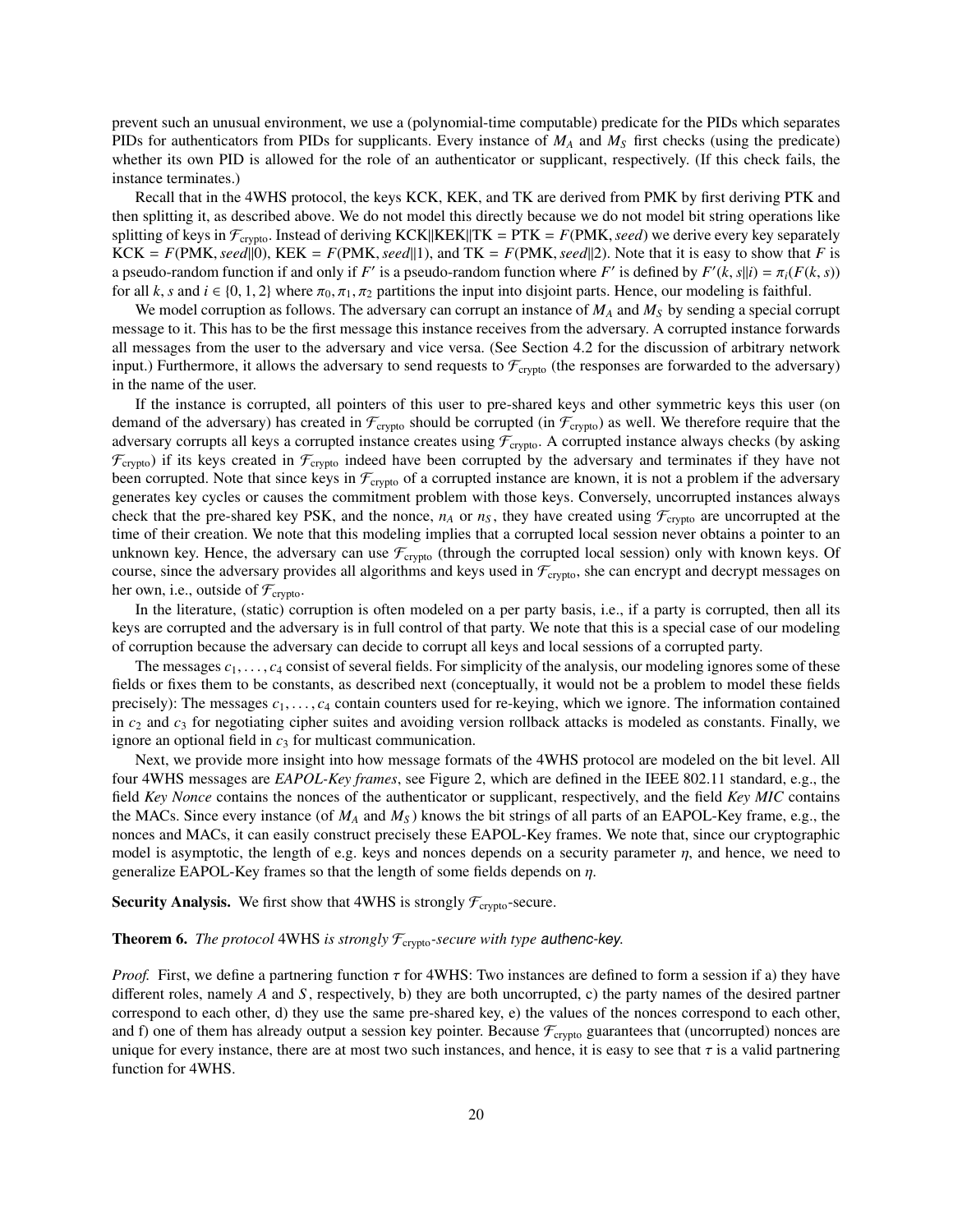| <b>Protocol Version</b>       | Packet Type | Packet Body Length     |
|-------------------------------|-------------|------------------------|
| - 1 octet                     | $-1$ octet  | - 2 octets             |
| Descriptor Type – 1 octet     |             |                        |
| Key Information $-2$ octets   |             | Key Length $-2$ octets |
| Key Replay Counter – 8 octets |             |                        |
| Key Nonce - 32 octets         |             |                        |
| EAPOL-Key IV - 16 octets      |             |                        |
| $Key RSC - 8 octets$          |             |                        |
| Reserved - 8 octets           |             |                        |
| Key MIC - 16 octets           |             |                        |
| Key Data Length - 2 octets    |             | Key Data – n octets    |

Fig. 2. EAPOL-Key frame [28, Figure 8-23]

It remains to show that 4WHS is strongly  $\mathcal{F}_{\text{crypto}}$ -secure w.r.t.  $\tau$  and every environment E of 4WHS |  $\mathcal{F}_{\text{cryto}}$ : Let  $\rho$ be a run of  $\mathcal{E}$ |4WHS| $\mathcal{F}_{\text{crypto}}$  and let  $(p, \text{Isid}, r)$  be some uncorrupted instance (i.e., an instance of  $M_r$ ) in  $\rho$  which has output a session key pointer to a key, say  $k$ , in  $\mathcal{F}_{\text{crypto}}$ , and which established the pre-shared key PSK and derived KCK and TK from it in  $\mathcal{F}_{\text{crypto}}$ .

First, we observe that, by our corruption model, since  $(p, \text{lsid}, r)$  is uncorrupted, PSK is uncorrupted (in  $\mathcal{F}_{\text{crybo}}$ ). Also, every other instance that established PSK must be uncorrupted as well since keys created by corrupted instances are required to be corrupted. In uncorrupted instances, PSK is only used to derive keys, hence, PSK is always marked unknown in  $\mathcal{F}_{\text{crypto}}$ . In particular, no corrupted local session has a pointer to PSK. Now, by definition of  $\mathcal{F}_{\text{crypto}}$ , KCK and TK can only be derived by instances that have a pointer to PSK, leaving only uncorrupted instances. Moreover, again by  $\mathcal{F}_{\text{crypto}}$ , these uncorrupted instances have to use the same seed *s* as  $(p, \text{list}, r)$ , which contains the party names, p and p' say, and two nonces. Since uncorrupted nonces generated by  $\mathcal{F}_{\text{crypto}}$  are guaranteed to be unique, by the construction of *s*, it follows that besides  $(p, \text{lid}, r)$  at most one other (uncorrupted) instance  $(p', \text{خ}, r')$ , for some  $p'$ ,  $\text{Isid}'$ , and  $r'$ , uses s, and hence has a pointer to KCK and TK by derivation. By the def p', *lsid'*, and r', uses *s*, and hence, has a pointer to KCK and TK by derivation. By the definition of the protocol, uncorrupted instances only use KCK for MACing and TK is at most used after being output in a *session-key-pointeroutput* message, but then TK may not be encrypted or retrieved. By definition of  $\mathcal{F}_{\text{crypto}}$ , it follows that KCK and TK are always marked unknown in  $\mathcal{F}_{\text{crypto}}$  and only  $(p, \text{Isid}, r)$  and, if present,  $(p', \text{Isid}', r')$  have pointers to KCK and TK.<br>We now show that  $(p', \text{Isid}', r')$  exists and that  $(p, \text{Isid}', r)$  and  $(p', \text{Isid}', r')$  belong to the same

We now show that  $(p', \text{Isid}', r')$  exists and that  $(p, \text{Isid}', r)$  and  $(p', \text{Isid}', r')$  belong to the same session (according<br>(according) which implies i) of Definition 2: We assume that  $r - 4$ ; the proof for  $r - S$  is similar. The in to  $\tau$ ), which implies i) of Definition 2: We assume that  $r = A$ ; the proof for  $r = S$  is similar. The instance  $(p, \text{Isid}, r)$ verified a MAC in a message of the form  $p', n'', c_2$ ,  $MAC_{KCK}(n'', c_2)$ . Since  $r = A$  and the constants  $c_2$  and  $c_3$  are distinct (*n* lsid *r*) has not created such a MAC. By definition of  $\mathcal{F}$  . MAC<sub>KCK</sub>(*n''*, co) can o distinct,  $(p, \text{lsid}, r)$  has not created such a MAC. By definition of  $\mathcal{F}_{\text{crypto}}$ , MAC<sub>KCK</sub> $(n', c_2)$  can only have been created by some instance that has a pointer to KCK, which must be the (uncorrunted) instance  $(n', \text{ls$ by some instance that has a pointer to KCK, which must be the (uncorrupted) instance  $(p', \text{lsid}', r')$  from above. It follows that  $r' = S$  since an uncorrupted instance with  $r' = A$  would not create a MAC of such a form. By our follows that  $r' = S$  since an uncorrupted instance with  $r' = A$  would not create a MAC of such a form. By our assumption that a party does not play both the role of *A* and *S* with the same pre-shared key, it follows that  $p' \neq p$ . (Our assumption, and the implied fact,  $p' \neq p$ , is crucial; without it the proof would fail and in fact a reflection attack would be possible [25].) We can now show that  $(p, \text{Isid}, r)$  and  $(p', \text{Isid}', r')$  belong to the same session according to  $\tau$ :<br>We already know that conditions a), b), d), and f) for  $\tau$  (as defined above) are satisfied. Since We already know that conditions a), b), d), and f) for  $\tau$  (as defined above) are satisfied. Since  $p \neq p'$ , it follows that the intended partner of  $(r' | sid' r')$  is *p*, since by definition of  $\mathcal{F}$  and KCK otherwise  $(n'$ intended partner of  $(p', \text{Isid}', r')$  is *p*, since, by definition of  $\mathcal{F}_{\text{crypto}}$  and KCK, otherwise  $(p', \text{Isid}', r')$  could not have derived KCK. So c) is satisfied (Without our assumption mentioned above this could not be con derived KCK. So c) is satisfied. (Without our assumption mentioned above, this could not be concluded.) Similarly, condition e) is satisfied since otherwise the two instances would not have derived the same KCK.

We already know that TK  $(= k)$  is marked unknown in  $\mathcal{F}_{\text{crypto}}$ . It is of type authenc-key since, by definition of the protocol, it has been derived as a key of this type. So ii) of Definition 2 follows.

We also know that only  $(p, \text{Isid}, r)$  and  $(p', \text{Isid}', r')$  have a pointer to TK in  $\mathcal{F}_{\text{crypto}}$ . Hence, iv) of Definition 2<br>ows. Since both instances are uncorrunted by the definition of the protocol iii) follows as well follows. Since both instances are uncorrupted, by the definition of the protocol, iii) follows as well.  $\Box$ 

Trivially,  $4\overline{WHS}$  (recall that  $4\overline{WHS}$  outputs the session key instead of a pointer to it) is a standard protocol (as defined in Section 3) because it never encrypts an unknown key after it has been first used. We note that, by our modeling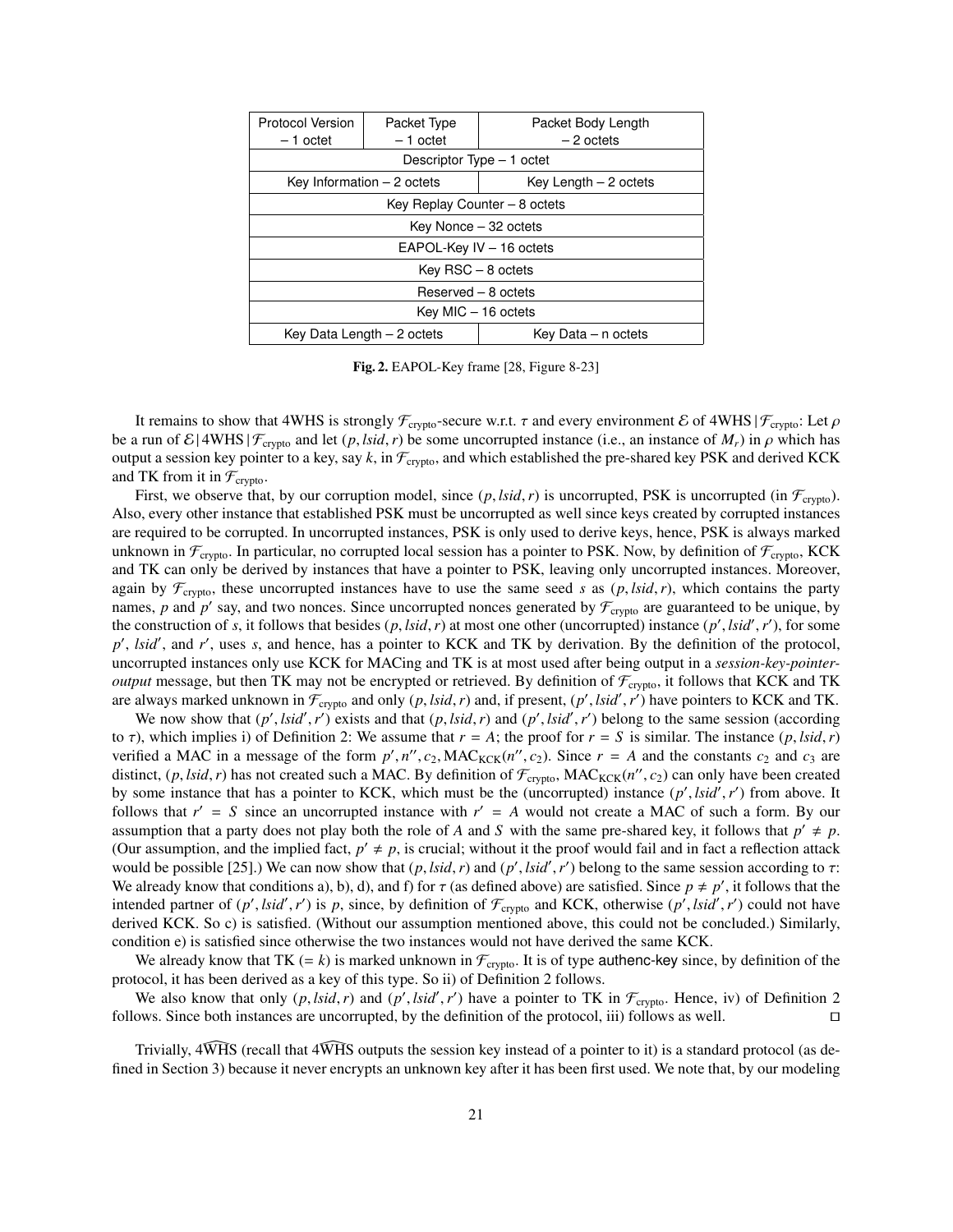of corruption, corrupted local sessions do not have pointers to unknown keys and, hence, even upon corruption, no unknown key is encrypted after it has been first used. In fact, no key is encrypted at all by uncorrupted local sessions. It is easy to see that  $4\overline{WHS}$  is used-order respecting and non-committing. Using Theorem 4 and 6 we immediately obtain that  $4\widehat{WHS}$  is a universally composable key exchange protocol.

**Corollary 2.**  $4\widehat{WHS} | \mathcal{P}_{\text{crypto}} \leq \mathcal{F}_{\text{ke}}.$ 

### 5.2 The CCM Protocol

Description of the CCM Protocol. WPA2-PSK uses CCMP with the Temporal Key (TK) which has been exchanged by 4WHS to establish a secure channel between the authenticator and the supplicant. In CCMP, both parties maintain and use counters for the messages they send and received just like  $P_{\text{sc}}$ . Encryption is done using the block cipher AES (with the key TK) in the CCM (Counter with CBC-MAC) encryption mode.

**Modeling the CCM Protocol.** We model CCMP as the protocol CCMP =  $\mathcal{P}_{sc}(f)$  using a message construction function *f* that closely models the message formats of CCMP. More precisely, we define the function *f* such that the plaintexts  $f(p, p', v, m)$  (recall that  $p/p'$  is the PID of the sender/receiver, v is the value of a counter, and *m* the actual<br>message that is sent over the secure channel) are well-tagged with type data. Furthermore, we de message that is sent over the secure channel) are well-tagged with type data. Furthermore, we define tagging in  $\mathcal{F}_{\text{crvoto}}$ such that  $f(p, p', v, m)$  precisely models the format of plaintexts in the CCMP protocol, see [28, Section 8.3.3] for a definition of these message formats. The CCM encryption mode is a secure authenticated encryption mode [3 definition of these message formats. The CCM encryption mode is a secure authenticated encryption mode [30] and, hence, can be modeled as an authenticated encryption scheme. Altogether, the protocol CCMP | 4WHS |  $P_{\text{crypto}}$  is quite close to the actual cryptographic implementation of CCMP using 4WHS for key exchange.

Security Analysis. By Theorem 5 and 6 we obtain that CCMP using 4WHS and the ideal crypto functionality is a secure channel protocol.

Corollary 3. CCMP |  $4WHS$  |  $\mathcal{F}_{\text{crypto}} \leq \mathcal{F}_{\text{sc}}$ .

It is easy to see that CCMP | 4WHS is a standard protocol (as defined in Section 3), hence, it is used-order respecting and non-committing. From Corollary 1 and 3 (and the composition theorems) we obtain that WPA2-PSK modeled as the protocol CCMP | 4WHS |  $P_{\text{crypto}}$  is a secure channel protocol.

Corollary 4. CCMP |  $4WHS$  |  $P_{\text{crypto}} \leq F_{\text{sc}}$ .

As mentioned in the introduction, it has been recently shown that 4WHS with TKIP (instead of CCMP) is insecure [42, 38]. The attacks exploit that TKIP uses the stream cipher RC4 in an encryption mode which does not yield a secure authenticated encryption scheme.

# 6 Related Work

Backes et al. (see, e.g., [4]) proposed a Dolev-Yao style cryptographic library. The main purpose of the library is to provide a Dolev-Yao style abstraction to the user, in the spirit of computational soundness results [36, 22, 2, 34]. In contrast, our functionality provides a much lower-level idealization, aiming at wide applicability and faithful treatment of cryptographic primitives. More specifically, unlike  $\mathcal{F}_{\text{crypto}}$ , based on the Dolev-Yao library only those protocols can be analyzed which merely use operations provided by the library (since the user, except for payload data, only gets his/her hand on pointers to Dolev-Yao terms in the library, rather than on the actual bit strings, internally everything is represented as terms too) and these protocols can only be shown to be secure w.r.t. non-standard encryption schemes (since, e.g., extra randomness and tagging with key identifiers is assumed for encryption schemes) and assuming specific message formats (all types of messages—nonces, ciphertexts, pairs of messages etc.—, are tagged in the realization). While the Dolev-Yao library considers symmetric encryption (key derivation is not considered at all) [4], it is an open problem whether there is a reasonable realization; the original proof of the realization of the crypto library in [4] is flawed, as examples presented in [21] illustrate (see also [35]).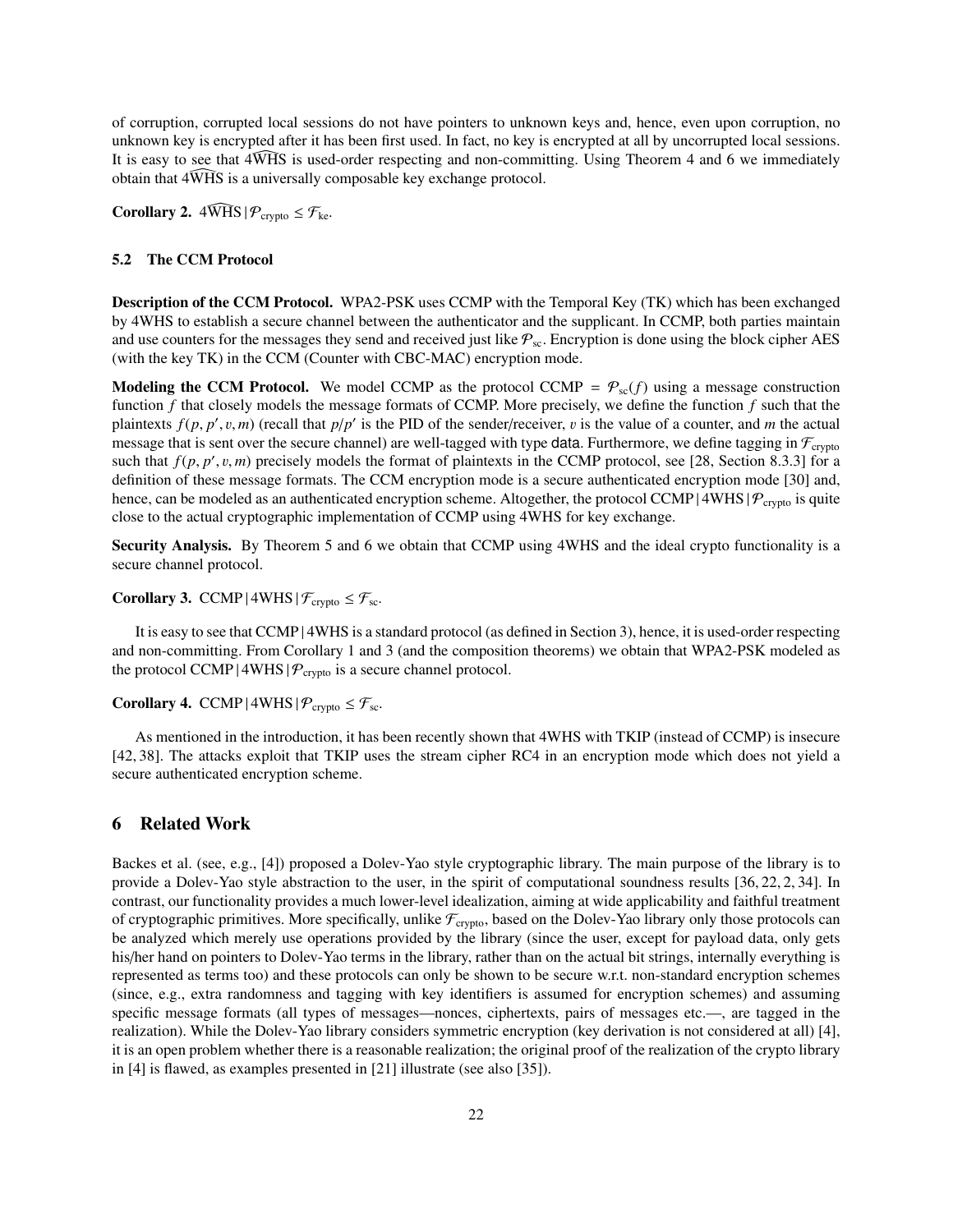Our criteria for secure key exchange and secure channel protocols presented in Section 4 are related to the concept of secretive protocols proposed by Roy et al. [40, 41] (see also [35]). However, unlike our criteria, which can be checked based on information-theoretic/syntactical arguments, checking whether a protocol is secretive requires involved cryptographic reduction proofs. Also, Roy et al. do not prove implications for *composable* security and they do not consider secure channels.

The only work we are aware of that attempts to perform a cryptographic analysis of the 4-Way Handshake protocol of IEEE 802.11i is [43]; secure channels are not considered. However, this work is quite preliminary: The security assumptions and theorems are not formulated precisely and no security proofs or proof sketches are available. In He et al. [26], the first *symbolic* analysis of IEEE 802.11i has been presented, based on their Protocol Composition Logic (PCL). There are only a few other papers on the analysis of real-world protocols that involve key derivation: (fragments of) TLS were analyzed in [23, 37, 11], assuming session identifiers in ciphertexts [23] or the random oracle for key derivation [37, 11]. Cryptographic analysis of Kerberos was carried out in [1, 13], where in [13] key derivation is modeled by pseudo-random functions within CryptoVerif. However, this analysis considers more abstract message formats and does not yield composable security guarantees.

# References

- 1. M. Backes, I. Cervesato, A. D. Jaggard, A. Scedrov, and J.-K. Tsay. Cryptographically Sound Security Proofs for Basic and Public-Key Kerberos. In D. Gollmann, J. Meier, and A. Sabelfeld, editors, *Computer Security - ESORICS 2006, 11th European Symposium on Research in Computer Security*, volume 4189 of *Lecture Notes in Computer Science*, pages 362–383. Springer, 2006.
- 2. M. Backes, M. Dürmuth, and R. Küsters. On Simulatability Soundness and Mapping Soundness of Symbolic Cryptography. In *Proceedings of the 27th International Conference on Foundations of Software Technology and Theoretical Computer Science (FSTTCS 2007)*, volume 4855 of *Lecture Notes in Computer Science*, pages 108–120. Springer, 2007.
- 3. M. Backes and D. Hofheinz. How to Break and Repair a Universally Composable Signature Functionality. In *Information Security, 7th International Conference, ISC 2004, Proceedings*, volume 3225 of *Lecture Notes in Computer Science*, pages 61–72. Springer, 2004.
- 4. M. Backes and B. Pfitzmann. Symmetric Encryption in a Simulatable Dolev-Yao Style Cryptographic Library. In *17th IEEE Computer Security Foundations Workshop (CSFW-17 2004)*, pages 204–218. IEEE Computer Society, 2004.
- 5. M. Backes, B. Pfitzmann, and A. Scedrov. Key-dependent Message Security under Active Attacks BRSIM/UC-Soundness of Symbolic Encryption with Key Cycles. *Journal of Computer Security (JCS)*, 2008.
- 6. M. Bellare, A. Desai, D. Pointcheval, and P. Rogaway. Relations Among Notions of Security for Public-Key Encryption Schemes. In H. Krawczyk, editor, *Advances in Cryptology, 18th Annual International Cryptology Conference (CRYPTO 1998)*, volume 1462 of *Lecture Notes in Computer Science*, pages 549–570. Springer, 1998.
- 7. M. Bellare and C. Namprempre. Authenticated Encryption: Relations among Notions and Analysis of the Generic Composition Paradigm. In T. Okamoto, editor, *Advances in Cryptology - ASIACRYPT 2000, 6th International Conference on the Theory and Application of Cryptology and Information Security, 2000, Proceedings*, volume 1976 of *Lecture Notes in Computer Science*, pages 531–545. Springer, 2000.
- 8. M. Bellare, D. Pointcheval, and P. Rogaway. Authenticated Key Exchange Secure against Dictionary Attacks. In B. Preneel, editor, *Advances in Cryptology – EUROCRYPT 2000*, volume 1807 of *Lecture Notes in Computer Science*, pages 139–155. Springer, 2000.
- 9. M. Bellare and P. Rogaway. Entity Authentication and Key Distribution. In D. Stinson, editor, *Advances in Cryptology Crypto '93, 13th Annual International Cryptology Conference*, volume 773 of *Lecture Notes in Computer Science*, pages 232–249. Springer-Verlag, 1993.
- 10. M. Bellare and P. Rogaway. Provably Secure Session Key Distribution: The Three Party Case. In *Proceedings of the Twenty-Seventh Annual ACM Symposium on Theory of Computing (STOC'95)*, pages 57–66. ACM, 1995.
- 11. K. Bhargavan, C. Fournet, R. Corin, and E. Zalinescu. Cryptographically Verified Implementations for TLS. In P. Ning, P. F. Syverson, and S. Jha, editors, *Proceedings of the 2008 ACM Conference on Computer and Communications Security (CCS 2008)*, pages 459–468. ACM, 2008.
- 12. J. Black, P. Rogaway, and T. Shrimpton. Encryption-Scheme Security in the Presence of Key-Dependent Messages. In K. Nyberg and H. M. Heys, editors, *Selected Areas in Cryptography, 9th Annual International Workshop (SAC 2002)*, volume 2595 of *Lecture Notes in Computer Science*, pages 62–75. Springer, 2002.
- 13. B. Blanchet, A. D. Jaggard, A. Scedrov, and J.-K. Tsay. Computationally Sound Mechanized Proofs for Basic and Public-key Kerberos. In M. Abe and V. D. Gligor, editors, *Proceedings of the 2008 ACM Symposium on Information, Computer and Communications Security (ASIACCS 2008)*, pages 87–99. ACM, 2008.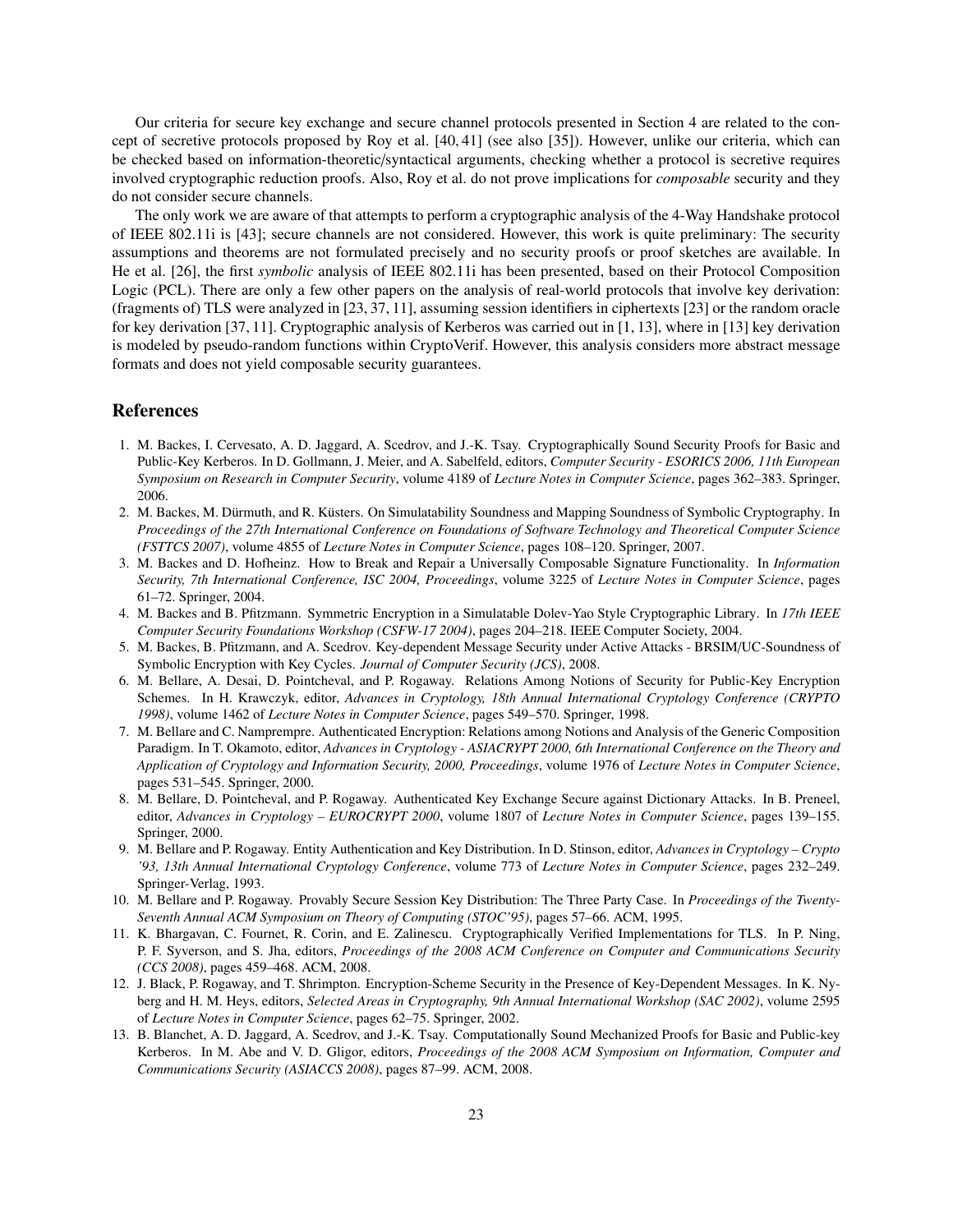- 14. R. Canetti. Universally Composable Security: A New Paradigm for Cryptographic Protocols. In *Proceedings of the 42nd Annual Symposium on Foundations of Computer Science (FOCS 2001)*, pages 136–145. IEEE Computer Society, 2001.
- 15. R. Canetti. Universally Composable Signature, Certification, and Authentication. In *Proceedings of the 17th IEEE Computer Security Foundations Workshop (CSFW-17 2004)*, pages 219–233. IEEE Computer Society, 2004.
- 16. R. Canetti. Universally Composable Security: A New Paradigm for Cryptographic Protocols. Technical report, Cryptology ePrint Archive, December 2005. Online available at http://eprint.iacr.org/2000/067.ps.
- 17. R. Canetti and H. Krawczyk. Analysis of Key-Exchange Protocols and Their Use for Building Secure Channels. In B. Pfitzmann, editor, *Advances in Cryptology – EUROCRYPT 2001*, volume 2045 of *Lecture Notes in Computer Science*, pages 453– 474. Springer, 2001.
- 18. R. Canetti and H. Krawczyk. Universally Composable Notions of Key Exchange and Secure Channels. In *Advances in Cryptology - EUROCRYPT 2002, International Conference on the Theory and Applications of Cryptographic Techniques, Proceedings*, volume 2332 of *Lecture Notes in Computer Science*, pages 337–351. Springer, 2002.
- 19. R. Canetti and T. Rabin. Universal Composition with Joint State. In *Advances in Cryptology, 23rd Annual International Cryptology Conference (CRYPTO 2003), Proceedings*, volume 2729 of *Lecture Notes in Computer Science*, pages 265–281. Springer, 2003.
- 20. K.-K. R. Choo and Y. Hitchcock. Security Requirements for Key Establishment Proof Models: Revisiting Bellare-Rogaway and Jeong-Katz-Lee Protocols. In C. Boyd and J. M. G. Nieto, editors, *Information Security and Privacy, 10th Australasian Conference (ACISP 2005)*, volume 3574 of *Lecture Notes in Computer Science*, pages 429–442. Springer, 2005.
- 21. H. Comon-Lundh and V. Cortier. Computational soundness of observational equivalence. Technical Report INRIA Research Report RR-6508, INRIA, 2008. Available from http://www.loria.fr/˜cortier/Papiers/CCS08-report.pdf.
- 22. V. Cortier, S. Kremer, R. Kusters, and B. Warinschi. Computationally Sound Symbolic Secrecy in the Presence of Hash ¨ Functions. In *Proceedings of the 26th Conference on Foundations of Software Technology and Theoretical Computer Science (FSTTCS 2006)*, volume 4337 of *Lecture Notes in Computer Science*, pages 176–187. Springer, 2006.
- 23. S. Gajek, M. Manulis, O. Pereira, A. Sadeghi, and J. Schwenk. Universally Composable Security Analysis of TLS. In J. Baek, F. Bao, K. Chen, and X. Lai, editors, *Provable Security, Second International Conference (ProvSec 2008)*, volume 5324 of *Lecture Notes in Computer Science*, pages 313–327. Springer, 2008.
- 24. S. Goldwasser, S. Micali, and R. Rivest. A digital signature scheme secure against adaptive chosen-message attacks. *SIAM Journal on Computing*, 17(2):281–308, 1988.
- 25. C. He and J. C. Mitchell. Security Analysis and Improvements for IEEE 802.11i. In *Proceedings of the Network and Distributed System Security Symposium (NDSS 2005)*. The Internet Society, 2005.
- 26. C. He, M. Sundararajan, A. Datta, A. Derek, and J. C. Mitchell. A Modular Correctness Proof of IEEE 802.11i and TLS. In V. Atluri, C. Meadows, and A. Juels, editors, *12th ACM Conference on Computer and Communications Security (CCS 2005)*, pages 2–15. ACM, 2005.
- 27. D. Hofheinz, D. Unruh, and J. Müller-Quade. Polynomial Runtime and Composability. Technical Report 2009/023, Cryptology ePrint Archive, 2009. http://eprint.iacr.org/2009/023/.
- 28. IEEE Standard 802.11-2007. Wireless LAN Medium Access Control (MAC) and Physical Layer (PHY) Specifications, Part 11 of IEEE Standard for Information technology – Telecommunications and information exchange between systems – Local and metropolitan area networks – Specific requirements, June 2007.
- 29. IEEE Standard 802.11i-2004. Medium Access Control (MAC) Security Enhancements, Amendment 6 to IEEE Standard for Information technology – Telecommunications and information exchange between systems – Local and metropolitan area networks – Specific requirements – Part 11: Wireless LAN Medium Access Control (MAC) and Physical Layer (PHY) specifications, July 2004.
- 30. J. Jonsson. On the Security of CTR + CBC-MAC. In K. Nyberg and H. M. Heys, editors, *Selected Areas in Cryptography, 9th Annual International Workshop (SAC 2002)*, volume 2595 of *Lecture Notes in Computer Science*, pages 76–93. Springer, 2002.
- 31. K. Kobara, S. Shin, and M. Strefler. Partnership in key exchange protocols. In W. Li, W. Susilo, U. K. Tupakula, R. Safavi-Naini, and V. Varadharajan, editors, *Proceedings of the 2009 ACM Symposium on Information, Computer and Communications Security (ASIACCS 2009)*, pages 161–170. ACM, 2009.
- 32. R. Küsters. Simulation-Based Security with Inexhaustible Interactive Turing Machines. In Proceedings of the 19th IEEE *Computer Security Foundations Workshop (CSFW-19 2006)*, pages 309–320. IEEE Computer Society, 2006.
- 33. R. Kusters and M. Tuengerthal. Joint State Theorems for Public-Key Encryption and Digitial Signature Functionalities with ¨ Local Computation. In *Proceedings of the 21st IEEE Computer Security Foundations Symposium (CSF 2008)*, pages 270–284. IEEE Computer Society, 2008.
- 34. R. Kusters and M. Tuengerthal. Computational Soundness for Key Exchange Protocols with Symmetric Encryption. In E. Al- ¨ Shaer, S. Jha, and A. D. Keromytis, editors, *Proceedings of the 16th ACM Conference on Computer and Communications Security (CCS 2009)*, pages 91–100. ACM Press, 2009.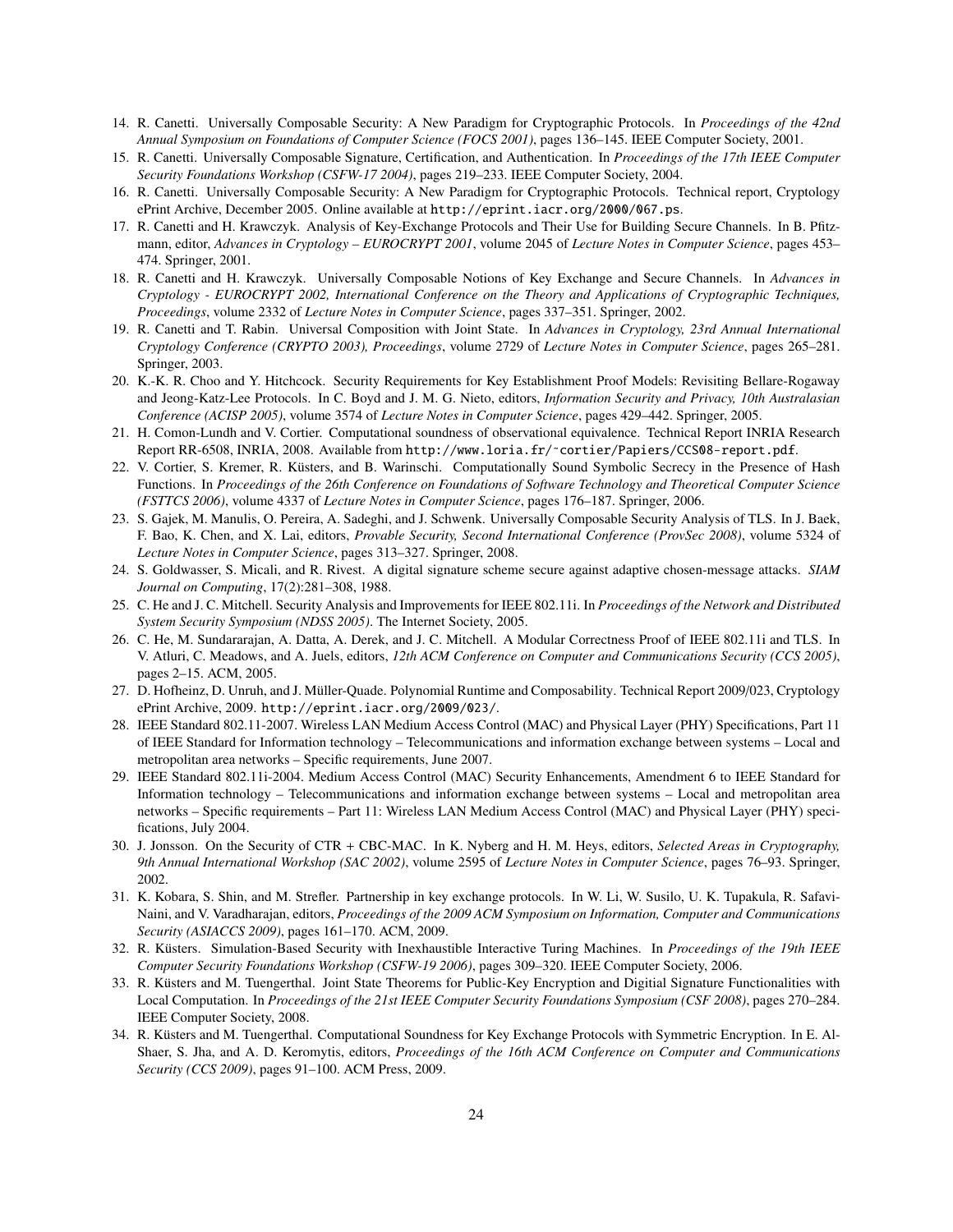- 35. R. Küsters and M. Tuengerthal. Universally Composable Symmetric Encryption. In *Proceedings of the 22nd IEEE Computer Security Foundations Symposium (CSF 2009)*, pages 293–307. IEEE Computer Society, 2009.
- 36. D. Micciancio and B. Warinschi. Soundness of Formal Encryption in the Presence of Active Adversaries. In M. Naor, editor, *First Theory of Cryptography Conference (TCC 2004)*, volume 2951 of *Lecture Notes in Computer Science*, pages 133–151. Springer, 2004.
- 37. P. Morrissey, N. P. Smart, and B. Warinschi. A Modular Security Analysis of the TLS Handshake Protocol. In J. Pieprzyk, editor, *Advances in Cryptology - ASIACRYPT 2008, 14th International Conference on the Theory and Application of Cryptology and Information Security*, volume 5350 of *Lecture Notes in Computer Science*, pages 55–73. Springer, 2008.
- 38. T. Ohigashi and M. Morii. A Practical Message Falsification Attack on WPA. In *Proceedings of the Fourth Joint Workshop on Information Security (JWIS 2009)*, 2009.
- 39. B. Pfitzmann and M. Waidner. A Model for Asynchronous Reactive Systems and its Application to Secure Message Transmission. In *IEEE Symposium on Security and Privacy*, pages 184–201. IEEE Computer Society Press, 2001.
- 40. A. Roy, A. Datta, A. Derek, and J. C. Mitchell. Inductive Proofs of Computational Secrecy. In J. Biskup and J. Lopez, editors, *Proceedings of the 12th European Symposium On Research In Computer Security (ESORICS 2007)*, volume 4734 of *Lecture Notes in Computer Science*, pages 219–234. Springer, 2007.
- 41. A. Roy, A. Datta, A. Derek, and J. C. Mitchell. Inductive Trace Properties Imply Computational Security. In *Proceedings of the 7th International Workshop on Issues in the Theory of Security (WITS'07)*, 2007.
- 42. E. Tews and M. Beck. Practical Attacks against WEP and WPA. In D. A. Basin, S. Capkun, and W. Lee, editors, *Proceedings of the Second ACM Conference on Wireless Network Security (WISEC 2009)*, pages 79–86. ACM, 2009.
- 43. F. Zhang, J. Ma, and S. Moon. The Security Proof of a 4-Way Handshake Protocol in IEEE 802.11i. In Y. Hao, J. Liu, Y. Wang, Y. ming Cheung, H. Yin, L. Jiao, J. Ma, and Y.-C. Jiao, editors, *Computational Intelligence and Security, International Conference (CIS 2005)*, volume 3802 of *Lecture Notes in Computer Science*, pages 488–493. Springer, 2005.

# A Security Definitions for Cryptographic Primitives

In this section, we present the standard cryptographic schemes and security notions which we use to realize our ideal crypto functionality.

### A.1 Symmetric Encryption

In this section, we recall the notion of [6, 7] for symmetric encryption schemes.

**Definition 4.** *A* symmetric encryption scheme  $\Sigma = (\text{gen, enc, dec})$  *with plaintext domain* dom( $\Sigma \subseteq \{0, 1\}^*$  consists of three not promoved time algorithms. The probabilistic key generation algorithm gen expects a security *of three polynomial-time algorithms. The probabilistic key generation algorithm* gen *expects a security parameter* η *and returns a key* gen(1<sup>η</sup> )*. The probabilistic encryption algorithm* enc *expects a key k and a plaintext m and returns a ciphertext* enc(*k*, *m*) ∈ {0, 1}<sup>\*</sup> *or* enc(*k*, *m*) = ⊥ (where ⊥ ∉ {0, 1}<sup>\*</sup> *is a special error symbol) if encryption fails.*<br>The deterministic decryption algorithm dec expects a key k and a ciphertext c ∈ {0, 1 *The deterministic decryption algorithm* dec *expects a key k and a ciphertext c* ∈ {0, 1}<sup>\*</sup> *and returns the plaintext* dec(*k c*) ∈ {0, 1}<sup>\*</sup> *ard ceturns the plaintext* dec( $k, c$ )  $\in$  {0, 1}<sup>\*</sup> *or* dec( $k, c$ ) =  $\perp$  *if decryption fails.*<br>*It is required that for every security parameter n* 

*It is required that for every security parameter*  $\eta$  and key k generated by  $gen(1<sup>n</sup>)$  *it holds that i)*  $enc(k, m) = \pm if$ <br>*i* only if  $m \notin dom(\Sigma)$  and *ii*)  $dec(k, enc(k, m)) = m$  for every plaintext  $m \in dom(\Sigma)$ *and only if m*  $\notin$  dom( $\Sigma$ ) *and ii*) dec(*k*, enc(*k*, *m*)) = *m* for every plaintext *m*  $\in$  dom( $\Sigma$ ).

We assume that every encryption scheme is associated with a polynomial  $q$  that bounds the runtime of the algorithms and the length of there description in some standard encoding. We say that Σ is *q-bounded*. For all symmetric encryption schemes considered in this paper, we assume that the key generation algorithm chooses keys uniformly at random from  $\{0, 1\}^{\eta}$ .<br>We define I R(m)

We define  $LR(m_0, m_1, b) = m_b$  for every  $b \in \{0, 1\}$  and  $m_0, m_1 \in \{0, 1\}^*$  of same length. If  $m_0$  and  $m_1$  are not of the length we define  $\Gamma R(m_0, m_1, b) = 1$ same length, we define  $LR(m_0, m_1, b) = \perp$ .

Definition 5 (IND-CPA secure). *A symmetric encryption scheme* Σ *is called* IND-CPA secure *if for every probabilistic polynomial-time algorithm*  $A^{O(\cdot,\cdot)}$  *with access to an oracle O, the* IND-CPA advantage *of* A *with respect to*  $\sum$ 

$$
Adv_{A,\Sigma}^{\text{ind-cpa}}(1^{\eta}, a) = Pr[k \leftarrow gen(1^{\eta}) : A^{enc(k, LR(\cdot, \cdot, 1))}(1^{\eta}, a) = 1] - Pr[k \leftarrow gen(1^{\eta}) : A^{enc(k, LR(\cdot, \cdot, 0))}(1^{\eta}, a) = 1]
$$

*is negligible as a function in* η *and a.*<sup>2</sup>

<sup>&</sup>lt;sup>2</sup> A function  $f: \{1\}^* \times \{0, 1\}^* \to \mathbf{R}_{\geq 0}$  is called *negligible* if for all polynomials *p* and *q* there exists  $\eta_0 \in \mathbf{N}$  such that for all  $\eta > \eta_0$ <br>and all bit strings  $a \in \{0, 1\}^*$  with length  $|a| \le$ and all bit strings  $a \in \{0, 1\}^*$  with length  $|a| \le q(\eta)$  we have that  $f(1^{\eta}, a) \le 1/p(\eta)$ .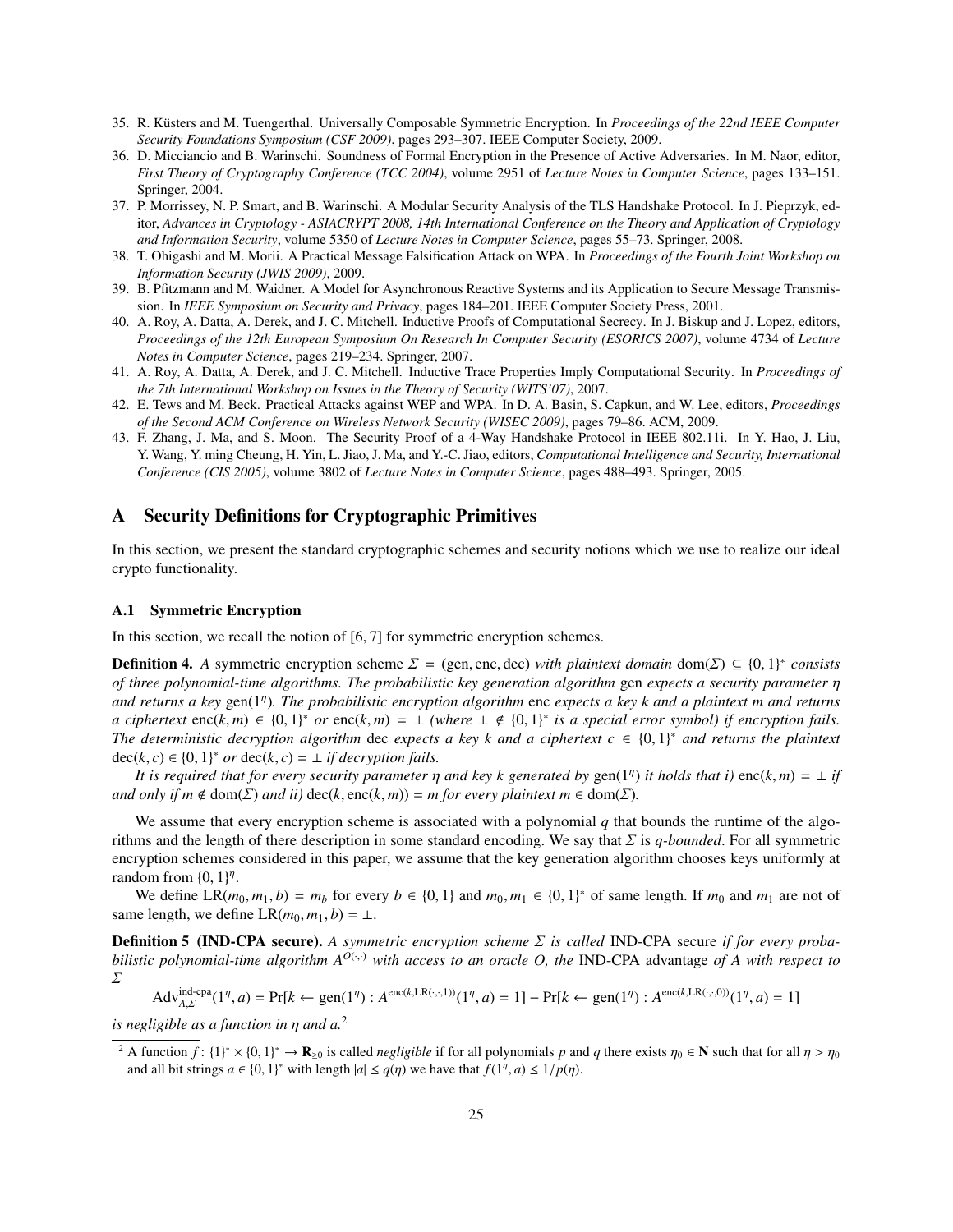Definition 6 (IND-CCA secure). *A symmetric encryption scheme* Σ *is called* IND-CCA secure *if for every probabilistic polynomial-time algorithm*  $A^{O_1(\cdot,\cdot),O_2(\cdot)}$  *with access to two oracles*  $O_1$ ,  $O_2$  *which never queries*  $O_2$  *with a bit string returned by O*<sub>1</sub>*, the* IND-CCA advantage *of A with respect to*  $\Sigma$ 

$$
Adv_{A,\Sigma}^{\text{ind-cca}}(1^{\eta}, a) = Pr[k \leftarrow gen(1^{\eta}) : A^{enc(k,LR(\cdot,\cdot,1)),dec(k,\cdot)}(1^{\eta}, a) = 1]
$$
  
- Pr[k \leftarrow gen(1^{\eta}) : A^{enc(k,LR(\cdot,\cdot,0)),dec(k,\cdot)}(1^{\eta}, a) = 1]

*is negligible as a function in* η *and a.*

Definition 7 (INT-CTXT secure). *A symmetric encryption scheme* Σ *is* INT-CTXT secure *if for every probabilistic polynomial-time algorithm*  $A^{O_1(\cdot),O_2(\cdot)}$  *with access to two oracles*  $O_1$ ,  $O_2$ *, the* INT-CTXT advantage *of A with respect to*  $\Sigma$ 

$$
Adv_{A,\Sigma}^{\text{int-ctxt}(1^{n},a) = Pr[k \leftarrow gen(1^{n}) : A^{\text{enc}(k,\cdot),\text{dec}(k,\cdot)}(1^{n},a) \text{ makes a query } c \text{ to } \text{dec}(k,\cdot) \text{ such that}
$$
  

$$
\text{dec}(k,c) \neq \bot \text{ and } c \text{ was not previously returned by enc}(k,\cdot)]
$$

*is negligible as a function in* η *and a.*

### A.2 Public-Key Encryption

In this section, we recall the notion of [6] for public-key encryption schemes.

**Definition 8.** *A* public-key encryption scheme  $\Sigma = (gen, enc, dec)$  *with plaintext domain* dom( $\Sigma \subseteq \{0, 1\}^*$  consists of three polynomial-time algorithms. The probabilistic key generation algorithm gen expects a security pa *three polynomial-time algorithms. The probabilistic key generation algorithm* gen *expects a security parameter* η *and returns a pair of keys*  $(k_d, k_e)$ *, the secret (or decryption) key*  $k_d$  *and the public (or encryption) key*  $k_e$ *. The probabilistic encryption algorithm* enc *expects a public key k<sub>e</sub> and a plaintext m and returns a ciphertext* enc( $k_e, m$ ) ∈ {0, 1}<sup>\*</sup> *or*  $\rho$  enc(*k m*) = 1 (where 1.4.10, 1)<sup>\*</sup> is a special error symbol) if encryption fails. The enc( $\vec{k}_e$ ,  $m$ ) = ⊥ (where ⊥ ∉ {0, 1}<sup>\*</sup> is a special error symbol) if encryption fails. The deterministic decryption algorithm<br>dec expects a private key k, and a ciphertext  $c \in 10, 11^*$  and returns the plaintext dec dec *expects a private key k<sub><i>d</sub>* and a ciphertext  $c \in \{0, 1\}^*$  and returns the plaintext dec( $k_d$ ,  $c$ )  $\in \{0, 1\}^*$  or dec( $k_d$ ,  $c$ )  $= \bot$ <br>if decryption fails</sub> *if decryption fails.*

*It is required that for every security parameter*  $\eta$  *and key pair* ( $k_e$ ,  $k_d$ ) generated by gen(1<sup>η</sup>) *the following holds: i)*<br>(*k* m) = 1 if and only if m  $\notin$  dom( $\Sigma$ ) and ii) dec( $k$ , enc( $k$  m)) = m for every p  $enc(k_e, m) = \bot$  *if and only if m*  $\notin$  dom( $\Sigma$ ) *and ii*)  $dec(k_d, enc(k_e, m)) = m$  for every plaintext  $m \in dom(\Sigma)$ .

We assume that every encryption scheme is associated with a polynomial *q* that bounds the runtime of the algorithms and the length of there description in some standard encoding. We say that Σ is *q-bounded*.

As above, we define  $LR(m_0, m_1, b) = m_b$  for every  $b \in \{0, 1\}$  and  $m_0, m_1 \in \{0, 1\}^*$  of same length. If  $m_0$  and  $m_1$  are of same length we define  $I$   $R(m_0, m_1, b) = 1$ not of same length, we define  $LR(m_0, m_1, b) = \perp$ .

Definition 9 (IND-CCA secure). *A public-key encryption scheme* Σ *is called* IND-CCA secure *if for every probabilistic polynomial-time algorithm*  $A^{O_1(\cdot,\cdot),O_2(\cdot)}$  *with access to two oracles*  $O_1$ ,  $O_2$  *which never queries*  $O_2$  *with a bit string returned by O*1*, the* IND-CCA advantage *of A with respect to* Σ

$$
Adv_{A,\Sigma}^{\text{ind-cca}}(1^{\eta},a) = Pr[(k_e, k_d) \leftarrow gen(1^{\eta}) : A^{enc(k_e, \text{LR}(\cdot, \cdot, 1)), dec(k_d, \cdot)}(1^{\eta}, a, k_e) = 1]
$$
  
- Pr[(k\_e, k\_d) \leftarrow gen(1^{\eta}) : A^{enc(k\_e, \text{LR}(\cdot, \cdot, 0)), dec(k\_d, \cdot)}(1^{\eta}, a, k\_e) = 1]

*is negligible as a function in* η *and a.*

#### A.3 Message Authentication Codes

In this section, we recall the notions of [24] for message authentication codes.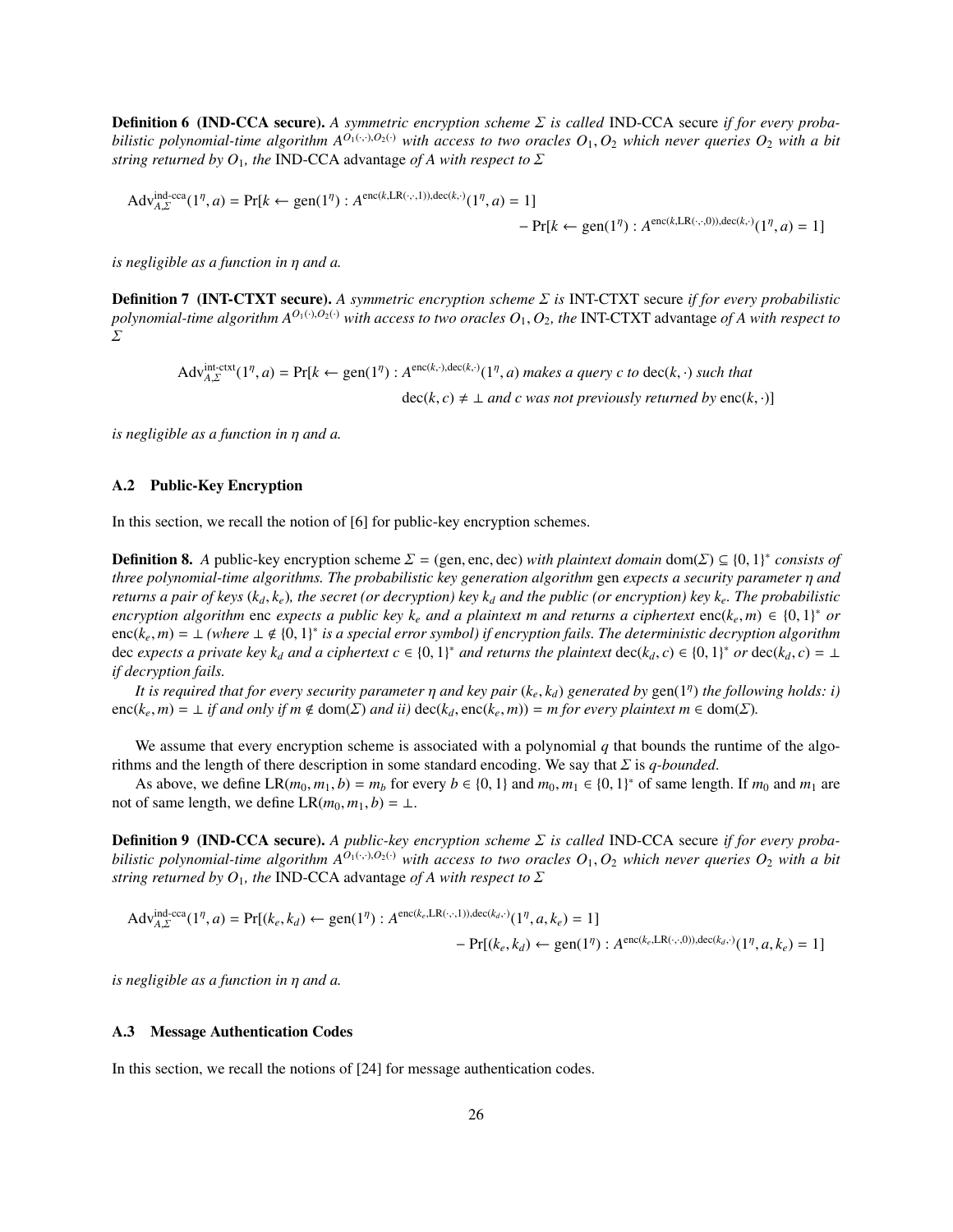**Definition 10.** *A* message authentication code (MAC) scheme  $\Sigma = (gen, mac, mac-verify)$  *consists of three polynomialtime algorithms. The probabilistic key generation algorithm* gen *expects a security parameter* η *and returns a key* gen(1η )*. The (possibly) probabilistic MAC algorithm* mac *expects a key k and a message m and returns a message authentication code* mac(*k*, *<sup>m</sup>*)*. The deterministic verification algorithm* mac-verify *expects a key k, a message m, and a* message authentication code  $\sigma$  and returns mac-verify( $k, m, \sigma$ )  $\in$  {false, true}.

*It is required that for every*  $\eta \in \mathbb{N}$ , key k generated by  $\text{gen}(1^n)$ , and message  $m \in \{0, 1\}^*$  it holds that  $\text{supp}(k, m) = \text{tr}\left(\text{supp}(k, m)\right)$ mac-verify( $k, m, \text{mac}(k, m)$ ) = true.

For all MAC schemes considered in this paper, we assume that the key generation algorithm chooses keys uniformly at random from  $\{0, 1\}^{\eta}$ .

Definition 11. *A MAC scheme* Σ *is called* existentially unforgeable under adaptive chosen-message attacks (UF-CMA secure) *if for every probabilistic polynomial-time algorithm*  $A^{O_1(\cdot),O_2(\cdot,\cdot)}$  *with access to two oracles*  $O_1, O_2$ *, the* advantage *of A with respect to* Σ

 $\text{Adv}_{A,\Sigma}^{\text{mac}}(1^n, a) = \text{Pr}[k \leftarrow \text{gen}(1^n), (m, \sigma) \leftarrow A^{\text{mac}(k, \cdot), \text{mac-verify}(k, \cdot, \cdot)}(1^n, a) : \text{mac-verify}(k, m, \sigma) = \text{true} \text{ and }$ 

*A has not previously called* mac(*k*, *<sup>m</sup>*)]

*is negligible as a function in* η *and a.*

### A.4 Digital Signatures

In this section, we recall the notions of [24] for digital signature schemes.

**Definition 12.** *A* (digital) signature scheme  $\Sigma = (gen, sig, sig-verify)$  *consists of three polynomial-time algorithms. The probabilistic key generation algorithm* gen *expects a security parameter* η *and returns a pair of keys* (*k<sub>s</sub>*,*k<sub>v</sub>*), *the secret* (*or signing*) *key k* and *the public* (*or verification*) *key k* The (possibl *the secret (or signing) key k<sup>s</sup> and the public (or verification) key k*v *. The (possibly) probabilistic signing algorithm* sig *expects a private key k<sub>s</sub> and a message m* ∈ {0, 1}<sup>\*</sup> *and returns a signature* sig(*k<sub>s</sub>, m*). The deterministic verifi-<br>cation algorithm sig-verify expects a public key k<sub>nd</sub> message m ∈ {0, 1}<sup>\*</sup>, and a signatu *cation algorithm* sig-verify *expects a public key k<sub>v</sub>, a message m*  $\in$  {0, 1}<sup>\*</sup>, *and a signature*  $\sigma \in$  {0, 1}<sup>\*</sup> *and returns* sig-verify(k, m,  $\tau$ )  $\in$  {false *true*}  $sig\text{-}verify(k_v, m, \sigma) \in \{\text{false}, \text{true}\}.$ <br>*It is required that for every set* 

*It is required that for every security parameter*  $\eta \in \mathbb{N}$ , key pair  $(k_s, k_v)$  generated by  $\text{gen}(1^n)$ , and message  $m \in \mathbb{N}^*$  it holds that sig-verify  $(k_m, m) = t$  is  $m_v = m$  ${0, 1}^*$  *it holds that* sig-verify( $k_v, m, \text{sig}(k_s, m)$ ) = true.

Definition 13. *A digital signature scheme* Σ *is called* existentially unforgeable under adaptive chosen-message attacks (UF-CMA secure) *if for every probabilistic polynomial-time algorithm*  $A^{O(·)}$  *with access to a signing oracle O, the* advantage *of A with respect to* Σ

$$
Adv_{A,\Sigma}^{\text{sig}}(1^{\eta},a) = \Pr[(k_s, k_v) \leftarrow \text{gen}(1^{\eta}), (m, \sigma) \leftarrow A^{\text{sig}(k_s, \cdot)}(1^{\eta}, a, k_v) : \text{sig-verify}(k_v, m, \sigma) = \text{true} \text{ and }
$$

*A has not previously called* sig(*k<sup>s</sup>* , *<sup>m</sup>*)]

*is negligible as a function in* η *and a.*

#### A.5 Pseudo-Random Functions

Let *h*:  $\{0, 1\}^* \to \{0, 1\}^n$  be the following probabilistic, stateful algorithm. It maintains a set *H* which is initially empty.<br>Upon input  $s \in \{0, 1\}^*$  *h* returns x if there exists an x such that  $(x, s) \in H$  Othe Upon input *s* ∈ {0, 1}<sup>\*</sup>, *h* returns *x* if there exists an *x* such that  $(x, s) \in H$ . Otherwise, *h* chooses *x* uniformly at random from  $(0, 1)$ <sup>*n*</sup> adds  $(x, s)$  to *H* and returns *x* from  $\{0, 1\}^{\eta}$ , adds  $(x, s)$  to  $H$ , and returns  $x$ .

**Definition 14.** A family of functions  $F = \{F_{\eta}\}_{\eta \in \mathbb{N}}$  with  $F_{\eta}$ :  $\{0,1\}^{\eta} \times \{0,1\}^{\eta} \to \{0,1\}^{\eta}$  for all  $\eta \in \mathbb{N}$  is called a pseudo-<br>random function family if it is efficiently computable and for a random function family *if it is e*ffi*ciently computable and for any probabilistic polynomial-time adversary A<sup>O</sup>*(·) *with access to an oracle O, the* advantage *of A with respect to F*

$$
Adv_{A,F}^{\text{prf}}(1^{\eta},a) = \Pr\left[k \stackrel{R}{\leftarrow} \{0,1\}^{\eta}: A^{F_{\eta}(k,\cdot)}(1^{\eta},a) = 1\right] - \Pr\left[A^{h(\cdot)}(1^{\eta},a) = 1\right]
$$

*is negligible as a function in* η *and a.*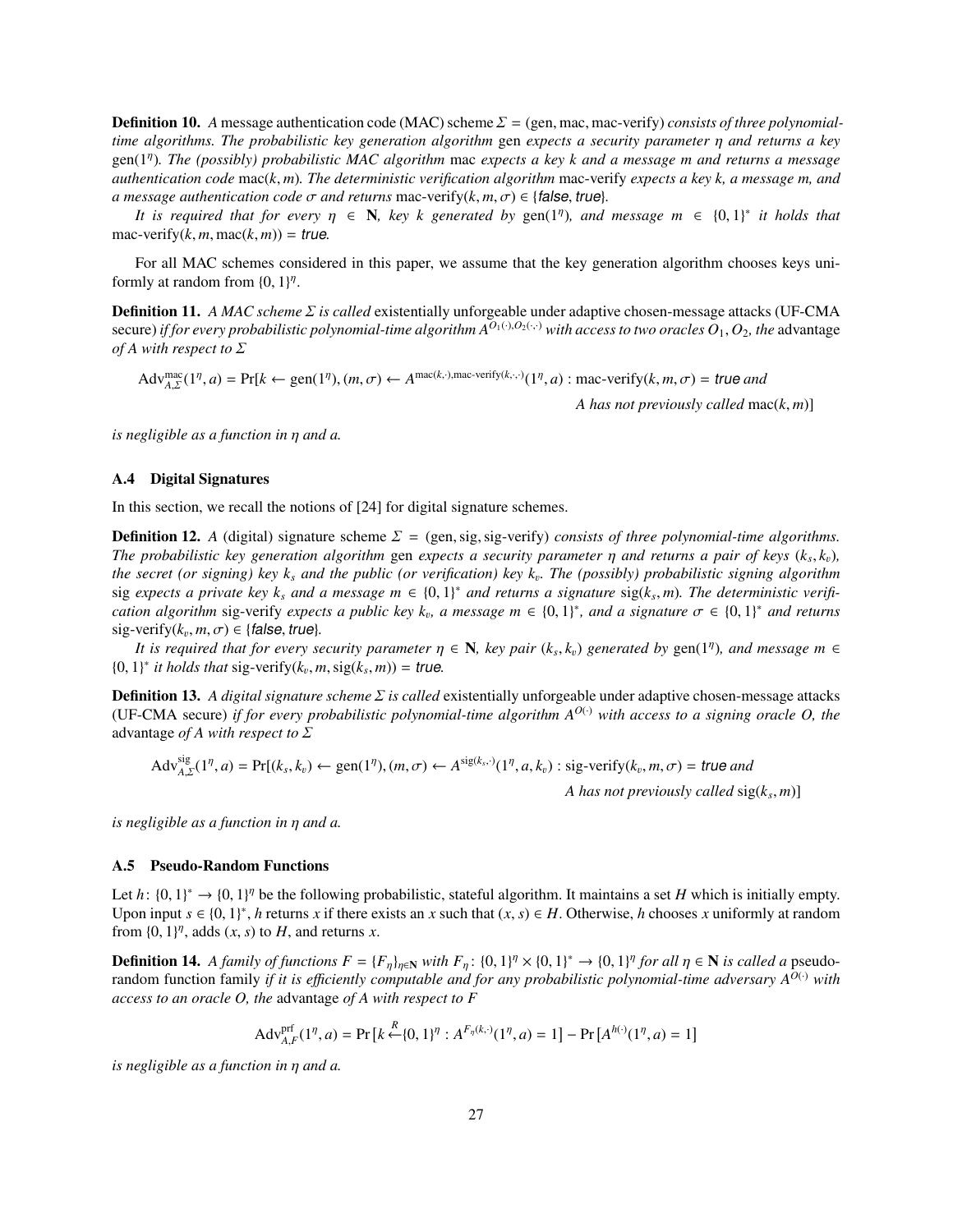$Oracle(b, \Sigma_{\text{authenc}}, \Sigma_{\text{unauthenc}}, \Sigma_{\text{mac}}, F, L)$ 

**Tapes:** enriching I/O input tape  $T_{\text{oracle}}^{\text{in}}$ , I/O output tape  $T_{\text{oracle}}^{\text{out}}$ 

State: The state of Oracle consists of the following variables: state ∈ {init, authenc, unauthenc, mac, prf} (initially init),  $\mathbf{k} \in \{0, 1\}^* \cup \{\perp\}$  (initially  $\perp$ ), **Table**  $\subseteq \{0, 1\}^*$  (initially  $\emptyset$ )<br>heck Address: Every message on every tape is always as

CheckAddress: Every message on every tape is always accepted.

### Compute:

- 1. Upon receiving (Init, *t*) from  $T_{\text{on}}^{\text{in}}$  where **state** = init and *t* ∈ {authenc, unauthenc, mac, prf} do: Set **state** := *t*. Choose  $k \leftarrow {}^{R}I_0$  1V<sub>i</sub> and set  $k := k$  Send (Ack) to  $T_{\text{out}}$  $k \leftarrow^R \{0, 1\}^{\eta}$  and set **k** := *k*. Send (Ack) to  $T_{\text{oracle}}^{\text{out}}$ .<br>Unon receiving (Enc. x) from  $T^{\text{in}}$ , where state
- 2. Upon receiving (Enc, *x*) from  $T_{\text{inc}}^{\text{in}}$  where **state** ∈ {authenc, unauthenc} and  $m \in \text{dom}(L)_{\eta}$  do: If *b* = real, then compute  $\mu \leftarrow \text{enc}(k, x)$  (where enc is the encryption algorithm of  $\Sigma_{\text{inc}}$  or  $\Sigma_{\text{inc$  $y \leftarrow \text{enc}(k, x)$  (where enc is the encryption algorithm of  $\Sigma_{\text{author}}$  or  $\Sigma_{\text{unauthor}}$  depending on *t*) and send *y* to  $T_{\text{oracle}}$ . Otherwise, compute  $\overline{x} \leftarrow L(1^n, x)$  and  $z \leftarrow \text{enc}(k, \overline{x})$ . Then, add  $(x, y)$  to **Table** and send y to  $T_{\text{oracle}}^{\text{out}}$ .<br>Upon receiving (Dec. *u*) from  $T^{\text{in}}$  where state  $\in I_0$  utheres upouthenel and  $u \in I_0$ .
- 3. Upon receiving (Dec, *y*) from  $T_{\text{inc}}^{\text{in}}$  where **state** ∈ {authenc, unauthenc} and  $y \in \{0, 1\}^*$  do: If *b* = real, then compute  $x := \text{dec}(k, y)$  (where dec is the decryption algorithm of  $\Sigma_{\text{inc}}$  or  $\Sigma_{\text{inc}}$   $x := \text{dec}(k, y)$  (where dec is the decryption algorithm of  $\Sigma_{\text{author}}$  or  $\Sigma_{\text{unauthor}}$  depending on *t*) and send *x* to  $T_{\text{oracle}}^{\text{out}}$ . Otherwise, compute

*x* :=  $\int$  $\overline{\mathcal{L}}$  $x'$  if  $\exists !x': (m', c) \in Table$  (exists unique *x'*) dec(*k*, *y*) if **state** = unauthenc and  $\forall x'$  : (*x'*, *y*) ∉ Table<br>
⊥ otherwise

and send *x* to  $T_{\text{oracle}}^{\text{out}}$ .

- 4. Upon receiving (Mac, *x*) from *T*<sup>in</sup> oracle where **state** = mac do: Compute σ ← mac(*k*, *x*), add *x* to **Table**, and send σ to *T*<sub>outle</sub>.<br>5. Upon receiving (MacVerity *x* σ) from *T*<sup>in</sup> where state = mac do: If
- 5. Upon receiving (MacVerify, *x*,  $\sigma$ ) from  $T_{\text{onack}}^{\text{in}}$  where **state** = mac do: If *b* = ideal, mac-verify(*k*, *x*,  $\sigma$ ) = true, and *x*  $\notin$  **Table**, then send 1 to  $T_{\text{out}}^{\text{out}}$  (This indicates forgery) Othe then send  $\perp$  to  $T_{\text{oracle}}^{\text{out}}$ . (This indicates forgery.) Otherwise, send the result of mac-verify(*k*, *x*, *σ*) to  $T_{\text{oracle}}^{\text{out}}$ .<br>Upon receiving (PBE s) from  $T^{\text{in}}$  where **state** – nrf and s  $\in$  {0, 1}\* do: If
- 6. Upon receiving (PRF, *s*) from  $T_{\text{on.}}^{\text{in}}$  where **state** = prf and  $s \in \{0, 1\}^*$  do: If  $b$  = real, then compute  $x := F_{\eta}(k, s)$  and send *x* to  $T_{\text{out}}$  (Note that if such an *x* exists it is unique ) Otherwise to *T*<sup>out</sup> cutter Otherwise, if  $\exists x$ :  $(s, x) \in$  **Table**, then send *x* to *T*<sup>out</sup> oracle. (Note that if such an *x* exists, it is unique.) Otherwise, choose  $x \leftarrow {}^{R}J0$ ,  $1\frac{17}{3}$  and  $(s, x)$  to **Table**, and send *x* choose  $x \leftarrow^{R} \{0, 1\}^{\eta}$ , add  $(s, x)$  to **Table**, and send *x* to  $T_{\text{oracle}}^{\text{out}}$ .

**Fig. 3.** The IITM Oracle is parameterized by a variable  $b \in \{real, ideal\}$ , two symmetric encryption schemes  $\Sigma_{\text{authenc}}$  and  $\Sigma_{\text{unauthenc}}$ , a message authentication scheme  $\Sigma_{\text{mac}}$ , a pseudo-random function family *F*, and a leakage algorithm *L*.

#### A.6 Oracle Functionality

To link the game based definitions and our ideal functionality more easily, we define the IITM Oracle (Figure 3) which is parametrized by a variable  $b \in \{$ real, ideal $\}$ , two symmetric encryption schemes  $\Sigma_{\text{author}}$  and  $\Sigma_{\text{unauthor}}$ , and a message authentication scheme  $\Sigma_{\text{mac}}$ , a pseudo-random function family *F*, and a leakage algorithm *L*. The machine Oracle is used in the proof of Theorem 3. The variable *b* specifies the behavior; real or ideal behavior. The IITM has an enriching I/O input tape  $T_{\text{oracle}}^{\text{in}}$  and an I/O output tape  $T_{\text{oracle}}^{\text{out}}$ . First, Oracle waits for receiving a initialization message which contains a type *t* for which Oracle then generates a key. Then, the environment of Oracle can use it to perform the chosen cryptographic operation with it.

If Σauthenc, Σunauthenc, Σmac, *<sup>F</sup>*, and *<sup>L</sup>* are clear from the context, Oracle(*b*, Σauthenc, Σunauthenc, Σpub, Σmac, *<sup>F</sup>*, *<sup>L</sup>*) is abbreviated by Oracle(*b*), for  $b \in \{real, ideal\}.$ 

The following lemma can be proven by standard cryptographic reductions, see [35] for the case of symmetric encryption.

Lemma 1. *Let* <sup>Σ</sup>authenc, Σunauthenc *be encryption schemes as above. Let* <sup>Σ</sup>mac *be a MAC scheme and F be a function family as above. Let L be a leakage algorithm which leaks exactly the length of a message. Then,*

 $\mathcal{E}$ | Oracle(*real*) =  $\mathcal{E}$ | Oracle(*ideal*)

*for every environment* <sup>E</sup> *for* Oracle *if and only if* <sup>Σ</sup>unauthenc *is IND-CCA,* <sup>Σ</sup>authenc *is IND-CPA and INT-CTXT, and* <sup>Σ</sup>mac *is UF-CMA secure, and F is a pseudo-random function family. (The direction from right to left holds for any length preserving leakage algorithm L.)*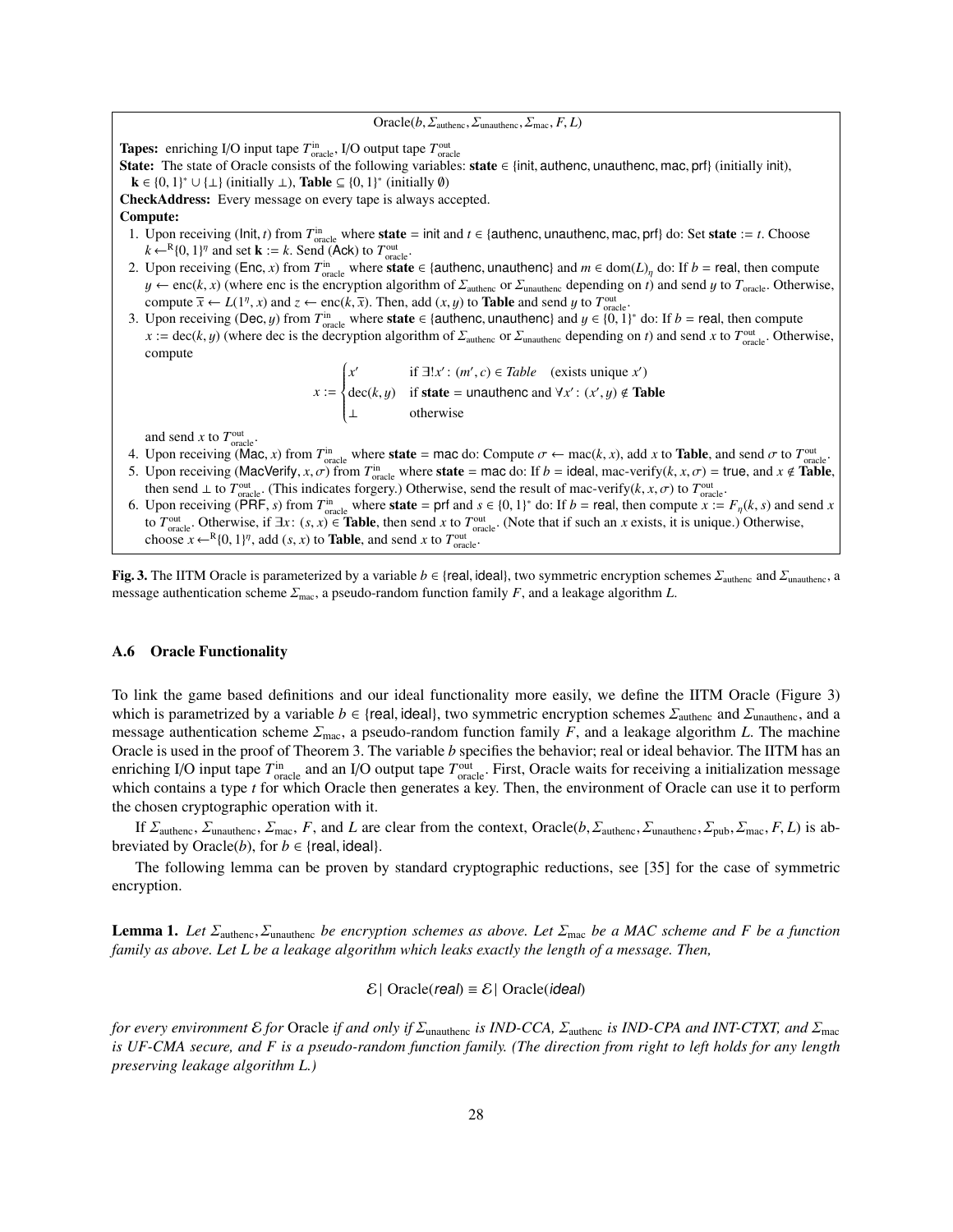## B Formal Specification of the Ideal Crypto Functionality

Our ideal crypto functionality  $\mathcal{F}_{\text{crypto}}$  is formally defined as pseudo code in Figure 4 to 6. As mentioned, the informal description provided above contains all necessary details to understand how  $\mathcal{F}_{\text{crypto}}$  works. However, the pseudo code is convenient in some proofs. Next, we describe some notation and terminology which is used in these figures.

The description of  $\mathcal{F}_{\text{crvpto}}$  is divided into three parts: *Tapes*, *State*, and *Compute*. The first part is used to describe the input and output tapes. The second part is used to describe the variables that describe the state of  $\mathcal{F}_{\text{crypo}}$  and also the initial state while the last describes the behavior of  $\mathcal{F}_{\text{crypto}}$  in mode Compute. (In mode CheckAddress,  $\mathcal{F}_{\text{crypto}}$ accepts all messages.) The description in mode Compute, consists of a sequence of blocks where every block is of the form  $\langle condition \rangle$ :  $\langle actions \rangle$ . Upon activation, the conditions of the blocks are checked one after the other. If a condition is satisfied the corresponding actions are carried out.

A condition is often of the form "receive *m* on *t*" for a message *m* and a tape *t*. This condition is satisfied if a message is received on tape *t* and the message is of the form *m*.

In the description of actions we often write "send  $m$  on  $t$ ". This means that  $\mathcal{F}_{\text{crypto}}$  outputs message  $m$  on tape  $t$ and stops for this activation. In the next activation the IITM will not proceed at the point where it stopped, but again go through the list of conditions, starting with the first one, as explained above. However, if we write "send *m* on *t* and wait for receiving *m'* on *t'*", then  $\mathcal{F}_{\text{crypto}}$  does the following: It outputs *m* on tape *t* and stops for this activation. In the next activation with a message for the same user, it will check whether it received a message on input tape t' and check whether this message matches with  $m'$ . If it does, the computation continues. Otherwise,  $\mathcal{F}_{\text{crypto}}$  stops for this activation without producing output. In the next activation, it will again check whether it received a message on input tape t' and whether this message matches with m' and behaves as before, and so on, until it receives the expected message on *t'*. However, if  $\mathcal{F}_{\text{crypto}}$  receives a message for another user, then  $\mathcal{F}_{\text{crypto}}$  will start where this users activation last stopped, i.e., either with the first condition or at some "wait for receiving  $m'$  on  $t''$  statement. That is,  $\mathcal{F}_{\text{crypto}}$ maintains one "thread" for every user. For example, if a user (*p*, *lsid*,*r*) sends a request to generate a fresh symmetric key to  $\mathcal{F}_{\text{crypto}}$ , then  $\mathcal{F}_{\text{crypto}}$  forwards this request to the adversary and waits for a response from the adversary. Now, if another user (*p'*, *lsid'*, *r'*) sends a request to  $\mathcal{F}_{\text{crypto}}$  to also generate a fresh symmetric key before  $\mathcal{F}_{\text{crypto}}$  received the response for user (*p*, *lsid*, *r*) from the adversary then  $\mathcal{F}_{\text{cyl}}$  response for user  $(p, \text{Isid}, r)$  from the adversary, then  $\mathcal{F}_{\text{crypto}}$  will also  $\mathcal{F}_{\text{crypto}}$  forwards this request to the adversary and waits for a response from the adversary. That is, now  $\mathcal{F}_{\text{crypto}}$  is waiting for two responses from the adversary, one for user  $(p, \text{lsid}, r)$  and one for user  $(p', \text{lsid}', r')$ .<br>Given a configuration of  $\mathcal{F}$  by "creation"

Given a configuration of  $\mathcal{F}_{\text{crypto}}$ , by *"create a new pointer ptr (for*  $(p, \text{Isid}, r)$ *) to*  $(t, k) \in \mathcal{K}$ " we denote the algorithm that finds the lexicographically smallest bit string *ptr* such that key(*ptr*, *<sup>p</sup>*, *lsid*,*r*) is not defined and sets  $key(ptr, p, Isid, r) := (t, k).$ 

A bit string *x* is called a *valid user plaintext* (for party *p* in role *r* with LSID *lsid*) if *x* is well-tagged and for every bit string tag<sub>t</sub>(*ptr*) contained in *x* where  $t \in$  {authenc-key, unauthenc-key, mac-key, pre-key} it holds that  $\text{ker}(n, t)$  is defined and  $\text{ker}(n, t)$  is  $\text{det}(n, t) = (t, t)$  for some  $t$  $key(ptr, p, Isid, r)$  is defined and  $key(ptr, p, Isid, r) = (t, k)$  for some *k*.

# C Proof of Theorem 3

The direction from left to right is easy to prove by standard cryptographic reductions. Because the domain of plaintexts is the set of well-tagged bit strings, using the store and retrieve commands,  $\mathcal{F}_{\text{crypto}}/\mathcal{P}_{\text{crypto}}$  can be used to encrypt any plaintext. Now, it is easy to see that  $\mathcal{F}_{\text{crypto}}$  offers at least the possibilities as Oracle, (defined in Appendix A.6),  $\mathcal{F}_{\text{pke}}$ , and  $\mathcal{F}_{sig}$ . By Lemma 1 and the results in [33], we can conclude that if  $\mathcal{F}^*|\mathcal{P}_{crypt} \leq \mathcal{F}^*|\mathcal{F}_{crypt}$ , then  $\Sigma_{unauthenc}$  and  $\Sigma_{pub}$ <br>are IND-CCA secure  $\Sigma_{c}$ , is IND-CPA and INT-CTXT secure and  $\Sigma_{c}$  and  $\S$ are IND-CCA secure,  $\Sigma_{\text{authenc}}$  is IND-CPA and INT-CTXT secure, and  $\Sigma_{\text{mac}}$  and  $\Sigma_{\text{sig}}$  are UF-CMA secure.

To prove the direction from right to left we use a hybrid argument, see Section 3.3 for a sketch of this proof. As mentioned in the proof sketch, we first introduce an intermediate system  $P'_{\text{crypto}}$  where we replace public-key encryption with  $\Sigma_{\text{pub}}$  and digital signatures with  $\Sigma_{\text{sig}}$  by the use of the ideal functionalities  $\mathcal{F}_{\text{pke}}$  for public-key encryption and  $\mathcal{F}_{sig}$  for digital signatures presented in [33]. More precisely,  $\mathcal{P}_{crypto}$  uses (instances of)  $\mathcal{F}_{pke}$  and  $\mathcal{F}_{sig}$  as a sub-protocol. There will be one instance of  $\mathcal{F}_{\text{pke}}$  and one of  $\mathcal{F}_{\text{sig}}$  for every party which handles all requests for public/private keys of this party. The addressing can be done using the session version  $\mathcal{F}_{\text{pke}}$  (resp.,  $\mathcal{F}_{\text{sig}}$ ) of  $\mathcal{F}_{\text{pke}}$  (resp.,  $\mathcal{F}_{\text{sig}}$ ) where the PID is used as a session ID to address the different instances of  $\mathcal{F}_{\text{pke}}$  (resp.,  $\mathcal{F}_{\text{sig}}$ ); see [33] for details. In [33], it has been shown that realizing  $\mathcal{F}_{\text{pke}}$  by a public-key encryption scheme is equivalent to the public-key encryption scheme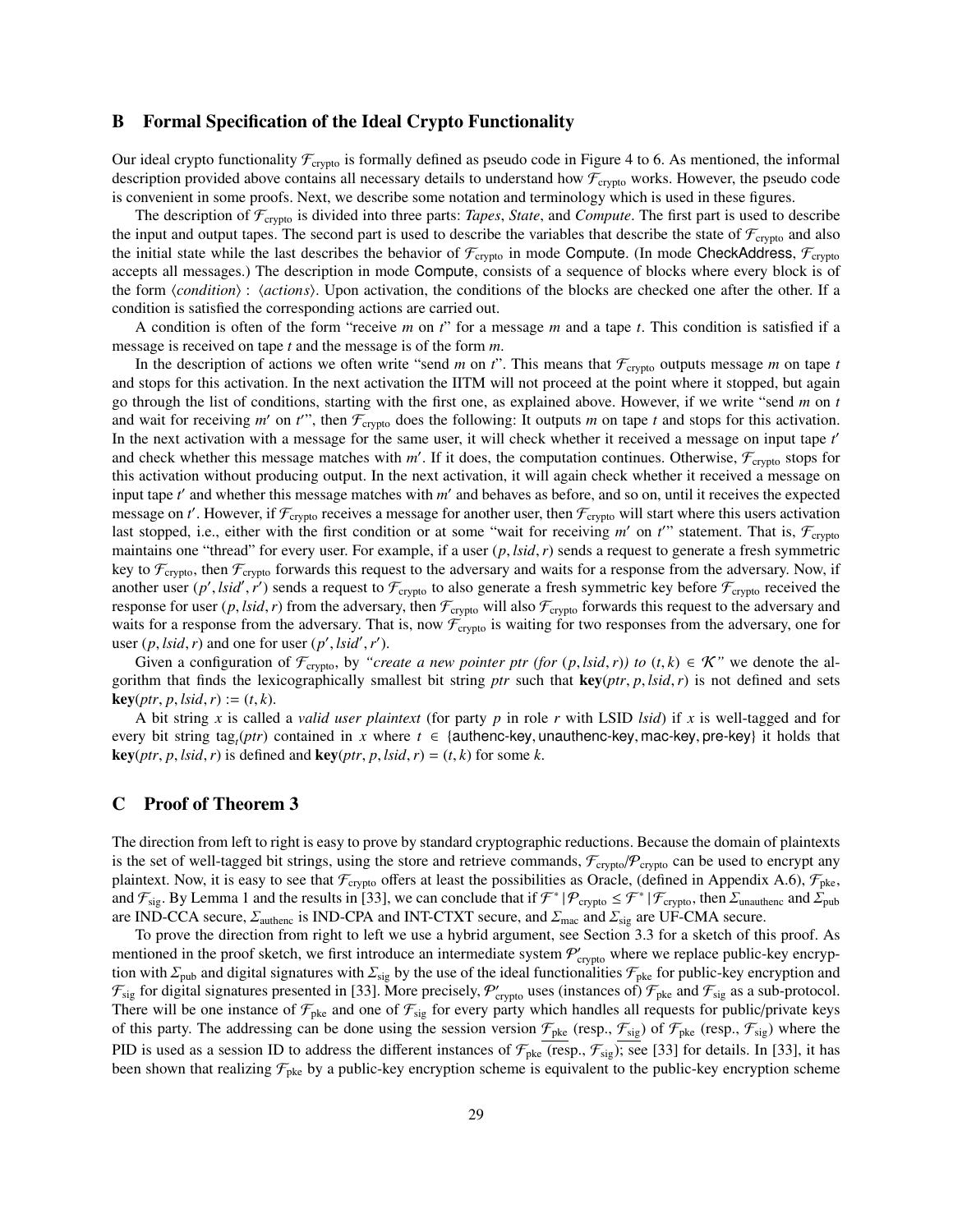| $\mathcal{F}_{\text{crypto}}(q, n, L)$                                                                                                                                                                                                                                                                                                   |  |  |
|------------------------------------------------------------------------------------------------------------------------------------------------------------------------------------------------------------------------------------------------------------------------------------------------------------------------------------------|--|--|
|                                                                                                                                                                                                                                                                                                                                          |  |  |
| <b>Tapes:</b> input: $T_r^{\text{in}}$ for all $r \in \{1, , n\}$ (enriching I/O tapes), $T_{\text{adv}}^{\text{in}}$ (network tape)                                                                                                                                                                                                     |  |  |
| output: $T_r^{\text{out}}$ for all $r \in \{1, , n\}$ (I/O tapes), $T_{\text{adv}}^{\text{out}}$ (network tape)                                                                                                                                                                                                                          |  |  |
| We say that " <i>m</i> is received from $(p, \text{Isid}, r)$ " if $(\text{Isid}, p, m)$ is received on tape $T_r^{\text{in}}$ . By "send <i>m</i> to $(p, \text{Isid}, r)$ " we denote that                                                                                                                                             |  |  |
| ( <i>lsid, p, m</i> ) is sent on tape $T_r^{\text{out}}$ . Similarly, we say that " <i>m</i> is received from/sent to $T_{\text{adv}}$ " if <i>m</i> is received on tape $T_{\text{adv}}^{\text{in}}$ or <i>m</i> is<br>sent on tape $T^{\text{out}}_{\text{adv}}$ , respectively.                                                       |  |  |
|                                                                                                                                                                                                                                                                                                                                          |  |  |
| <b>State:</b> The state of $\mathcal{F}_{\text{crypto}}$ consists of the following variables:<br>- enc <sub>authenc</sub> , dec <sub>authenc</sub> , enc <sub>unauthenc</sub> , dec <sub>unauthenc</sub> , enc <sub>pke</sub> , dec <sub>pke</sub> mac, mac-verify, sig, sig-verify $\in \{0, 1\}^* \cup \{\perp\}$ (initially $\perp$ ; |  |  |
| interpreted as algorithms)                                                                                                                                                                                                                                                                                                               |  |  |
| $\mathcal{K} \subseteq$ {authenc-key, unauthenc-key, mac-key, pre-key} $\times$ {0, 1}* (initially $\emptyset$ )                                                                                                                                                                                                                         |  |  |
| $-$ K <sub>known</sub> $\subseteq \mathcal{K}$ (initially 0; K <sub>unknown</sub> = $\mathcal{K} \setminus \mathcal{K}_{known}$ )                                                                                                                                                                                                        |  |  |
| <b>- key</b> : $\{0,1\}^* \times \{0,1\}^* \times \{0,1\}^* \times N \rightarrow \mathcal{K} \cup \{\perp\}$ (initially key( <i>ptr</i> , <i>p</i> , <i>lsid</i> , <i>r</i> ) := $\perp$ for all <i>ptr</i> , <i>p</i> , <i>lsid</i> , <i>r</i> )                                                                                        |  |  |
| - $\mathbf{pk}_{\text{pke}}, \mathbf{sk}_{\text{pke}}, \mathbf{pk}_{\text{sig}}, \mathbf{sk}_{\text{sig}}$ : $\{0, 1\}^* \rightarrow \{0, 1\}^* \cup \{\perp\}$ (initially $p \mapsto \perp$ for all $p$ )                                                                                                                               |  |  |
| $\mathcal{N} \subseteq \{0, 1\}^*$ (initially $\emptyset$ )                                                                                                                                                                                                                                                                              |  |  |
| - Corrupt $\subseteq$ {0, 1} <sup>*</sup> (initially $\emptyset$ )                                                                                                                                                                                                                                                                       |  |  |
| Furthermore, $\mathcal{F}_{\text{crypto}}$ keeps track of several operations that have been performed.                                                                                                                                                                                                                                   |  |  |
| For all variables that are interpreted as algorithms (e.g., $enc_{\text{author}}$ ), $\mathcal{F}_{\text{crypto}}$ simulates its execution as follows: Given a                                                                                                                                                                           |  |  |
| (description of an) algorithm A, by " $y \leftarrow A(x)$ " we denote that a probabilistic execution of A is simulated on input x. If the                                                                                                                                                                                                |  |  |
| simulation terminates within at most $q( x )$ steps, then y is set to its result, otherwise, y is set to $\bot$ . Similarly, by "y := A(x)"                                                                                                                                                                                              |  |  |
| we denote (enforced) deterministic execution of A.                                                                                                                                                                                                                                                                                       |  |  |
| CheckAddress: Every message on every tape is always accepted.                                                                                                                                                                                                                                                                            |  |  |
| Compute:                                                                                                                                                                                                                                                                                                                                 |  |  |
| <b>Network input:</b> Upon receiving a message <i>m</i> from $T_{\text{adv}}$ do:                                                                                                                                                                                                                                                        |  |  |
| 1. If $m = (Algorithms, e, d, e', d', mac, mac-verify, sig, sig-verify)$ and $enc_{author} = \bot$ , then: Set enc <sub>authenc</sub> := e,                                                                                                                                                                                              |  |  |
| <b>dec</b> <sub>authenc</sub> := d, enc <sub>unauthenc</sub> := e', dec <sub>unauthenc</sub> := d', mac := mac, mac-verify := mac-verify, sig := sig,                                                                                                                                                                                    |  |  |
| sig-verify := sig-verify, and send (Ack) to $T_{\text{adv}}$ .                                                                                                                                                                                                                                                                           |  |  |
| 2. If $m = (KeysPKE, p, pk, sk, corrupt)$ such that <i>corrupt</i> $\in \{\text{false}, \text{true}\}$ and $pk_{\text{oke}}(p) = \bot$ , then: Set $pk_{\text{oke}}(p) := pk$ and<br>$\mathbf{sk}_{\mathrm{pke}}(p) := sk$ . If <i>corrupt</i> = true, then add (pke, p) to <b>Corrupt</b> . Send (Ack) to $T_{\mathrm{adv}}$ .          |  |  |
| 3. If $m =$ (KeysSig, p, pk, sk, corrupt) such that corrupt $\in$ {false, true} and $\mathbf{pk}_{\text{sig}}(p) = \perp$ , then: Set $\mathbf{pk}_{\text{sig}}(p) := pk$ and                                                                                                                                                            |  |  |
| $\mathbf{sk}_{\text{sig}}(p) := sk$ . If <i>corrupt</i> = true, then add (sig, p) to <b>Corrupt</b> . Send (Ack) to $T_{\text{adv}}$ .                                                                                                                                                                                                   |  |  |
| I/O input: Upon receiving a message $m$ from $(p, Isid, r)$ do:                                                                                                                                                                                                                                                                          |  |  |
| 4. Symmetric key generation: If $m = (New, t)$ for some $t \in \{$ authenc-key, unauthenc-key, mac-key, pre-key}, then:                                                                                                                                                                                                                  |  |  |
| (a) Send (p, lsid, r, New, t) to $T_{\text{adv}}$ and wait for receiving (p, lsid, r, Continue, corrupt, k) from $T_{\text{adv}}$ where                                                                                                                                                                                                  |  |  |
| <i>corrupt</i> $\in$ {false, true} and $((t, k) \notin \mathcal{K}$ or $(corrupt = true$ and $(t, k) \in \mathcal{K}_{known}$ )).                                                                                                                                                                                                        |  |  |
| (b) Add $(t, k)$ to $K$ (if $(t, k) \notin K$ ). Create a new pointer ptr for $(p, Isid, r)$ to $(t, k)$ .                                                                                                                                                                                                                               |  |  |
| (c) If <i>corrupt</i> = true, then add (ptr, $(p, Isid, r)$ , ptr) to <b>Corrupt</b> and add $(t, k)$ to $\mathcal{K}_{\text{known}}$ .                                                                                                                                                                                                  |  |  |
| (d) Send (Pointer, ptr) to $(p, Isid, r)$ .                                                                                                                                                                                                                                                                                              |  |  |
| 5. Public key requests: If $m = (GetPubKeyPKE, p')$ (resp., $m = (GetPubKeySig, p'))$ , then send (PubKey, pk) to                                                                                                                                                                                                                        |  |  |
| $(p, lsid, r)$ where $pk = \mathbf{pk}_{\text{pke}}(p')$ (resp., $pk = \mathbf{pk}_{\text{sig}}(p')$ ).                                                                                                                                                                                                                                  |  |  |
| 6. Nonce generation: If $m =$ (NewNonce), then: Send (p, lsid, r, NewNonce) to $T_{\text{adv}}$ and wait for receiving                                                                                                                                                                                                                   |  |  |
| $(p, Isid, r, Continue, corrupt, x)$ from $T_{adv}$ where $x \notin N$ . Add x to N (if $x \notin N$ ). Send (Nonce, x) to $(p, Isid, r)$ .                                                                                                                                                                                              |  |  |
| 7. Pre-shared keys: If $m = (GetPSK, t, name)$ for some $t \in \{authenc-key, unauthenc-key, mac-key, pre-key\}$ and                                                                                                                                                                                                                     |  |  |
| <i>name</i> $\in \{0, 1\}^*$ , then:                                                                                                                                                                                                                                                                                                     |  |  |
| (a) Send (p, lsid, r, GetPSK, t, name) to $T_{\text{adv}}$ and wait for receiving (p, lsid, r, Continue, corrupt, k) from $T_{\text{adv}}$ where                                                                                                                                                                                         |  |  |
| corrupt $\in$ {false, true} and the following is satisfied: i) if a key $(t, k')$ is recorded for $(t, name)$ , then $k = k'$ and                                                                                                                                                                                                        |  |  |
| corrupt = false, ii) if (psk, t, name) $\in$ Corrupt, then corrupt = true, iii) if corrupt = true, then $(t, k) \notin \mathcal{K}_{unknown}$ ,                                                                                                                                                                                          |  |  |
| and iv) if no key $(t, k')$ is recorded for $(t, name)$ and $corrupt = false$ , then $(t, k) \notin K$ .                                                                                                                                                                                                                                 |  |  |
| (b) Add $(t, k)$ to $K$ (if $(t, k) \notin K$ ). Create a new pointer ptr for $(p, \text{lsid}, r)$ to $(t, k)$ .<br>(c) If corrupt = true, then add (psk, t, name) and (ptr, $(p, Isid, r)$ , ptr) to <b>Corrupt</b> and add $(t, k)$ to $K_{known}$ .                                                                                  |  |  |
| Otherwise, record $(t, k)$ as the pre-shared key <i>name</i> .                                                                                                                                                                                                                                                                           |  |  |
| (d) Send (Pointer, ptr) to $(p, Isid, r)$ .                                                                                                                                                                                                                                                                                              |  |  |
|                                                                                                                                                                                                                                                                                                                                          |  |  |

Fig. 4. Ideal Crypto Functionality  $\mathcal{F}_{\text{crypo}}$ ; parameterized by a polynomial *q*, a number  $n \in \mathbb{N}$  which defines the I/O interface, and a leakage algorithm *L*.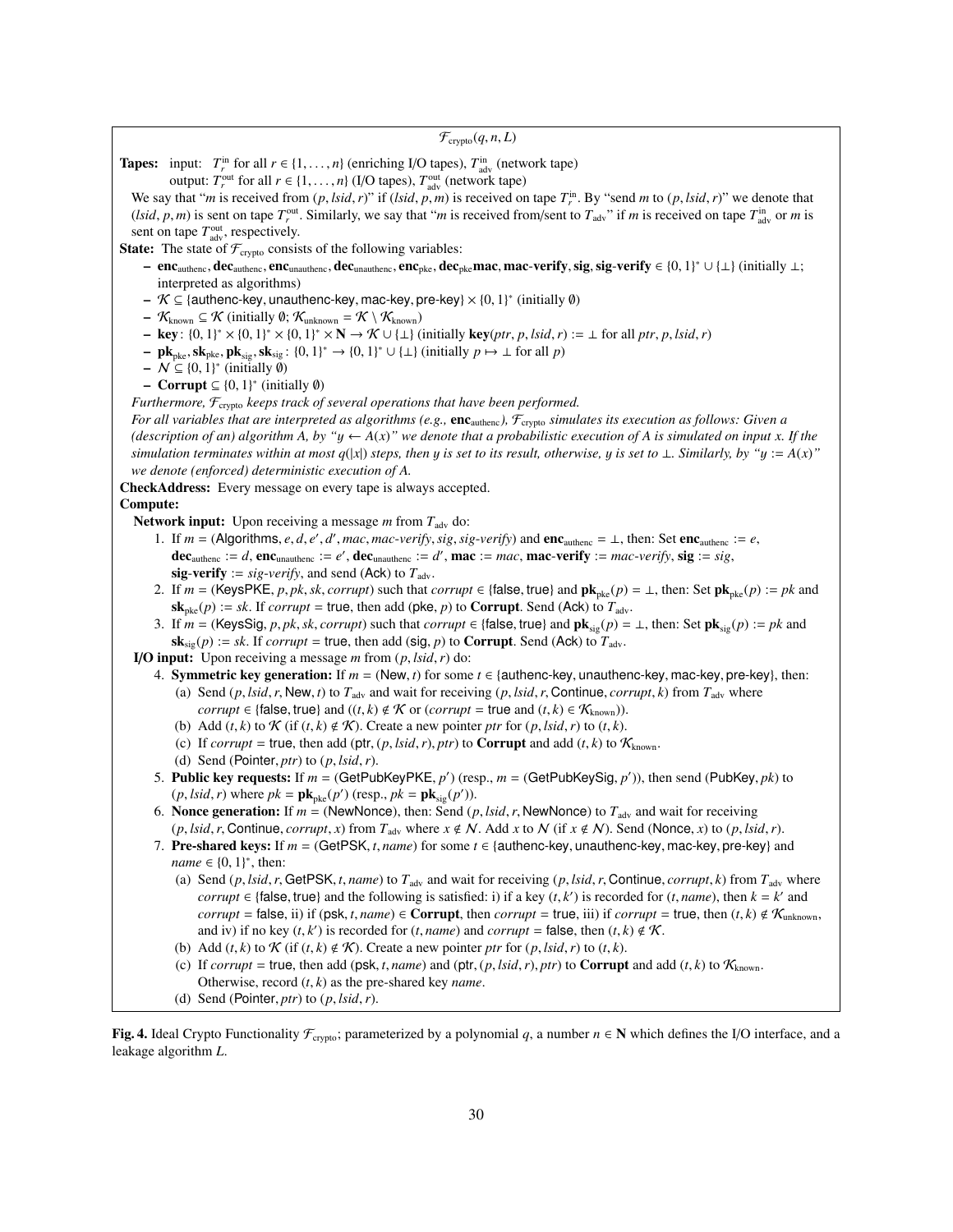$\mathcal{F}_{\text{crvpto}}(q, n, L)$ 8. **Encryption under symmetric keys:** If  $m = (\text{Enc}, ptr, x)$  for some  $ptr, x$  where  $(t, k) = \text{key}(ptr, p, \text{lsid}, r)$  for some *t* ∈ {authenc-key, unauthenc-key} and some *k*, *x* is a valid user plaintext, and enc<sub>*t*</sub>  $\neq$  ⊥ (i.e., the encryption algorithm is defined), then: (a) In the following, let *ideal* = true if  $(t, k) \in \mathcal{K}_{unknown}$ , otherwise, let *ideal* = false. (b) *Translate pointers in x to keys, obtain*  $x'$ *: Obtain*  $x'$  *from x by replacing every pointer tag<sub>t</sub> (ptr') in x (i.e., where*  $t' \in$  {authenc-key, unauthenc-key, mac-key, pre-key}) by  $\text{tag}_{t'}(k')$  where  $(t', k') = \text{key}(ptr', p, \text{lsid}, r)$ .<br>Fragvat x', obtain cinhertext u: (c) *Encrypt x'*, *obtain ciphertext y:* if  $x' \notin \text{dom}(L)_{\eta}$  then  $y := \perp$ else if *ideal* = true then  $\overline{x} \leftarrow L(1^n, x'), y \leftarrow \mathbf{enc}_t(k, \overline{x}), \overline{x}' := \mathbf{dec}_t(k, y)$ <br>
if  $\overline{x}' = \overline{x}$  then record  $(x', y)$  for lev  $(t, k)$  (for la if  $\overline{x}' = \overline{x}$  then record  $(x', y)$  for key  $(t, k)$  (for later decryption) else  $y := \bot$ <br>e lideal – falsel else {*ideal* = false}  $y \leftarrow \mathbf{enc}_t(k, x')$ (d) *Update*  $K_{known}$ : If  $y \neq \bot$  and *ideal* = false, then: For every key tag<sub>t</sub><sup>*(k')* in *x'* (i.e., where  $t' \in$  lauthenc-key upsuthenc-key mac-key pre-key) add  $(t' \, k')$  to  $\mathcal{K}$ </sup> *t'* ∈ {authenc-key, unauthenc-key, mac-key, pre-key}), add (*t'*, *k'*) to  $\mathcal{K}_{\text{known}}$ .<br>*Return cinhertext:* Send (Cinhertext *u*) to (*n lsid r*) (e) *Return ciphertext:* Send (Ciphertext, y) to (*p*, *lsid*,*r*). 9. **Encryption under public keys:** If  $m = (PKEnc, p', pk, x)$  for some  $p', pk, x$  where *x* is a valid user plaintext, enc<sub>pke</sub>  $\neq \bot$ , and  $\mathbf{n}\mathbf{k}$  (a)  $\neq \bot$ , then perform the encryption as the encryption under symmetric keys and  $\mathbf{pk}_{\text{pke}}(p') \neq \bot$  then perform the encryption as the encryption under symmetric keys, i.e., 8. (a) to (e), expect that: i) *ideal* = false iff (pke, *p'*)  $\in$  **Corrupt** or  $\mathbf{pk}_{\text{pke}}(p') \neq pk$ , ii)  $\mathbf{enc}_t(k, \cdot)$  is replaced by  $\mathbf{enc}_{\text{pke}}(pk, \cdot)$ , iii)  $\mathbf{dec}_t(k, y)$  is replaced by  $\mathbf{dec}_t$ ,  $(\mathbf{sk}_t, (n') | u)$  and iv) "record  $(r' | u)$  for  $k$ dec<sub>pke</sub>(sk<sub>pke</sub>(p'), y), and iv) "record  $(x', y)$  for key  $(t, k)$ " is replaced by "record  $(x', y)$  for *p*".<br>Decryption under symmetric keys: If  $m = (\text{Dec } ntr, u)$  for some *ntr, u* where  $(t, k) = \text{ker}(n)$ 10. **Decryption under symmetric keys:** If  $m = (Dec, ptr, y)$  for some  $ptr, y$  where  $(t, k) = \text{key}(ptr, p, \text{Isid}, r)$  for some *t* ∈ {authenc-key, unauthenc-key} and some  $k, y \in \{0, 1\}^*$ , and enc<sub>t</sub>  $\neq \bot$ , then:<br>(a) In the following let *ideal* – folse if  $(t, k) \in K$ , or  $(t - \text{unauthence-keV})$ (a) In the following, let *ideal* = false if  $(t, k) \in K_{known}$  or  $(t = \text{unauthorc-key}$  and there exists no *x'* such that (upon encryption)  $(x, y)$  has been recorded for  $(t, k)$ ) otherwise, let *ideal* = true encryption)  $(x', y)$  has been recorded for  $(t, k)$ , otherwise, let *ideal* = true.<br>Decrypt u obtain plaintext x': (b) *Decrypt y, obtain plaintext*  $x'$ *:* if *ideal* = true then if  $\exists x_1, x_2 : x_1 \neq x_2$  and both  $(x_1, y)$  and  $(x_2, y)$  have been recorded for  $(t, k)$  then  $x' := \perp$ **else if** ∃*x*": (*x*", *y*) has been recorded for (*t*, *k*) **then**  $x' := x''$  $x' := x''$ else {Note that in case  $t =$  unauthenc-key, this cannot occur by definition of *ideal*}  $x' := \perp$ else {*ideal* = false}  $x' := \mathbf{dec}_t(k, y)$ <br>
if  $x'$  is not well if *x*' is not well-tagged then  $x' := \perp$ (c) *Prevent guessing*: If  $x' \neq \bot$ , *ideal* = false, and there exists a key tag<sub>t</sub><sup>(k')</sup> in  $x'$  such that  $(t', k') \in \mathcal{K}_{unknown}$ , then set  $x' := \perp$ . (d) *Update*  $K_{known}$ : If  $x' \neq \bot$  and *ideal* = false, then for every key tag<sub>t</sub><sup>(k)</sup> in x', add (t', k') to K and  $K_{known}$ .<br>(e) *Translate keys in x'* to pointers, obtain x: Let x be the bit string obtained from x' by doin (e) *Translate keys in*  $x'$  *to pointers, obtain*  $x$ *:* Let  $x$  be the bit string obtained from  $x'$  by doing the following for every key tag<sub>t</sub> (k') in x': Create a new pointer ptr' for  $(p, Isid, r)$  to  $(t', k')$ , and replace tag<sub>t</sub> (k') by tag<sub>t</sub> (ptr') in x'. (f) *Return plaintext:* Send (Plaintext, *<sup>x</sup>*) to (*p*, *lsid*,*r*). 11. **Decryption under private keys:** If  $m = (PKDec, y)$  for some  $y \in \{0, 1\}^*$ ,  $\text{dec}_{\text{pke}} \neq \bot$ , and  $\text{sk}_{\text{pke}}(p) \neq \bot$ , then perform the decryption as the decryption under symmetric keys of type  $t =$  unauthenc-key  $i \$ decryption as the decryption under symmetric keys of type *t* = unauthenc-key, i.e., 10. (a) to (e), expect that: i) *ideal* = **false** iff (pke, *p*) ∈ Corrupt or there exists no *x'* such that (upon encryption)  $(x', y)$  has been recorded for *p*, ii) dec  $(k, y)$  is replaced by dec  $(k, y)$  is replaced by dec  $(k, y)$  is replaced by decorded f

Fig. 5. Ideal Crypto Functionality  $\mathcal{F}_{\text{crypto}}$ ; parameterized by a polynomial *q*, a number  $n \in \mathbb{N}$  which defines the I/O interface, and a leakage algorithm *L*. (continued)

 $dec_i(k, y)$  is replaced by  $dec_{\text{pke}}(sk_{\text{pke}}(p), y)$ , iii) "... recorded for  $(t, k)$ " is replaced by "... recorded for *p*".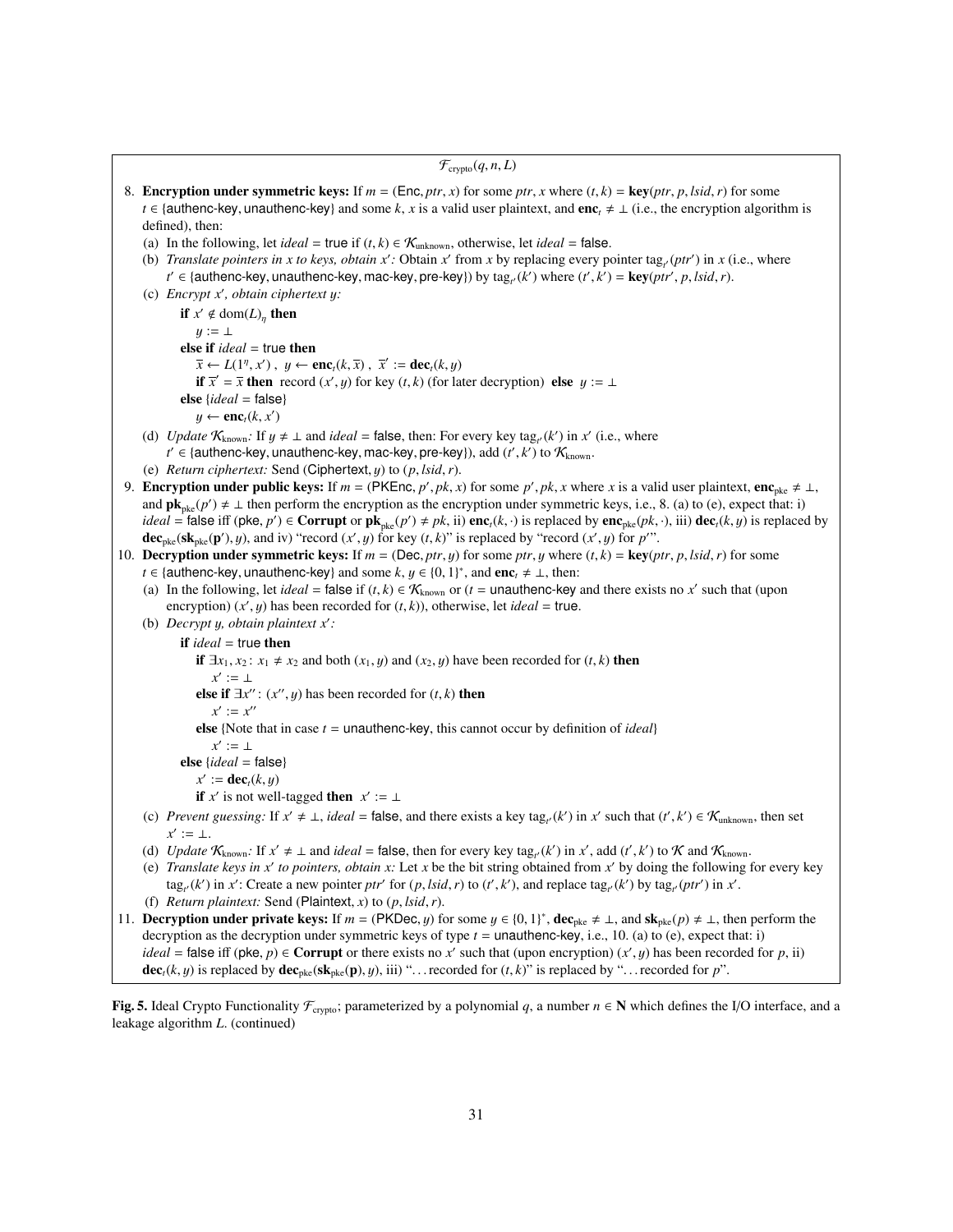$\mathcal{F}_{\text{crvpto}}(q, n, L)$ 12. **Key derivation:** If  $m = (\text{Derive}, pr, t', s)$  for some *ptr* where  $(t, k) = \text{key}(ptr, p, \text{lsid}, r)$  for some *k* and  $t = \text{pre-key}, t' \in \text{full}$  intencakey unauthencakey mackey pre-key, and seed  $s \in \{0, 1\}^*$  then: *t*  $t' \in$  {authenc-key, unauthenc-key, mac-key, pre-key}, and seed  $s \in$  {0, 1}<sup>\*</sup>, then:<br>
(a) Send (n lsid r Derive t k t' s known) to *T* , where known = true iff (t k) (a) Send (*p*, *lsid*, *r*, Derive, *t*, *k*, *t'*, *s*, *known*) to  $T_{adv}$  where *known* = true iff (*t*, *k*)  $\in$   $K_{known}$  and wait for receiving (*n*, *lsid*, *r*, Continue *k'*) from  $T_{v}$ , where the following conditi  $(p, \textit{lsid}, r, \text{Continue}, k')$  from  $T_{\text{adv}}$  where the following condition is satisfied: if exists *k*<sup>*u*</sup> such that  $(t', k'')$  has been derived from  $(t, k)$  with seed *s* then  $k' = k''$ <br>else if  $(t, k) \in \mathcal{K}$ , then  $(t', k') \notin \mathcal{K}$ **else if**  $(t, k)$  ∈  $\mathcal{K}_{unknown}$  **then**  $(t', k') \notin \mathcal{K}$ <br> **else**  $(t', k') \notin \mathcal{K}$ else  $(t', k') \notin \mathcal{K}_{unknown}$ (b) If  $(t, k) \in K_{\text{known}}$ , then add  $(t', k')$  to  $K_{\text{known}}$ . Add  $(t', k')$  to  $K$ . Record  $(t', k')$  as derived from  $(t, k)$  with seed *s*. Create a new pointer *ptr'* for  $(p, \text{Isid}, r)$  to  $(t', k')$ . Send (Pointer, *ptr'*) to  $(p, \text{Isid}, r)$ .<br>C: If  $m = (Map \text{ or } k)$  for some *ptr*<sub>x</sub> where  $(t, k) = \text{kav}(ptr \text{ or } \text{Isid}, r)$  for 13. MAC: If  $m = (Mac, prr, x)$  for some ptr, x where  $(t, k) = \text{key}(ptr, p, Isid, r)$  for some k and  $t = \text{mac-key}, x \in \{0, 1\}^*$ , and  $\text{mac} \neq \pm \text{then}$ : **mac**  $\neq$  ⊥, then: (a) *Compute MAC:* Compute  $\sigma \leftarrow \textbf{mac}(k, x)$  and  $b := \textbf{mac-verify}(k, x, \sigma)$ . If  $b \neq \textbf{true}$ , then set  $\sigma := \bot$ . If  $(t, k) \in \mathcal{K}_{\text{unknown}}$ and  $\sigma \neq \bot$ , then record *x* for  $(t, k)$  (for later verification). (b) *Return MAC:* Send (Mac,  $\sigma$ ) to  $(p, \text{lsid}, r)$ . 14. Verify MAC: If  $m = (MacVerify, *ptr*, *x*, *σ*)$  for some  $ptr$ ,  $x$ ,  $\sigma$  where  $(t, k) = \text{key}(ptr, p, \text{Isid}, r)$  for some  $k$  and  $t = \text{mac-key}$ ,  $x, \sigma \in \{0, 1\}^*$ , and **mac**  $\neq \bot$ , then:<br>(a) *Verify MAC*: Compute  $h := m$ (a) *Verify MAC:* Compute  $b := \text{mac-verify}(k, x, \sigma)$ . (b) *Prevent forgery:* If  $(t, k) \in \mathcal{K}_{unknown}$ ,  $b = \text{true}$ , and (upon MACing) *x* has not been recorded for  $(t, k)$ , then set  $b := \bot$ . (c) *Return verification result:* Send (MacVerify, *<sup>b</sup>*) to (*p*, *lsid*,*r*). 15. **Sign:** If  $m = (\text{Sign}, x)$  for some  $x \in \{0, 1\}^*$ ,  $\text{sig } \neq \bot$ , and  $\text{sk}_{\text{sig}}(p) \neq \bot$ , then:<br>(a) Compute signature: Compute  $\sigma \leftarrow \text{sig}(\text{sk} \cup (p), x)$  and  $b := \text{sig} \cdot \text{verify}(p)$ (a) *Compute signature:* Compute  $\sigma \leftarrow \text{sig}(\text{sk}_{\text{sig}}(p), x)$  and  $b := \text{sig-verify}(\text{pk}_{\text{sig}}(p), x, \sigma)$ . If  $b \neq \text{true}$ , then set  $\sigma := \bot$ . If  $(\text{sig}, p) \notin \text{Corrupt},$  then record *x* for *p* (for later verification). (b) *Return signature:* Send (Sign,  $\sigma$ ) to (p, *lsid, r*). 16. Verify signature: If  $m = (\text{SigVerify}, p', pk, x, \sigma)$  for some  $p', pk, x, \sigma$ , sig  $\neq \bot$ , and  $\mathbf{pk}_{sig}(p') \neq \bot$  then:<br>(a) *Verify signature:* Compute  $b := \text{sig\_verify}(pk, x, \sigma)$ (a) *Verify signature:* Compute  $b := \text{sig-verify}(pk, x, \sigma)$ . (b) *Prevent forgery:* If  $b = \text{true}$ ,  $pk = \text{pk}_{sig}(p')$ , (sig,  $p' \notin \text{Corrupt}$ , and (upon signing) *x* has not been recorded for  $p'$ , then set  $b := 1$ set  $b := \perp$ . (c) *Return verification result:* Send (SigVerify, *<sup>b</sup>*) to (*p*, *lsid*,*r*). 17. Store: If  $m = (\text{Store}, t, k)$  for some  $t \in \{\text{authenc-key}, \text{unauthenc-key}, \text{mac-key}, \text{pre-key}\}$  and  $k \in \{0, 1\}^*$ , then: If  $(t, k) \in K$ , then send (Store, 1) to  $(n, list, r)$ . Otherwise, add  $(t, k)$  to  $K$  and  $K$ , create a new pointer n  $(t, k)$  ∈  $\mathcal{K}_{unknown}$ , then send (Store, ⊥) to  $(p, \text{Isid}, r)$ . Otherwise, add  $(t, k)$  to  $\mathcal{K}$  and  $\mathcal{K}_{known}$ , create a new pointer *ptr* for  $(p, \text{lsid}, r)$  to  $(t, k)$ , and send (Pointer, *ptr*) to  $(p, \text{lsid}, r)$ . 18. Retrieve: If  $m = (Retrieve, pr)$  for some *ptr* where  $(t, k) = \text{key}(ptr, p, Isid, r)$  for some  $t, k$ , then: Add  $(t, k)$  to  $\mathcal{K}_{known}$  and send (Key, *<sup>k</sup>*) to (*p*, *lsid*,*r*). 19. **Equality test:** If  $m = (\text{Equal?,ptr,ptr'})$  for some ptr, ptr' where  $(t, k) = \text{key(pr, p, lsid, r)}$  and  $(t', k') = \text{key(pt', p, lsid, r)}$ <br>for some t k t' k' then: If  $t = t'$  and  $k = k'$  send (Equal true) to  $(n, lsid, r)$  otherwise send (Equal false) to  $(n,$ for some t, k, t', k', then: If  $t = t'$  and  $k = k'$ , send (Equal, true) to  $(p, Isid, r)$ , otherwise, send (Equal, false) to  $(p, Isid, r)$ .<br>Corruption request for a symmetric key: If  $m = (Corruncted 2, nt)$ , then send (Corrupted b) to  $(n, Isid,$ 20. Corruption request for a symmetric key: If  $m =$  (Corrupted?, *ptr*), then send (Corrupted, *b*) to  $(p, \text{Isid}, r)$  where  $b =$  true if (ptr,  $(p, \text{lsid}, r)$ ,  $ptr$ )  $\in$  **Corrupt** and, otherwise,  $b = \text{false}$ . 21. **Corruption request for a public/private key:** If  $m = (\text{CorruptedPKE}^2, p')$  (resp.,  $m = (\text{CorruptedSig}^2, p')$ ), then send (Corrupted b) to  $(n, \text{Isid}, r)$  where  $b = \text{true}$  if  $(n \text{ke } n') \in \text{Corrupt}$  (resp. (sig.  $n'$ )  $\in \text{Corrupt}$ ) and oth (Corrupted, *b*) to  $(p, \text{lsid}, r)$  where  $b = \text{true}$  if  $(\text{pke}, p') \in \text{Corrupt}$  (resp.,  $(\text{sig}, p') \in \text{Corrupt}$ ) and, otherwise,  $b = \text{false}$ .

Fig. 6. Ideal Crypto Functionality  $\mathcal{F}_{\text{c/veto}}$ ; parameterized by a polynomial *q*, a number  $n \in \mathbb{N}$  which defines the I/O interface, and a leakage algorithm *L*. (continued)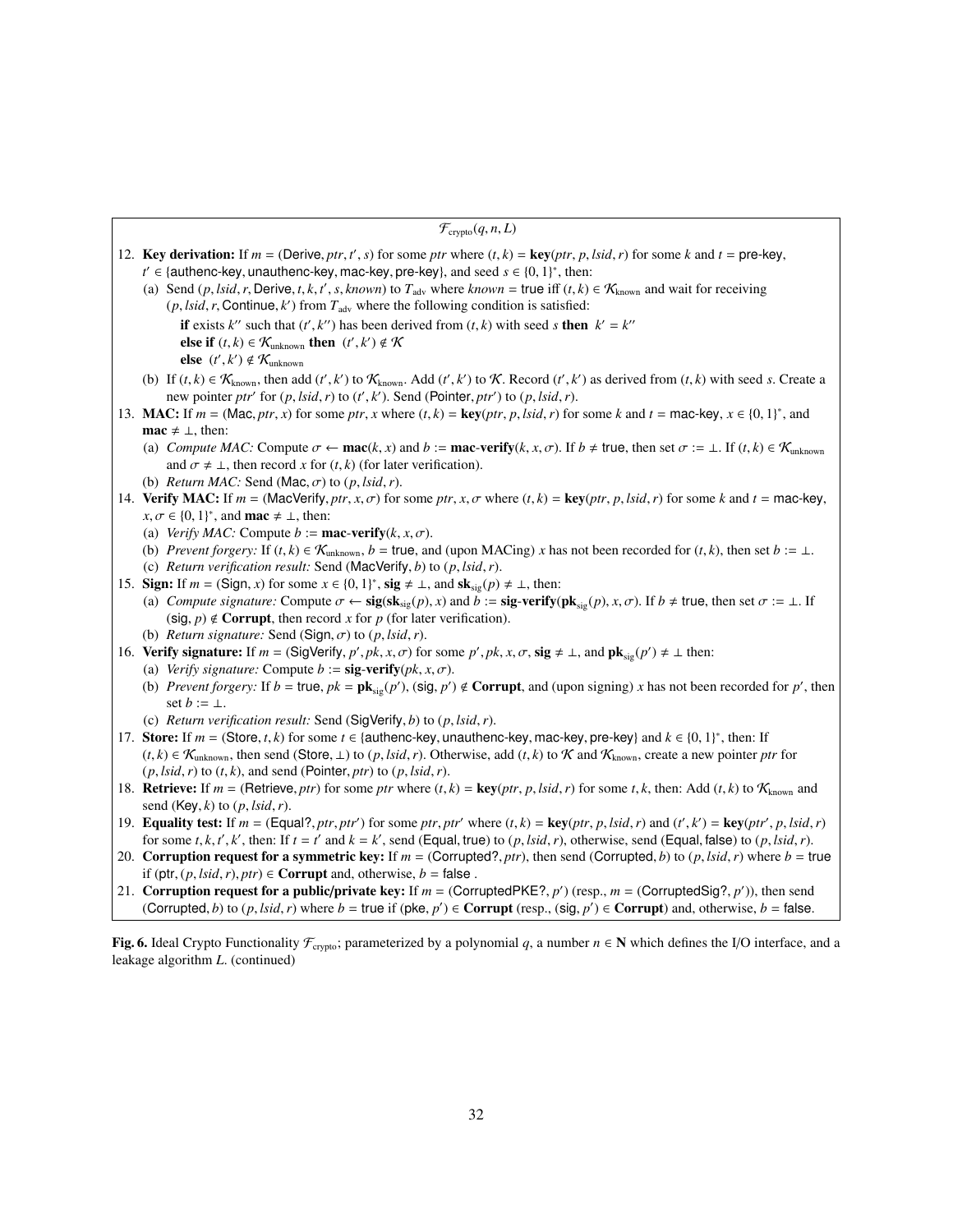being IND-CCA secure. Furthermore, in [33], it has been shown that realizing  $\mathcal{F}_{sig}$  by a digital signature scheme is equivalent to the digital signature scheme being UF-CMA secure. From this, we obtain that  $\mathcal{P}_{\text{crypto}} \leq \mathcal{P}_{\text{crypto}}'$ 

Next, we show that  $\mathcal{F}^* | \mathcal{P}_{\text{cryptography}} \leq \mathcal{F}^* | \mathcal{F}_{\text{cryptography}}$  which completes the proof. Note that public-key encryption and digital signatures in  $\mathcal{P}_{\text{cryptography}}'$  and  $\mathcal{F}_{\text{cryptography}}'$  is already done identically in an ideal way. In the following, we do not consider keys of type unauthenc-key. For such keys the presentation of the proof is slightly more complicated because a key of type unauthenc-key which is marked unknown could be used for decryption before it is used for encryption. Now, if this is the *r*-th key than this decryption in the hybrid  $\widehat{\mathcal{F}}_{\text{crypto}}^{(r)}$  will be handled by Oracle. But then, the *r*-th key might become known ( $\mathcal{F}^*$  does not prevent this because it is not a commitment problem) and  $\widehat{\mathcal{F}}_{\text{crypto}}^{(r)}$  needs to have the ability to extract the key from Oracle; see [35] for details.

Formulation of the Simulator. The simulator *Sim<sub>crypto</sub>* is defined as follows: On the first activation it provides the encryption, decryption, MAC, and signature algorithms to  $\mathcal{F}_{\text{crypto}}$ . Upon generation of fresh keys, pre-shared keys, and nonces,  $Sim_{\text{crypto}}$  chooses keys and nonces as  $P'_{\text{crypto}}$ . Upon key derivation from an unknown key,  $Sim_{\text{crypto}}$  chooses a fresh key uniformly at random from  $\{0, 1\}^n$ . Otherwise, it uses the pseudo-random function *F* as  $\mathcal{P}'_{\text{crypto}}$  does. Further-<br>more *Sim* simulates the network interface of (instances of)  $\mathcal{F}_1$ , and  $\mathcal{F}_2$  as more, *Sim*<sub>crypto</sub> simulates the network interface of (instances of)  $\mathcal{F}_{\text{pke}}$  and  $\mathcal{F}_{\text{sig}}$  as it exists in  $\mathcal{P}_{\text{crypto}}'$ .

Formulation of the Hybrid Systems. We define the hybrid systems  $\mathcal{F}_{\text{crypto}}^{(r)}$  and  $\widehat{\mathcal{F}}_{\text{crypto}}^{(r)}$  for all  $r \in \mathbb{N}$ . The system  $\mathcal{F}^{(r)}_{\text{crypto}}$  behaves like  $\mathcal{F}_{\text{crypto}}$  except that the order in which unknown keys are used is tracked, as in  $\mathcal{F}^*$ . All keys with order  $\lt r$  are treated ideal (as in  $\mathcal{F}_{\text{crypto}}$ ) but keys with order  $\geq r$  are treated real (as in the realization  $\mathcal{P}_{\text{crypto}}'$ ). In  $\mathcal{F}_{\text{crypto}}$ <br>the adversary was not able to insert keys (upon key generation, s the adversary was not able to insert keys (upon key generation, store, decryption, or key derivation with corrupted or known keys) that collide with unknown objects (guessing of objects that are ideally not known). Here, this is only guaranteed for keys of order  $\leq r$  or as long as there are no keys of order  $> r$ .

More formally: The system  $\mathcal{F}^{(r)}_{\text{crypto}}$  has an additional variable *nextused*  $\in N$  (initially 1) and maintains a partial function *used* from keys  $(K)$  to numbers  $(N)$  to keep track of the order in which unknown keys are used. Preventing key guessing is relaxed as follows:

- 1. For symmetric key generation [(New, *t*)], when receiving a key from the adversary, the condition " $(t, k) \notin K$  or (*corrupt* = true and  $(t, k) \in \mathcal{K}_{\text{known}}$ )" is replaced by " $(t, k) \notin \mathcal{K}$  or (*corrupt* = true and Guess<sup>(*r*)</sup> $(t, k)$  = false)"<br>where Guess<sup>(*r*)</sup> $(t, k)$  :- true iff  $(t, k) \in \mathcal{K}$  and  $(1 + \text{neg}(t, k) \in \mathcal{K}$  or partused where Guess<sup>(*r*)</sup>(*t*, *k*) := true iff (*t*, *k*) ∈  $K_{unknown}$  and ( $\perp \neq used(t, k) \leq r$  or *nextused*  $\leq r$ ).<br>We note that for every pair (*t k*) we have that Guess<sup>(*p*)</sup>(*t k*) – true iff (*t k*) ∈  $K$  , when We note that for every pair  $(t, k)$  we have that Guess<sup>(*p*)</sup> $(t, k)$  = true iff  $(t, k) \in \mathcal{K}_{\text{unknown}}$  where *p* bounds the runtime of the environment that uses  $\mathcal{F}_{\text{max}}$ . Furthermore Guess<sup>(0)</sup> $(t, k)$  = false for every pai
- of the environment that uses  $\mathcal{F}_{\text{crypto}}$ . Furthermore, Guess<sup>(0)</sup>(*t*, *k*) = false for every pair (*t*, *k*). 2. For storing keys [(Store, *t*, *k*)], the statement "If  $(t, k) \in \mathcal{K}_{unknown}$ , then send (Store,  $\perp$ ) to  $(p, Isid, r)$ ." is replaced
- by "If Guess<sup>(*r*)</sup>(*t*, *k*) = true, then send (Store,  $\perp$ ) to (*p*, *lsid*, *r*)."<br>For symmetric and public-key decryption ((Dec. *ptr. µ*) and (F 3. For symmetric and public-key decryption [(Dec, *ptr*, y) and (PKDec, y)], in *Preventing guessing*, we replace the condition " $(t', k') \in \mathcal{K}_{unknown}$ " by "Guess<sup> $(r)$ </sup> $(t', k') =$  true".

Furthermore, for encryption and decryption under symmetric keys [(Enc, *ptr*, *<sup>x</sup>*) and (Dec, *ptr*, y)] the definition of *ideal* (which determines whether encryption/decryption is performed ideal or real) is modified:

1. For symmetric encryption:

```
if (t, k) \in \mathcal{K}_{\text{unknown}} then
          if used(t, k) = ⊥ then used(t, k) := nextused++
          if used(t, k) < r then
             ideal := true
          else
              ideal := false
       else
          ideal := false
2. For symmetric decryption:
       if (t, k) \in \mathcal{K}_{unknown} then
          if ⊥ \neq used(t, k) < r or nextused ≤ r then
             ideal := true
```

```
else
```

```
ideal := false
```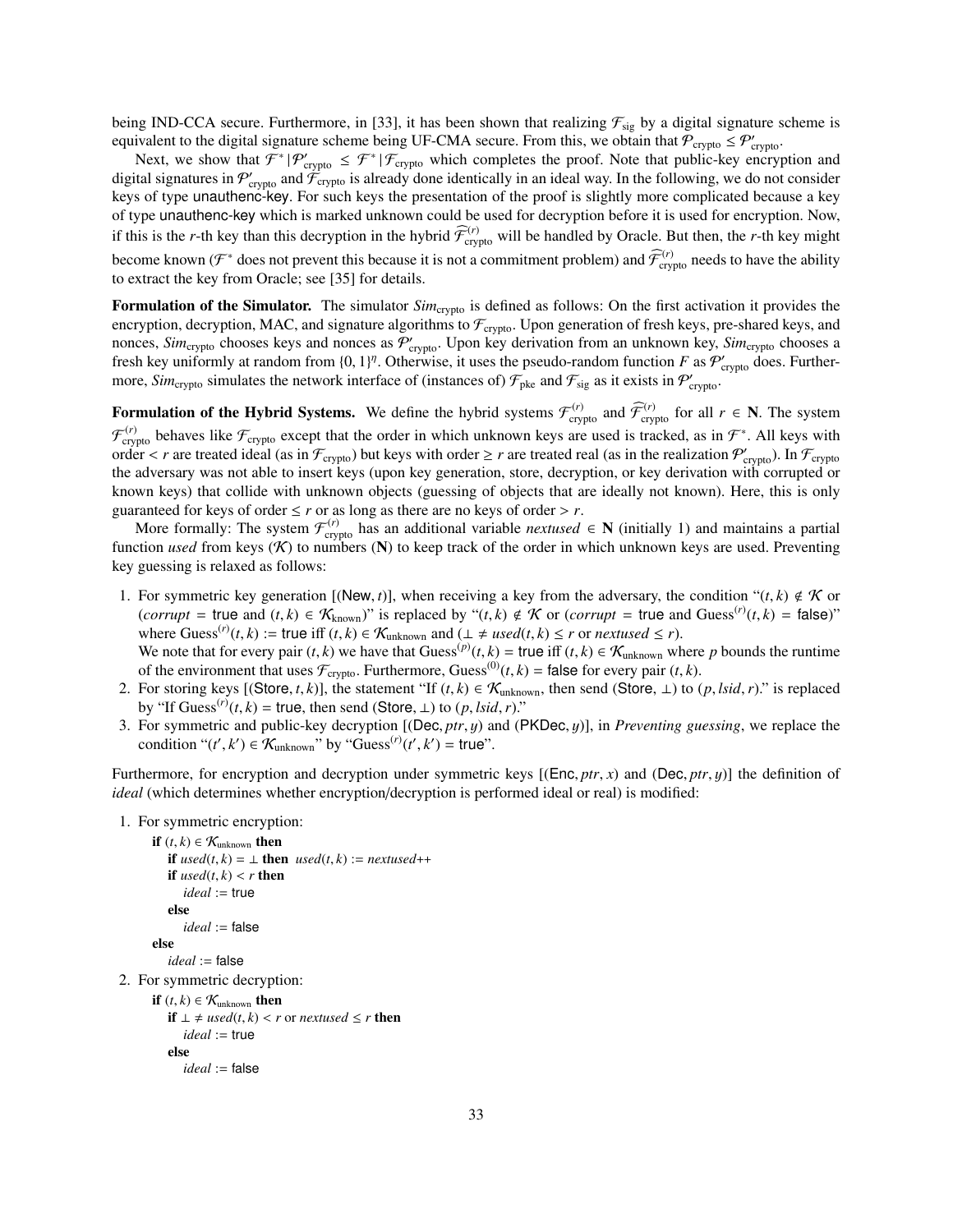## else

#### *ideal* := false

Finally, also key derivation  $[(Derive, *ptr*, *t'*, *s*)] changes:  $Var = \text{Periv}(x, \text{ or } t' \rightarrow s)$  for some *start* and$ 

- **Key Derivation:** If  $m = (\text{Derive}, \text{ptr}, t', s)$  for some ptr where  $(t, k) = \text{key}(\text{ptr}, p, \text{lsid}, r)$  for some k and  $t = \text{pre-key}, t' \in$ <br>Jauthencikely unauthencikely macikely precketing and seed  $s \in \{0, 1\}^*$  then: {authenc-key, unauthenc-key, mac-key, pre-key}, and seed  $s \in \{0, 1\}^*$ , then:<br>(a) If there exists a bit string k' such that  $(t', k')$  has been derived from (t
	- (a) If there exists a bit string *k'* such that  $(t', k')$  has been derived from  $(t, k)$  with seed *s*, then create a new pointer *ptr'* for  $(t, k/dt)$  and send (Pointer *ptr'*) to  $(t, k/dt)$ . Otherwise continue  $(p, \text{Isid}, r)$  to  $(t', k')$  and send (Pointer, *ptr'*) to  $(p, \text{Isid}, r)$ . Otherwise, continue.<br>If  $(t, k) \in K$ , then set  $k' := F (k \text{ t as } f(s))$
	- (b) If  $(t, k) \in \mathcal{K}_{\text{known}}$ , then set  $k' := F_{\eta}(k, \text{tag}_t(s))$ .<br>Otherwise if used(*t* k) is undefined (i.e., use Otherwise, if  $used(t, k)$  is undefined (i.e.,  $used(t, k) = \bot$ ), then  $used(t, k) :=$  *nextused*++. If  $used(t, k) < r$ , then choose  $k' \leftarrow^R \{0, 1\}^n$ . Otherwise, set  $k' := F_\eta(k, \text{tag}_t(s))$ .<br>If  $(k, k) \in \mathcal{K}$  and Guess<sup>(r)</sup>( $(k)$ ) – true then n
	- (c) If  $(t, k) \in \mathcal{K}_{\text{known}}$  and Guess<sup>(*r*)</sup>( $t, k$ ) = true, then produce empty output in this activation.<br>Otherwise add ( $t'$   $k'$ ) to  $\mathcal K$  and record ( $t'$   $k'$ ) as derived from ( $t$   $k$ ) with seed s If ( $t$   $k$ ) Otherwise, add  $(t', k')$  to K and record  $(t', k')$  as derived from  $(t, k)$  with seed *s*. If  $(t, k) \in K_{known}$ , then add  $(t', k')$  to  $K_{known}$ . Create a new pointer *ptr'* for  $(p, \text{lsid}, r)$  to  $(t', k')$ . Send (Pointer, *ptr'*) to  $(p, \text{lsid}, r)$ .

The system  $\widehat{\mathcal{F}}_{\text{crypto}}^{(r)}$  behaves like  $\mathcal{F}_{\text{crypto}}^{(r)}$  except that it connects to Oracle and the key with order *r* is relayed out and handled by calls to Oracle. More formally:  $\widehat{\mathcal{F}}_{\text{cryptography}}^{(r)}$  has the additional I/O output tape  $T_{\text{oracle}}^{\text{in}}$  and I/O input tape  $T_{\text{oracle}}^{\text{out}}$ . When a key gets assigned order *r*, i.e., *used*(*t*,  $k$ ) := *r* is computed (either upon encryption or key derivation), then  $Q_{\text{rad}}$  is equivalently is sent to  $Q_{\text{rad}}$ . (Recall that we do not consider Oracle is initialized, i.e., (Init, authenc) or (Init, prf), respectively, is sent to Oracle. (Recall that we do not consider keys of type unauthenc-key in this proof, see above.) Now, upon encryption [(Enc, *ptr*, *<sup>x</sup>*)] every thing is exactly as in  $\mathcal{F}_{\text{crypto}}^{(r)}$  except that if  $(t, k) \in \mathcal{K}_{\text{unknown}}$  and *used* $(t, k) = r$ , then the ciphertext y is obtained by sending (Enc, *x'*) to Oracle and waiting to receive y from Oracle Similarly upon decryption  $[(\text{Dec } nt; u)]$  Oracle and waiting to receive  $y$  from Oracle. Similarly, upon decryption  $[(\text{Dec},ptr, y)]$  every thing is exactly as in  $\mathcal{F}_{\text{crypt}}^{(r)}$  except that if  $(t, k) \in \mathcal{K}_{\text{unknown}}$  and *used* $(t, k) = r$ , then the plaintext *x'* is obtained by sending (Dec, *y*) to Oracle<br>and waiting to receive *x'* from Oracle I ikewise, upon key derivation (Oerive and waiting to receive *x'* from Oracle. Likewise, upon key derivation [(Derive, *ptr*, *t'*, *s*)] every thing is exactly as in<br>  $\mathcal{F}^{(r)}$  except that if  $(t, k) \in \mathcal{K}$ , and used( $t, k$ ) – *r* then the key *k'* is obta  $\mathcal{F}_{\text{crypt}}^{(r)}$  except that if  $(t, k) \in \mathcal{K}_{\text{unknown}}$  and  $used(t, k) = r$ , then the key  $k'$  is obtained by sending (PRF, tag<sub>t</sub><sub>(</sub>(s)) to Oracle<br>and waiting to receive  $k'$  from Oracle and waiting to receive  $k'$  from Oracle.

**Completing the Proof of Theorem 3.** Let  $\mathcal{E}$  be an environment for  $\mathcal{F}^* | \mathcal{P}'_{\text{crypto}}$  and  $p_{\mathcal{E}}$  be a polynomial such that the overall length of all messages output by E in any run of  $\mathcal{E} | Q(1^n, a)$  for any system Q, security parameter  $\eta \in \mathbb{N}$  and initial input  $a \in \{0, 1\}^*$  is bound by  $p_0(n + |a|)$ . Since E is an environmental system (al initial input  $a \in \{0, 1\}^*$  is bound by  $p_{\mathcal{E}}(\eta + |a|)$ . Since  $\mathcal E$  is an environmental system (all input tapes are consuming) such a not promise all input tapes are consuming) such a polynomial always exists.

For all  $r \in \mathbb{N}$ ,  $b \in \{real, ideal\}$  we define the following *combined* systems:

$$
C^{(r)} = \mathcal{E} | \text{Sim}_{\text{crypto}} | \mathcal{F}^* | \mathcal{F}_{\text{crypto}}^{(r)} \n\widetilde{C}_b^{(r)} = \mathcal{E} | \text{Sim}_{\text{crypto}} | \mathcal{F}^* | \widetilde{\mathcal{F}}_{\text{crypto}}^{(r)} | \text{ Oracle}(b) .
$$

Next, we define an error set (i.e., a negligible set of runs we do not want to consider) for collisions of honestly generated keys and nonces. Let  $B_{\text{coll}}^{(r)}(1^n, a)$  be the set of runs of  $C^{(r)}(1^n, a)$  where the simulator *Sim*<sub>crypto</sub> or  $\mathcal{F}_{\text{crypt}}^{(r)}$  generates a new key of some types say to a nonce, that collides with some key in  $\mathcal{K}$ key of some type, say *t*, or a nonce, that collides with some key in  $K$  or a nonce in  $N$ , respectively.

The following lemma is used in the proofs of Lemma 3 and 4. It is easy to prove because we assume that all keys and nonces are chosen uniformly at random. But even without this assumption the lemma is simple to prove because key collisions with non-negligible probability can be used to construct an adversary with non-negligible advantage.

**Lemma 2.** *There exists a negligible function*  $f_{\text{coll}}$  *such that for all*  $r \in \mathbb{N}$ *,*  $\eta \in \mathbb{N}$  *and*  $a \in \{0, 1\}^*$ 

$$
\Pr\left[B_{\text{coll}}^{(r)}(1^{\eta},a)\right] \le f_{\text{coll}}(1^{\eta},a) \tag{1}
$$

In the following, we call two systems P and Q f-indistinguishable ( $\mathcal{P} \equiv_f \mathcal{Q}$ ) iff the difference between the probability that  $\mathcal P$  outputs 1 (on the decision tape) and the probability that  $\mathcal Q$  outputs 1 (on the decision tape) is bounded from above by  $f(1^n, a)$  for all security parameter  $\eta \in \mathbb{N}$  and external input  $a \in \{0, 1\}^*$ .

Lemma 3. *There exists a negligible function f*<sup>0</sup> *such that*

$$
C^{(0)} \equiv_{f_0} \mathcal{E} \mid \mathcal{F}^* \mid \mathcal{P}_{\text{crypto}}' \tag{2}
$$

$$
C^{(p_{\mathcal{E}})} \equiv_{f_0} \mathcal{E} \left| \operatorname{Sim_{crypto}} \left| \mathcal{F}^* \right| \mathcal{F}_{crypto} \right| \tag{3}
$$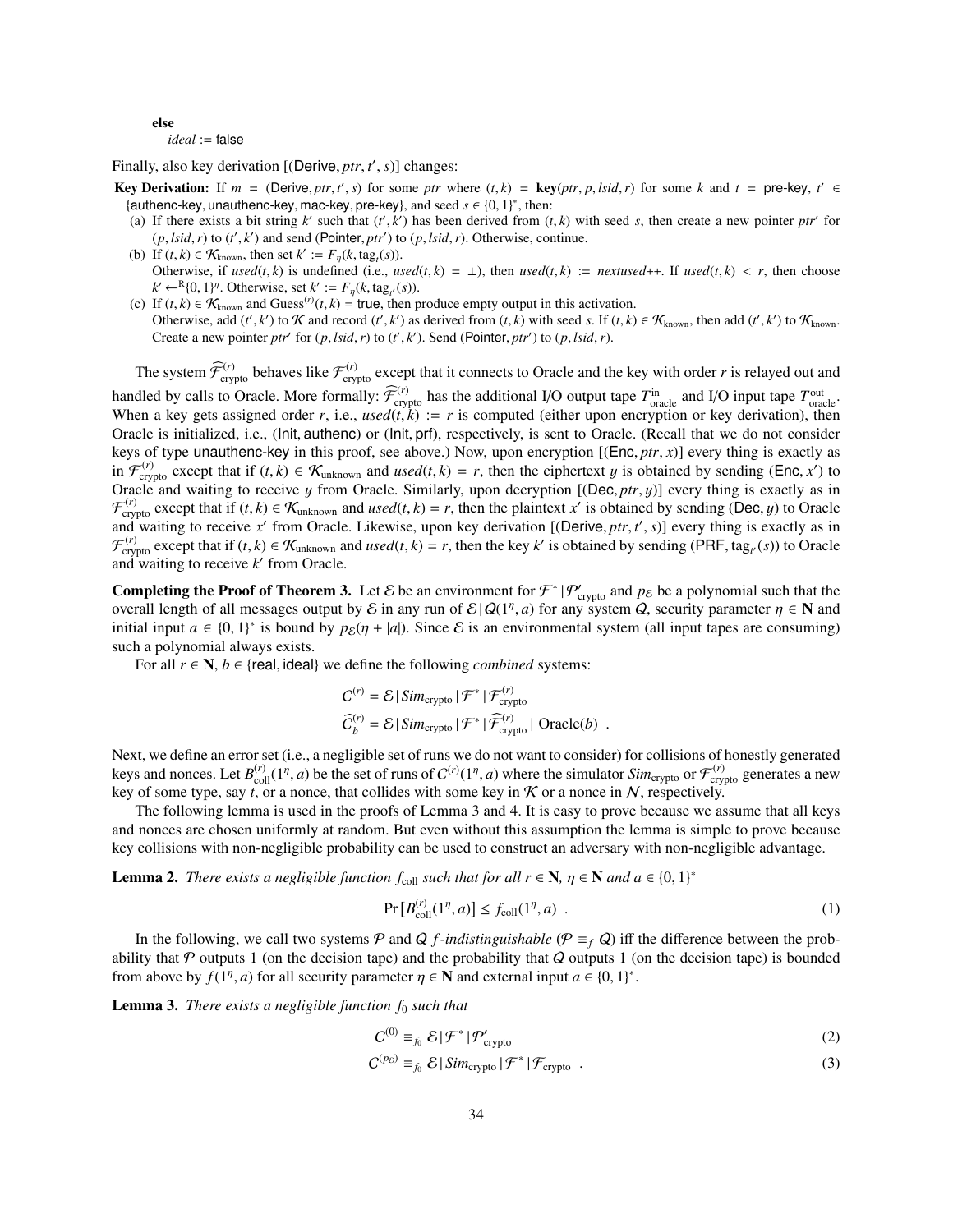*Proof.* Let  $f_{\text{coll}}(1^{\eta}, a) = \Pr[B_{\text{coll}}^{(0)}(1^{\eta}, a)]$ . By Lemma 2 we have that  $f_{\text{coll}}$  is negligible.

ad (2): Now, we show that  $\mathcal{E}|\mathcal{F}^*|\mathcal{P}'_{\text{cryptography}} \equiv_{f_{\text{coll}}} C^{(0)}$ . Note that in every run of  $C^{(0)}(1^{\eta},a)$  it always holds that the code of  $f_{\text{coll}}$  and for any  $(t, k) \in \mathcal{K}$  it holds that used  $(t, k) = 1$  or used *nextused*  $\geq 1$  and for any  $(t, k) \in \mathcal{K}$  it holds that *used*( $t, k$ ) =  $\perp$  or *used*( $t, k$ ) > 0. In particular this implies that Guess<sup>(0)</sup>(*t*, *k*) = false for all (*t*, *k*)  $\in \mathcal{K}$ . One easily verifies that every run of  $C^{(0)}(1^{\eta}, a)$  where  $B_{\text{coll}}^{(0)}(1^{\eta}, a)$  does not occur corresponds i.e., can be injectively manned to a run of  $\mathcal{E}(\$ occur corresponds, i.e., can be injectively mapped, to a run of  $\mathcal{E}|\mathcal{F}^*|\mathcal{P}_{\text{crypto}}'(1^n, a)$  with the same overall output and probability. We conclude that probability. We conclude that

$$
\left| \Pr\left[ \mathcal{E} | \mathcal{F}^* | \mathcal{P}_{\text{crypto}}'(1^\eta, a) \sim 1 \right] - \Pr\left[ C^{(0)}(1^\eta, a) \sim 1 \right] \right| \le f_{\text{coll}}(1^\eta, a) .^3
$$

ad (3): First, we define an intermediate system Q which is defined exactly like the ideal system  $\mathcal{E} | Sim_{\text{crypto}} | \mathcal{F}^* |$ |  $\mathcal{F}_{\text{crypto}}$  except that verification of a MAC is done as in the real system, i.e., the request (MacVerify, *ptr*, *x*,  $\sigma$ ) is handled as in  $\mathcal{P}'_{\text{cryptography}}$ . In every run of  $C^{(p_{\mathcal{E}}(\eta+|a|))}(1^{\eta},a)$  it always holds that *nextused*  $\leq p_{\mathcal{E}}(\eta+|a|)$ , hence, for all pairs  $(t,k)$  we<br>have that  $C_{\text{Dose}}(p_{\mathcal{E}}(\eta+|a|))$  thus if  $(t,k) \in \mathcal{X}$ . One so il have that Guess<sup>(*p*<sub>E</sub>(η+|*a*|))</sup>(*t*, *k*) = true iff (*t*, *k*)  $\in$  K<sub>unknown</sub>. One easily verifies that every run of  $C^{(p_{\mathcal{E}}(\eta+|a|))}(1^{\eta},a)$  where  $R^{(p_{\mathcal{E}}(\eta+|a|))}(1^{\eta},a)$  does not occur corresponds i.e., ca  $B_{\text{coll}}^{(p_{\mathcal{E}}(\eta+|a|))}(1^n, a)$  does not occur corresponds, i.e., can be injectively mapped, to a run of  $Q(1^n, a)$  with the same overall output and probability. We conclude that output and probability. We conclude that

$$
\left|\Pr\left[Q(1^{\eta},a)\sim 1\right]-\Pr\left[C^{(p_{\mathcal{E}}(\eta+|a|))}(1^{\eta},a)\sim 1\right]\right|\leq f_{\text{coll}}(1^{\eta},a) .
$$

Next, by a hybrid argument, we prove that  $Q = \mathcal{E}|Sim_{\text{crypto}}|\mathcal{F}^*|\mathcal{F}_{\text{crypto}}$  which completes the proof. Therefore, we define the hybrid systems  $Q^{(r)}$  for  $r \in \mathbb{N}$  which connect to Oracle. The system  $Q^{(r)}$  is defined like Q except that we order the keys of type mac-key in the order they are created (i.e., generated upon request of the form (New, *<sup>t</sup>*) or (Derive, *ptr*, *t'*, *s*)). Note that this order is independent of the used-order defined above. Now,  $Q^{(r)}$  handles every MAC<br>key of order  $\epsilon$  *r* as in  $Q$  every key with order  $>$  *r* as in  $\mathcal{E}[Sim] \rightarrow |\mathcal{F}^*| \mathcal{$ key of order < *r* as in Q, every key with order > *r* as in  $\mathcal{E}|\textit{Sim}_{\text{crypto}}|\mathcal{F}^*| \mathcal{F}_{\text{crypto}}$ , and the key of order *r* is externally handled in Oracle Using Lemma 1, by a standard bybrid aroument we obtain that handled in Oracle. Using Lemma 1, by a standard hybrid argument we obtain that  $Q = \mathcal{E} | Sim_{\text{crypto}} | \mathcal{F}^* | \mathcal{F}_{\text{crypto}}.$ 

The next lemma is used to show that the *r*-th hybrid is indistinguishable from the  $(r + 1)$ -th hybrid.

Lemma 4. *There exist negligible functions f*real, *<sup>f</sup>*ideal *such that*

$$
C^{(r)} \equiv_{f_{real}} \widehat{C}_{real}^{(r)} \quad \text{for all } r \in \mathbb{N} \text{ and} \tag{4}
$$

$$
C^{(r+1)} \equiv_{f_{ideal}} \widehat{C}_{ideal}^{(r)} \quad \text{for all } r \in \mathbb{N} \quad . \tag{5}
$$

*Proof.* We only show (4), the proof of (5) is similar. First, we note that the two systems  $C^{(r)}$  and  $\widehat{C}^{(r)}_{\text{real}}$  are already very close to each other because every key (including the *r*-th key) is treated in the same way (real or ideal) in the two systems. The only difference is that in  $C^{(r)}$  the *r*-th key is handled inside  $\mathcal{F}^{(r)}_{\text{crypto}}$  while in  $\widetilde{C}^{(r)}_{\text{real}}$  cryptographic operations with the *r*-th key are handled inside Oracle and  $\widehat{\mathcal{F}}_{\text{crypto}}^{(r)}$  uses a different key than the key in Oracle if the *r*-th key is encrypted. Since the used-order is respected, the *r*-th key is always encrypted ideally, i.e., not the key itself is encrypted but its leakage. Hence, the actual value of the key when encrypted does not matter. Furthermore, even if the *r*-th key is a derived key, it has been derived ideally, i.e., chosen uniformly at random, and hence, it is distributed just like the key in Oracle. Thus, the only difference between  $C^{(r)}$  and  $\widehat{C}_{\text{real}}^{(r)}$  occurs upon key collisions (if a freshly generated key by *Sim*crypto collides with some other key) or if the environment is able to guess the *r*-th key (see below). But because this keys was only encrypted ideally, we can show that this probability is negligible.

More formally, to show (4), we define a mapping from every run  $\rho$  of C<br>s (see below), to a set S, of runs of  $\tilde{C}^{(r)}$ , such that the probability of  $($ <sup>r</sup>), excluding a negligible set  $B$ <sup>(*r*)</sup> of error runs (see below), to a set  $S_\rho$  of runs of  $\tilde{C}_{\text{real}}^{(r)}$  such that the probability of  $\rho$  is the same as the one for  $S_\rho$  and the overall output of  $\rho$  (on tape decision) is the same as the overall output of every overall output of  $\rho$  (on tape decision) is the same as the overall output of every run in  $S_\rho$ . Such a mapping implies that  $O(\rho) = \frac{\partial V}{\partial \rho}$  $C^{(r)} \equiv \widehat{C}_{\text{real}}^{(r)}$ .

We define the error set  $B^{(r)}$  to be  $B_{\text{coll}}^{(r)} \cup B_{\text{guess}}^{(r)}$ . The set  $B_{\text{coll}}^{(r)}$  was defined above and its probability was shown to be negligible in Lemma 2, with a bound that is independent of *r*. The set  $B_{\text{guess}}^{(r)}$  is the set of runs of  $C^{(r)}$  where  $\mathcal E$ "guesses" the *r*-th key, i.e., where at some point during the run  $\mathcal E$  wants to use the *r*-th key as a corrupted symmetric key, E wants to store the *r*-th key, or E decrypts a ciphertext with a known symmetric key or a corrupted public key and

<sup>&</sup>lt;sup>3</sup> Pr[ $S(1<sup>n</sup>, a) \rightarrow 1$ ] denotes the probability that S outputs 1 (on the decision tape) upon external input *a* and security parameter *n*.